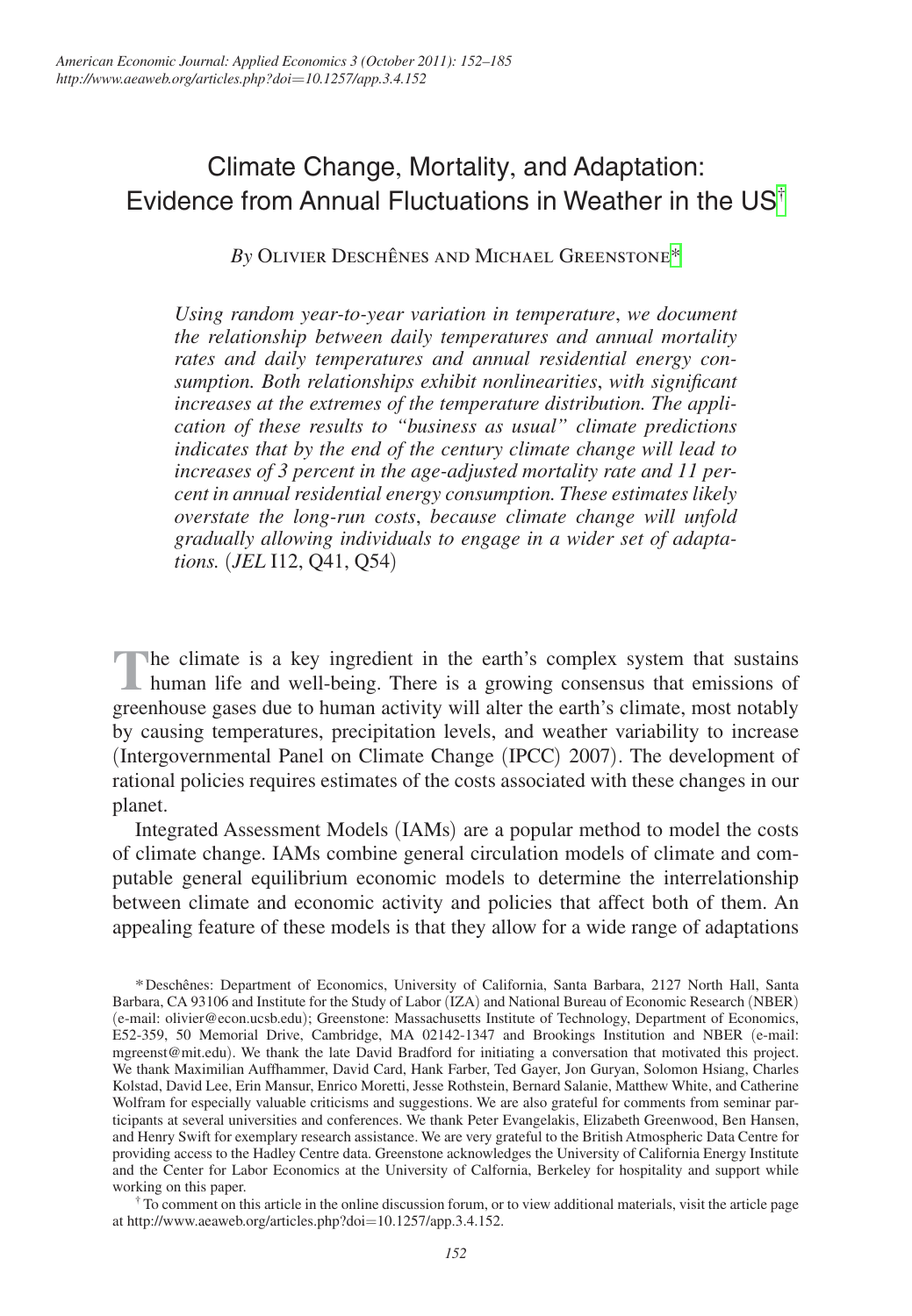by agents in response to changes in relative prices and climate. Additionally, and perhaps even more importantly, they produce an overall estimate of the impact of climate change or climate change mitigation policies on welfare.

The weakness with IAMs is that inside their black box they can rely on hundreds of parameter estimates. Consequently, the source of the results is unclear, and any notion of uncertainty requires treating many or most of these parameters as known constants. In addition, there is substantial model uncertainty, which is difficult to quantify and rarely reflected in the estimates. Indeed, the Stern Report writes that IAMs are "a computationally demanding exercise, with the result that such models make drastic, often heroic, simplification along all stages of the climate-change chain. What is more, large uncertainties are associated with each element in the cycle" (Stern 2007, 145). [1](#page-1-0)

This paper takes a radically different approach than the one used by IAMs to learn about the costs that climate change will impose. Its starting point is that massive historical datasets and transparent statistical models can complement IAMs and even help to improve them. According to the IPCC, human health is a primary channel through which climate change will affect human welfare, yet little is known about the likely impacts (IPCC 2007; World Health Organization (WHO) 2003). Consequently, our focus in this paper is to develop new estimates of the impact of climate change on human health.<sup>2</sup>

The paper's conceptual framework is derived from the canonical Becker-Grossman models of health production (Michael Grossman 2000). Specifically, we estimate the impacts of climate change on mortality *and* expenditures on selfprotection or adaptation to learn about the impacts of climate change. Our measure of self-protection is energy consumption, which via air conditioning is perhaps the primary form of protection against high temperatures. The identification strategy relies on the unpredictable and presumably random year-to-year local variation in temperature, so concerns about omitted variables bias are unlikely to be important.

We find a statistically significant relationship between mortality and daily temperatures in the United States, where extremely cold and hot days are associated with elevated mortality rates. However, the magnitude of these effects is smaller than what is suggested by the conventional wisdom based on high profile heat waves (see, e.g., Eric Klinenberg 2002). For example, we find that an additional *day* with a mean temperature exceeding  $90^{\circ}$  F, relative to a day in the  $50^{\circ}$ – $60^{\circ}$  F range, leads to an increase in the *annual* age-adjusted mortality rate of about 0.11 percent. Similarly, a day with a mean temperature below 20°F is associated with an increase in annual mortality of roughly 0.07–0.08 percent. The finding about temperatures and mortality is robust to a wide variety of specification tests and is more pronounced for infants and the elderly. Additionally, there is substantial heterogeneity

<span id="page-1-0"></span><sup>&</sup>lt;sup>1</sup> In addition, the Stern (2007) Review states "Distributional judgments, a concern with living standards beyond those elements reflected in GDP, and modern approaches to uncertainty all suggest that the appropriate estimate of damages may well lie in the upper part of the range 5–20 percent."

<span id="page-1-1"></span><sup>&</sup>lt;sup>2</sup> Studies with similar approaches have also appeared in the epidemiology literature, although these studies typically focus on narrower geographical scope (e.g., a subset of US cities) and ignore the role of defensive behavior. See "A Human Health Perspective On Climate Change," Christopher J. Portier et al. (2010) for an overview.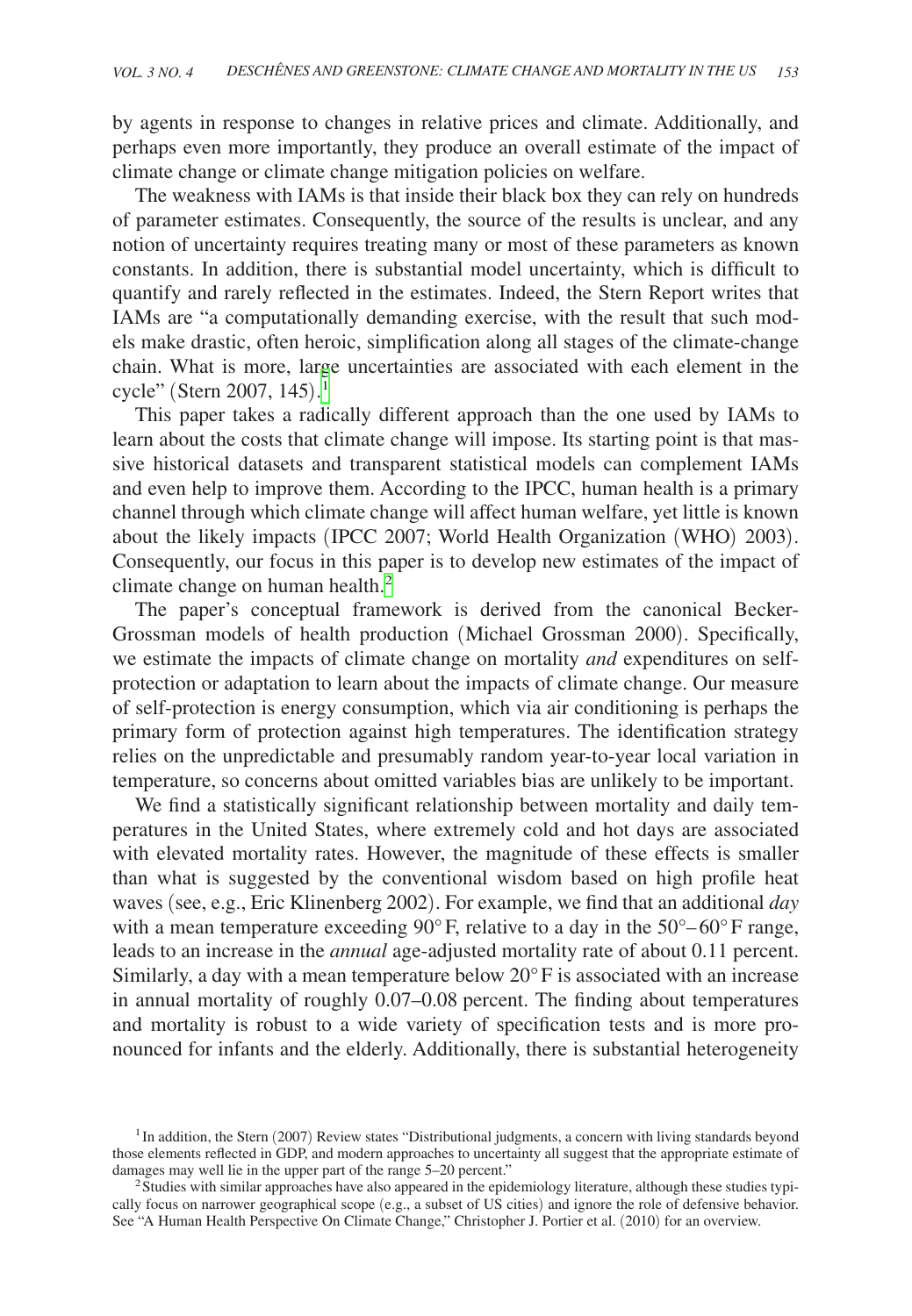in the responses to extreme temperatures across the country, although it appears unrelated to baseline temperatures or climate.

We also find a nonlinear relationship between annual energy consumption and daily temperature, where energy consumption is elevated in response to temperature-days at the two extremes of the distribution. In particular, there is a proportionally larger increase in energy usage on days where the temperature exceeds 90°F; one extra such *day*, relative to a day in the 50°–60°F range, leads to a 0.4 percent increase in *annual* consumption. The comparable estimate for a day below 20°F is an increase of roughly 0.2 percent–0.3 percent. There is geographic heterogeneity in these responses to extreme temperatures but it appears unrelated to current climate. However, it seems plausible to conclude that the weaker mortality-temperature relationship is at least partially due to the self-protection provided by the cooling from increased energy consumption.

We then combine these estimated relationships with predicted changes in climate from state of the art climate models and "business as usual" scenarios to develop estimates of the health related welfare costs of climate change in the United States. The preferred estimates suggest that climate change will lead to an increase in the age adjusted US mortality rate of 3 percent by the end of the twenty-first century. To put this in context, the age-adjusted mortality rate has declined by roughly 1 percent per year over the last 35 years, so this appears to be a small effect. In contrast, the energy results suggest that climate change will cause annual US residential energy consumption to increase by up to 11 percent at the end of the century. Taken together, the present discounted values of the losses due to increased mortality and energy consumption over the remainder of the century range from 10 percent to 58 percent of 2010 GDP, but the null hypothesis of a zero loss cannot be rejected at conventional significance levels.

The analysis is conducted with detailed and comprehensive data available on mortality, energy consumption, weather, and climate change predictions for fine US geographic units covering the whole continental United States. The mortality data come from more than 73.2 million death certificates in the 1968–2002 Compressed Mortality Files, the energy data are from the Energy Information Administration and the weather data are from the thousands of weather stations located throughout the United States. We utilize two sets of state of the art end-of-century (i.e., 2070–2099) daily climate change predictions that represent "business-as-usual" scenarios.

Finally, the paper's approach mitigates or solves the conceptual and statistical problems that have plagued previous research (e.g., Francesco Bosello, Roberto Roson, and Richard S. J. Tol 2006, Katharine Hayhoe et al. 2004). First, the availability of data on energy consumption means that we can measure the impact on mortality *and* self-protection expenditures. Second, the estimation of annual mortality equations, rather than daily ones, mitigates concerns about failing to capture the full mortality impacts of temperature shocks. Third, the use of comprehensive datasets from the entire United States over a 35 year period means that the estimates are externally valid to a wide range of places. Specifically, they are more general than estimates derived from studies of single events in small geographic areas over a small fraction of the temperature distribution (e.g., the impact of the French heat wave) that have been emphasized by the IPCC and Stern Report (IPCC 2007; Stern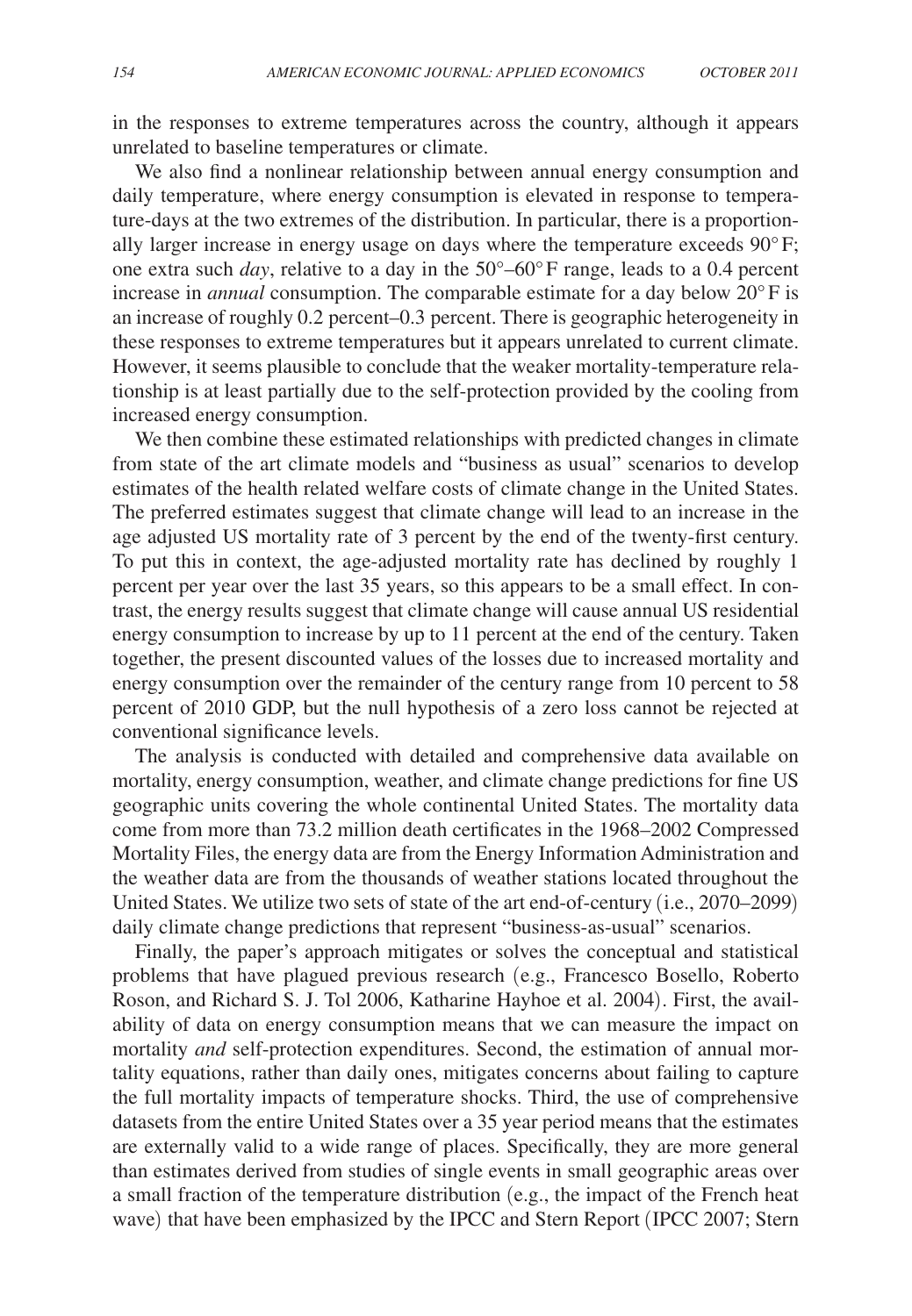<span id="page-3-0"></span>2007). Fourth, the statistical models include county and state-by-year fixed effects so they adjust for any permanent differences in unobserved health across counties due to sorting while also controlling for differential trends across states. Fifth, we model daily temperature semi-parametrically, so we do not rely on functional form assumptions to infer the impacts of the hottest and coldest days. Finally, we estimate separate mortality models for four age groups, which allows for substantial heterogeneity in the impacts of temperature.

Before proceeding, we emphasize that there are a few important caveats to our effort to estimate the health related welfare impacts of climate change-induced increases in temperature. On the one hand, the estimated impacts likely overstate the mortality and adaptation costs, because the analysis relies on inter-annual variation in weather, and less expensive adaptations will be available in response to permanent climate change. On the other hand, the estimated welfare losses fail to include the impacts on other health-related determinants of welfare (e.g., morbidities and diseases vectors) that may be affected by climate change, so in this sense they are an underestimate. Additionally, the effort to project outcomes at the end of the century requires a number of strong assumptions, including that the climate change predictions are correct, relative prices (e.g., for energy and medical services) will remain constant, the same energy and medical technologies will prevail, and the demographics of the US population (e.g., age structure) and their geographic distribution will remain unchanged. These are strong assumptions, but in contrast to IAMs they allow for a transparent analysis based on data rather than on unverifiable assumptions.

The paper proceeds as follows. Section I briefly reviews the patho-physiological and statistical evidence on the relationship between weather and mortality. Section II provides the conceptual framework for our approach. Section III describes the data sources and reports summary statistics. Section IV presents the econometric approach, and Section V describes the results. Section VI assesses the magnitude of our estimates of the effect of climate change and discusses a number of important caveats to the analysis. Section VII concludes the paper.

## **I. Background on the Relationship between Weather and Mortality**

Individuals' heat regulation systems enable them to cope with high and low temperatures. Specifically, high and low temperatures generally trigger an increase in the heart rate in order to increase blood flow from the body to the skin, leading to the common thermoregulatory responses of sweating in hot temperatures and shivering in cold temperatures. These responses allow individuals to pursue physical and mental activities without endangering their health within certain ranges of temperature. Temperatures outside of these ranges pose dangers to human health and have been empirically shown to result in premature mortality.<sup>[3](#page-3-1)</sup>

The challenge for this study, and for any study focused on substantive changes in life expectancy, is to develop estimates of the impact of temperature on mortality that are based on the full long-run impact on life expectancy. In the case of hot days,

<span id="page-3-1"></span><sup>&</sup>lt;sup>3</sup>See Rupa Basu and Jonathan M. Samet (2002) and Deschênes and Greenstone (2008) for reviews of this literature.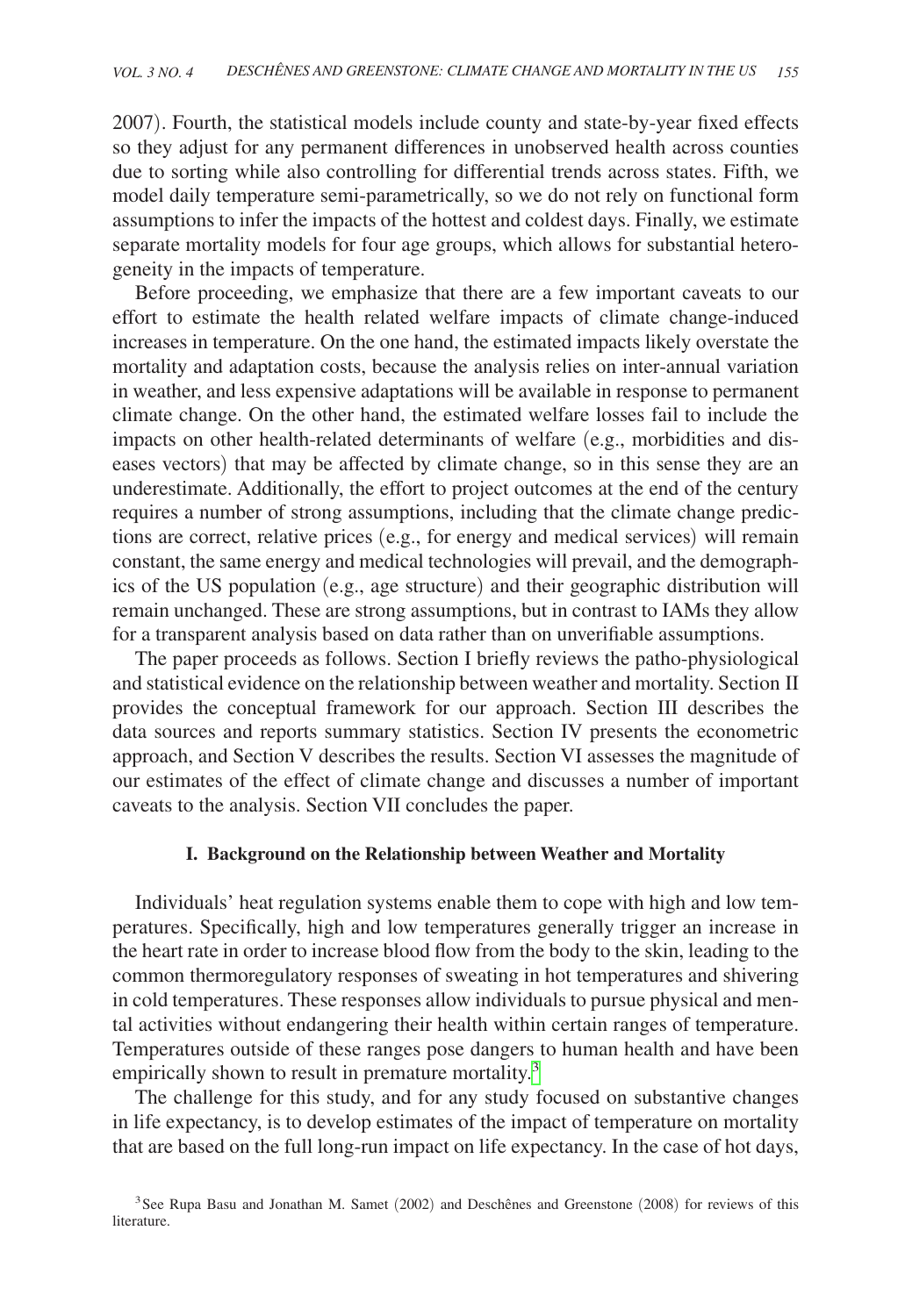<span id="page-4-0"></span>the previous literature suggests that this task requires purging the temperature effects of the influence of harvesting or forward displacement. In the case of cold days, the mortality impact may accumulate over time. In both cases, the key point is that the full impact of a given day's temperature may take numerous days to manifest fully.

Our review of the literature suggests that the full mortality impacts of cold and hot days are likely to be concentrated within 30 days of the exposure (Maud M. T. E. Huynen et al. 2001; Deschênes and Enrico Moretti 2009). The econometrics section below outlines a method that allows the mortality impacts of temperature to manifest over long periods of time. Further, the immediate and longer run effects of hot and cold days are likely to vary across the populations, with larger impacts among relatively unhealthy subpopulations. One important determinant of health is age, with the old and young being particularly sensitive to environmental stresses. Consequently, we conduct separate analyses for four separate age categories.

#### **II. Conceptual Framework**

The paper's goal is to develop a partial estimate of the health-related welfare impact of temperature changes in the United States. This section begins by reviewing a Becker-Grossman style 1-period model of health production (Grossman 2000). It then uses the results to derive a practical expression for the health-related welfare impacts of temperature changes (Winston Harrington and Paul R. Portney 1987). This expression guides the subsequent empirical analysis. The section then discusses the implications of our estimation strategy, which relies on inter-annual fluctuations in weather to develop an estimate of the welfare impacts of the healthrelated welfare impacts of temperature increases due to climate change.

*A Practical Expression for Willingness to Pay*/*Accept* (*WTP/WTA*) *for an Increase in Temperature*.—We assume a representative individual consumes a jointly aggregated consumption good,  $x_C$ . Their other consumption good is the probability of survival, which leads to a utility function of

$$
(1) \tU = U[x_C, s],
$$

where *s* is the survival rate. The production function for survival is expressed as

$$
(2) \t\t s = s(x_H, T),
$$

so that survival is a function of  $x_H$ , which is a private good that increases the probability of survival, and ambient temperature, *T*. Energy consumption is an example of  $x_H$ , since energy is used to run air conditioners, which affect survival on hot days. We define  $x_H$  such that  $\partial s/\partial x_H > 0$ . For this section's expositional purposes, we consider temperature increases during the summer only when higher temperatures are harmful for health so ∂*s*/∂*T* < 0.

The individual faces a budget constraint of the form:

$$
(3) \tI - x_C - px_H = 0,
$$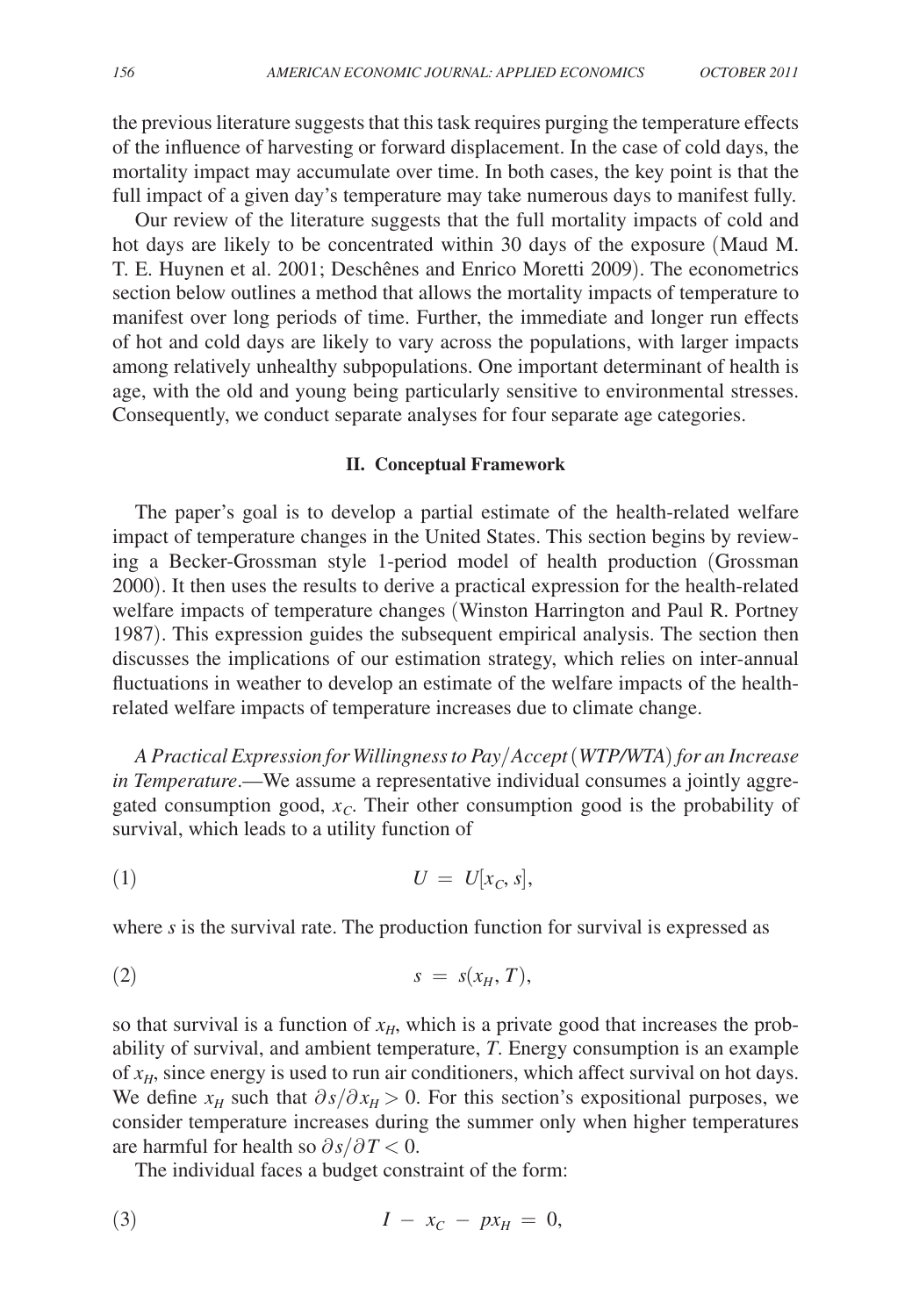where *I* is exogenous earnings or income, and prices of  $x_c$  and  $x_H$  are 1 and  $p$ , respectively.

The individual's problem is to maximize (1) through her choices of  $x_C$  and  $x_H$ , subject to (2) and (3). In equilibrium, the ratio of the marginal utilities of consumption of the two must be equal to the ratio of the prices:  $[(\partial U/\partial s) \cdot (\partial s/\partial x_H)]/[\partial U/\partial x_C]$  $= p$ . Solution of the maximization problem reveals that the input demand equations for  $x_c$  and  $x_H$  are functions of prices, income, and temperature. Further, it reveals the indirect utility function, *V*, which is the maximum utility obtainable given  $p$ ,  $I$ , and *T*.

We utilize  $V(p, I, T)$  to derive an expression for the welfare impact of temperature increases, holding constant utility (and prices). In this case, it is evident that the consumer must be compensated for changes in *T* with changes in *I* when utility is held constant. The point is that in this setting income is a function of *T*, which we denote as  $I^*(T)$ . Consequently, for a given level of utility and fixed p, there is an associated  $V(I^*(T), T)$ .

Now, consider the total derivative of *V* with respect to *T* along an indifference curve:

$$
dV/dT = V_I \cdot (dI * (T)/dT) + \partial V/\partial T = 0 \quad \text{or}
$$
  

$$
dI * (T)/dT = -(\partial V/\partial T)/(\partial V/\partial I).
$$

The term  $dI^*(T)/dT$  is the change in income necessary to hold utility constant for a change in *T*. In other words, it measures willingness to pay (accept) for a decrease (increase) in summer temperatures.

Since the indirect utility function is not observable, it is useful to express  $dI * (T)/dT$  in terms that can be measured with available datasets. By using the derivatives of *V* and the first order conditions from the above maximization problem, it can be rewritten as  $dI^*(T)/dT = -p \left[ (\partial s/\partial T)/(\partial s/\partial x_H) \right]$ . In principle, it is possible to measure these partial derivatives, but it is likely infeasible since data files containing measures of the complete set of  $x_H$  are unavailable generally. Put another way, data limitations prevent the estimation of the production function specified in equation (2). However, a few algebraic manipulations, based on the first order conditions and that  $\partial s/\partial T = ds/dT - (\partial s/\partial x_H)(\partial x_H/\partial T)$  (because  $ds/dT = (\partial s/\partial x_H)(\partial x_H/\partial T) + \partial s/\partial T$ , yield:

(4) 
$$
dI^*(T)/dT = -ds/dT(\partial U/\partial s)/\lambda + p \partial x_H/\partial T,
$$

where  $\lambda$  is the Lagrangian multiplier from the maximization problem or the marginal utility of income.

As equation (4) makes apparent, willingness to pay/accept for a change in temperature can be inferred from changes in  $s$  and  $x_H$ . Since temperature increases raise the effective price of survival, theory would predict that  $ds/dT \leq 0$  and  $\partial x_H/\partial T \geq 0$ . Depending on the exogenous factors, it is possible that there will be a large change in the consumption of  $x_H$  (at the expense of consumption of  $x_C$ ) and little change in *s*. The key point for this paper's purpose is that the full welfare effect of the exogenous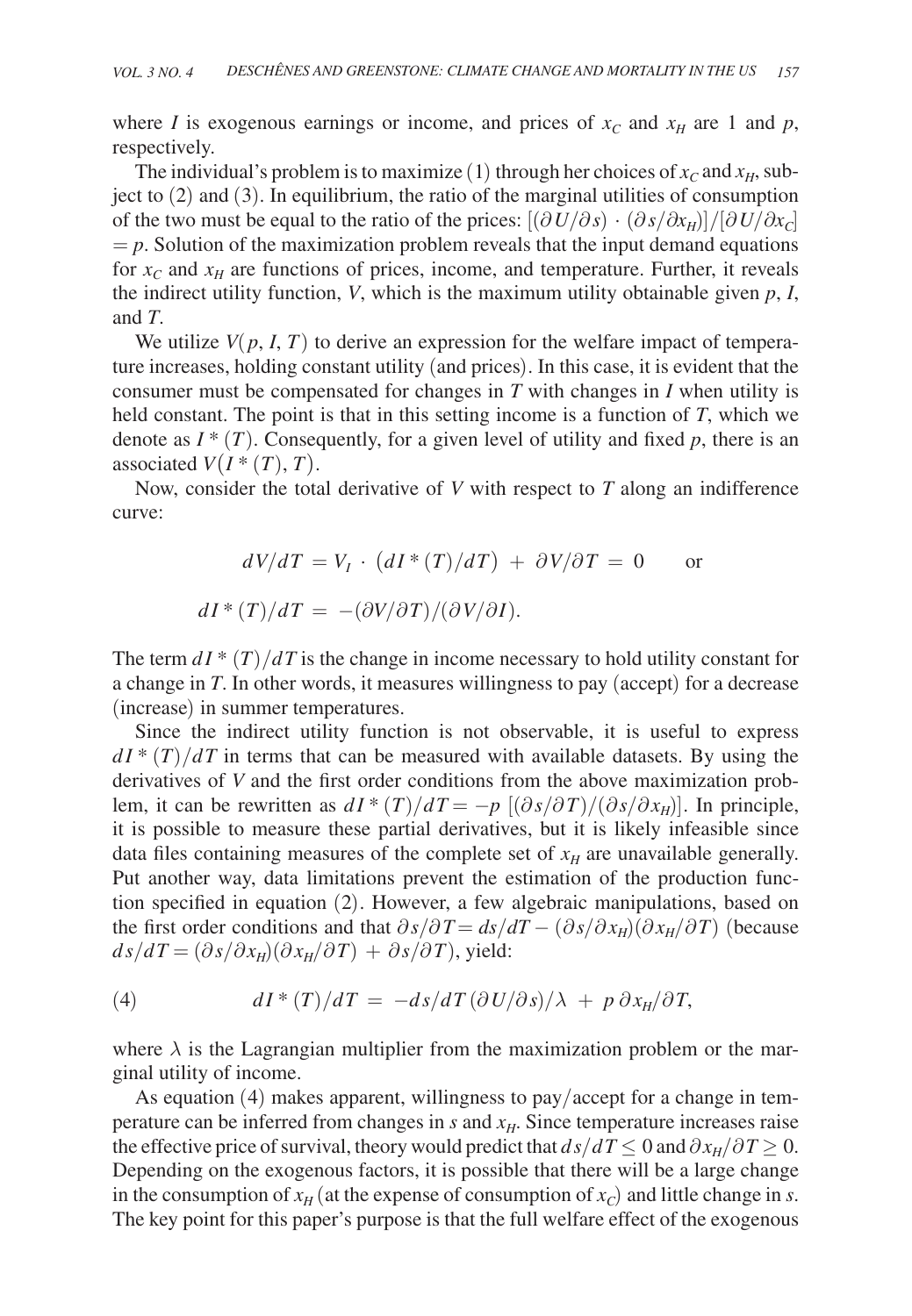change in temperature is reflected in changes in the survival rate *and* the consumption of  $x_H$ .

It is of tremendous practical value that all of the components of equation (4) can be measured. The total derivative of the survival function with respect to temperature  $(ds/dT)$ , or the dose-response function, is obtained through the estimation of epidemiological-style equations that do not control for  $x_H$ . We estimate such an equa-tion below.<sup>[4](#page-6-0)</sup> The term  $\left(\frac{\partial U}{\partial s}\right)/\lambda$  is the dollar value of the disutility of a change in the survival rate. This is known as the value of a statistical life (Richard Thaler and Sherwin Rosen 1976) and empirical estimates are available (e.g., Orley Ashenfelter and Greenstone 2004). The last term is the partial derivative of  $x_H$  with respect to temperature multiplied by the price of  $x_H$ . We estimate how energy consumption changes with temperature (i.e.,  $\partial x_H/\partial T$ ) below, and information on energy prices is readily available.

It is appealing that the paper's empirical strategy can be directly connected to an expression for WTP/WTA, but this connection has some limitations worth highlighting from the outset. The empirical estimates will only be a partial measure of the health-related welfare loss, because temperature changes may affect other health outcomes (e.g., morbidity rates). Further, although energy consumption likely captures a substantial component of health preserving or defensive expenditures, temperature changes may induce other forms of adaptation (e.g., substituting indoor exercise for outdoor exercise or changing the time of day when one is outside).<sup>[5](#page-6-1)</sup> These other outcomes are unobservable in our data files, so the resulting welfare estimates will be incomplete and understate the costs of the temperature shocks observed in our data.

*The Welfare Impacts of Temperature Shocks and Climate Change.—*It is intuitive to apply the one-period model sketched in the previous subsection to an examination of the welfare consequences of inter-annual fluctuations in weather. For example, it is easy to turn the thermostat down and use more air conditioning on hot days, and it is even possible to purchase an air conditioner in response to a single year's heat wave. However, this simple model fails to capture the full set of adaptations that households would undertake in response to permanent climate change. For instance, permanent climate change is likely to lead individuals to make their homes more energy efficient or perhaps even to migrate (presumably to the North). These longer run investments or adaptations are not captured in this model and are also missing from the empirical results due to the empirical strategy that relies on inter-annual variation in weather. The point is that the paper's estimates can be used to develop credible estimates of the welfare costs of inter-annual variation in weather, but these estimates will overstate the measurable health-related welfare costs.

<span id="page-6-0"></span> $4$ Previous research on the health impacts of air pollution almost exclusively estimate these dose-response func-<br>tions, rather than the production functions specified in equation (2) (e.g., Kenneth Y. Chay and Greenstone

<span id="page-6-1"></span> $5$  Energy consumption may affect utility through other channels in addition to its role in self-protection. For example, high temperatures are uncomfortable. It would be straightforward to add comfort to the utility function and make comfort a function of temperature and energy consumption. In this case, this paper's empirical exercise would fail to capture the impact of temperature on heat, but the observed change in energy consumption would reflect its role in self-protection *and* comfort.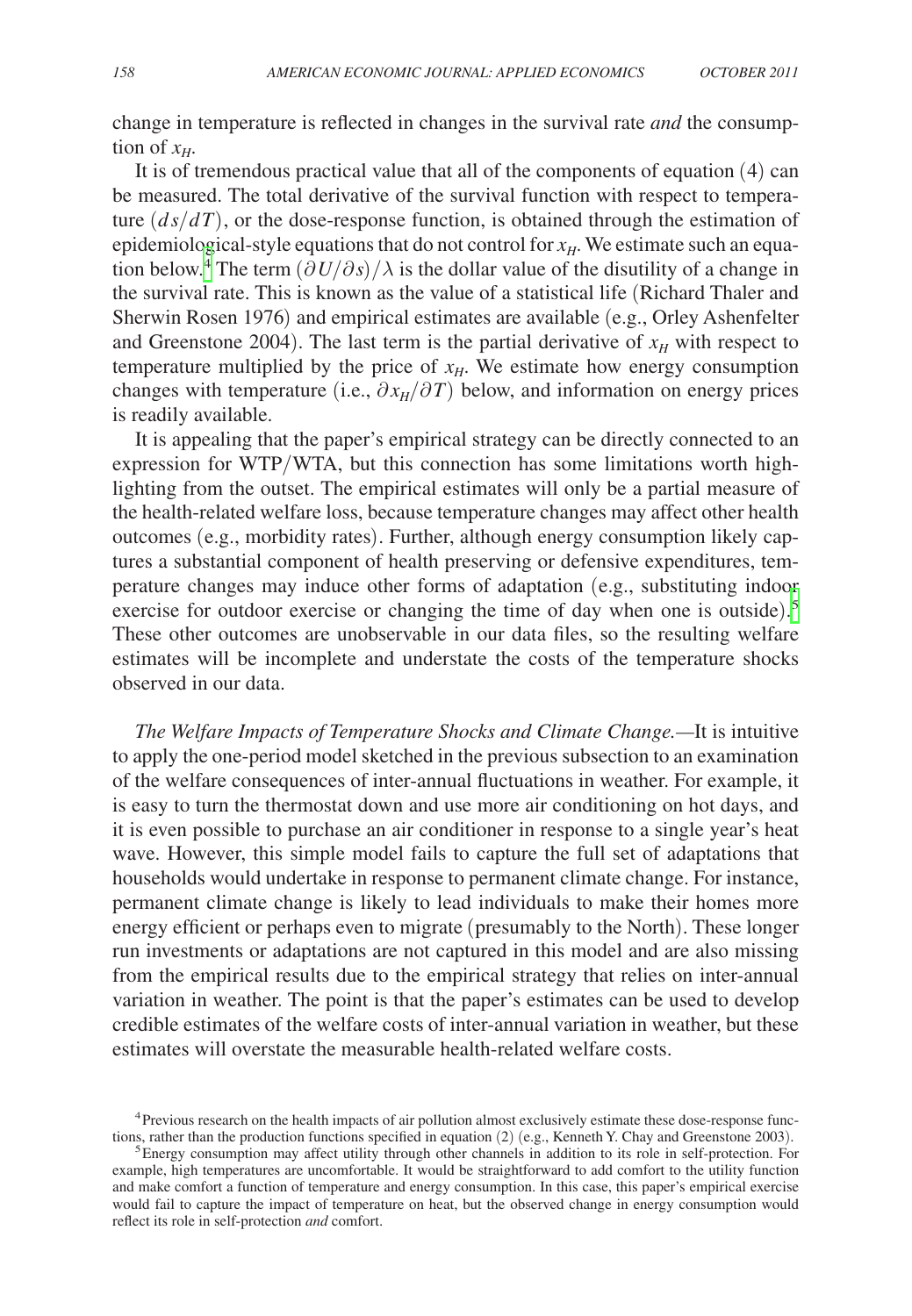## **III. Data Sources and Summary Statistics**

<span id="page-7-0"></span>To implement the analysis, we collected the most detailed and comprehensive data available on mortality, energy consumption, weather, and predicted climate change. This section briefly describes these data and reports summary statistics. More details on the data sources are provided in the online Appendix.

# A. *Data Sources*

*Mortality and Population Data*.—The mortality and population data are taken from the Compressed Mortality Files (CMF) compiled by the National Center for Health Statistics.<sup>[6](#page-7-1)</sup> The CMF contains the universe of the 72.3 million deaths in the United States from 1968 to 2002. Importantly, the CMF reports death counts by race, sex, age group, county of residence, cause of death, and year of death. In addition, the CMF files also contain population totals for four age groups, which we use to calculate all-cause and cause-specific mortality rates. We complemented these data with the 1972 to 1988 Multiple Cause of Death files. Our initial sample consists of all deaths occurring in the continental 48 states plus the District of Columbia.

*Energy Data*.—The energy consumption data comes directly from the U.S. Energy Information Administration (EIA) State Energy Data System (EIA 2006). These data provide state-level information about energy prices, expenditures, and consumption from 1968 to 2002. The data is disaggregated by energy source and end use sector. All energy data is given in British Thermal Units (BTU).

We used the database to create an annual state-level panel data file for total energy consumption by the residential sector, which is defined as "living quarters for private households." The database also reports on energy consumption by the commercial, industrial, and transportation sectors. These sectors are not a focus of the analysis, because they do not map well into the health production function model outlined in Section II. Further, factors besides temperature are likely to be the primary determinant of consumption in these sectors.

The measure of total residential energy consumption is comprised of two pieces: "primary" consumption, which is the actual energy consumed by households, and "electrical system energy losses." The latter accounts for about two-thirds of total residential energy consumption. It is largely due to losses in the conversion of heat energy into mechanical energy to turn electric generators, but transmission and distribution and the operation of plants also account for part of the loss. In the 1968– 2002 period, total residential energy consumption increased from 7.3 quadrillion (quads) BTU to 21.2 quads, and the mean over the entire period was 16.6 quads.

*Weather Data*.—The weather data are drawn from the National Climatic Data Center (NCDC) Summary of the Day Data (File TD-3200). The key variables for our analysis are the daily maximum and minimum temperature as well as the total

<span id="page-7-1"></span><sup>6</sup>From 1989 onward, the CMF are not in the public domain. We gained access to these data through an agreement with the Centers for Disease Control.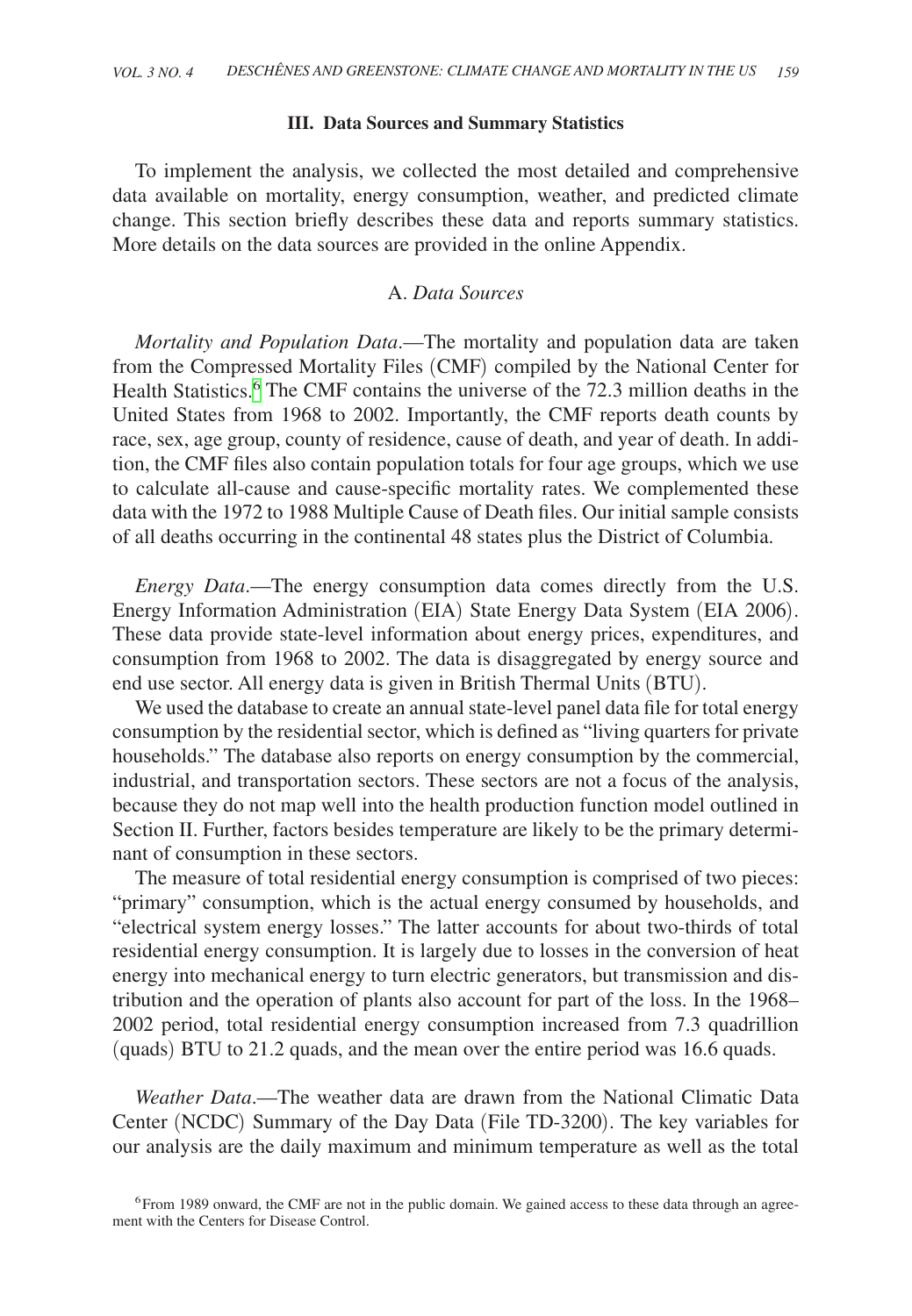daily precipitation.<sup>7</sup> For most parts of the paper, we follow the convention in the literature and focus on the daily mean temperature, which is the simple average of the maximum and minimum.

To ensure the accuracy of the weather readings, we developed a rule to select the weather stations that requires monitors to operate for a minimum number of days (see the online Data Appendix for details). The acceptable station-level data is then aggregated at the county level by taking an inverse-distance weighted average of all the valid measurements from stations that are located within a 200 km radius of each county's centroid, where the weights are the inverse of their squared distance to the centroid so that more distant stations are given less weight. This procedure yields a balanced panel of 3,066 counties with acceptable weather data that accounts for 99 percent of all deaths in the United States from 1968 to 2002.

*Climate Change Prediction Data*.—Climate predictions are based on two state of the art global climate models. The first is the Hadley Centre's third Coupled Ocean-Atmosphere General Circulation Model, which we refer to as Hadley 3. This is the most complex and recent model in use by the Hadley Centre. We also use predictions from the National Center for Atmospheric Research's (NCAR) Community Climate System Model (CCSM) 3, which is another coupled atmospheric-ocean general circulation model (NCAR 2007). Both models are considered state of the art and were used in the fourth Assessment Report by the IPCC (IPCC 2007).

Predictions of climate change from both of these models are available for several emission scenarios, corresponding to "storylines" describing the way the world (population, economies, etc.) may develop over the next 100 years. We focus on the A1FI and A2 scenarios. These are "business-as-usual" scenarios, which are the proper scenarios to consider when judging policies to restrict greenhouse gas emissions.

We obtained *daily* temperature and precipitation predictions for grid points throughout the continental United States from the application of A1FI scenario to the Hadley 3 model for the years 1990–2099 and the A2 scenario to the CCSM 3 for the years 2000–2099. The Hadley model gives daily minimum and maximum temperatures, while the CCSM model only reports the average of the minimum and maximum. Each set of predictions is based on a single run of the relevant model and available for an equidistant set of grid points over land in the United States.

We calculate future temperature and precipitation realization in two ways. The first assigns each county a daily weather realization directly from the Hadley and CCSM predictions. Specifically, this is calculated as the inverse-distance weighted average among all grid points within a given distance from the county's centroid.

<span id="page-8-0"></span>7Other aspects of daily weather, such as humidity and wind speed, could influence mortality, both individually and in conjunction with temperature. Importantly for our purposes, there is little evidence that wind chill factors (a nonlinear combination of temperature and wind speed) perform better than simple temperature levels in explaining daily mortality rates (Anton E. Kunst, Feikje Groenhof, and Johan P. Mackenbach 1994). In addition, there are relatively few weather stations that measure relative humidity. For example, only 308 stations measured relative humidity in July 2000. The corresponding figures for July 1990 and 1980 are 259 and 0, respectively. As such, the coverage of stations that record humidity is too sparse for our analysis. Alan Barreca (2009) examines the relationship between humidity and mortality in the United States.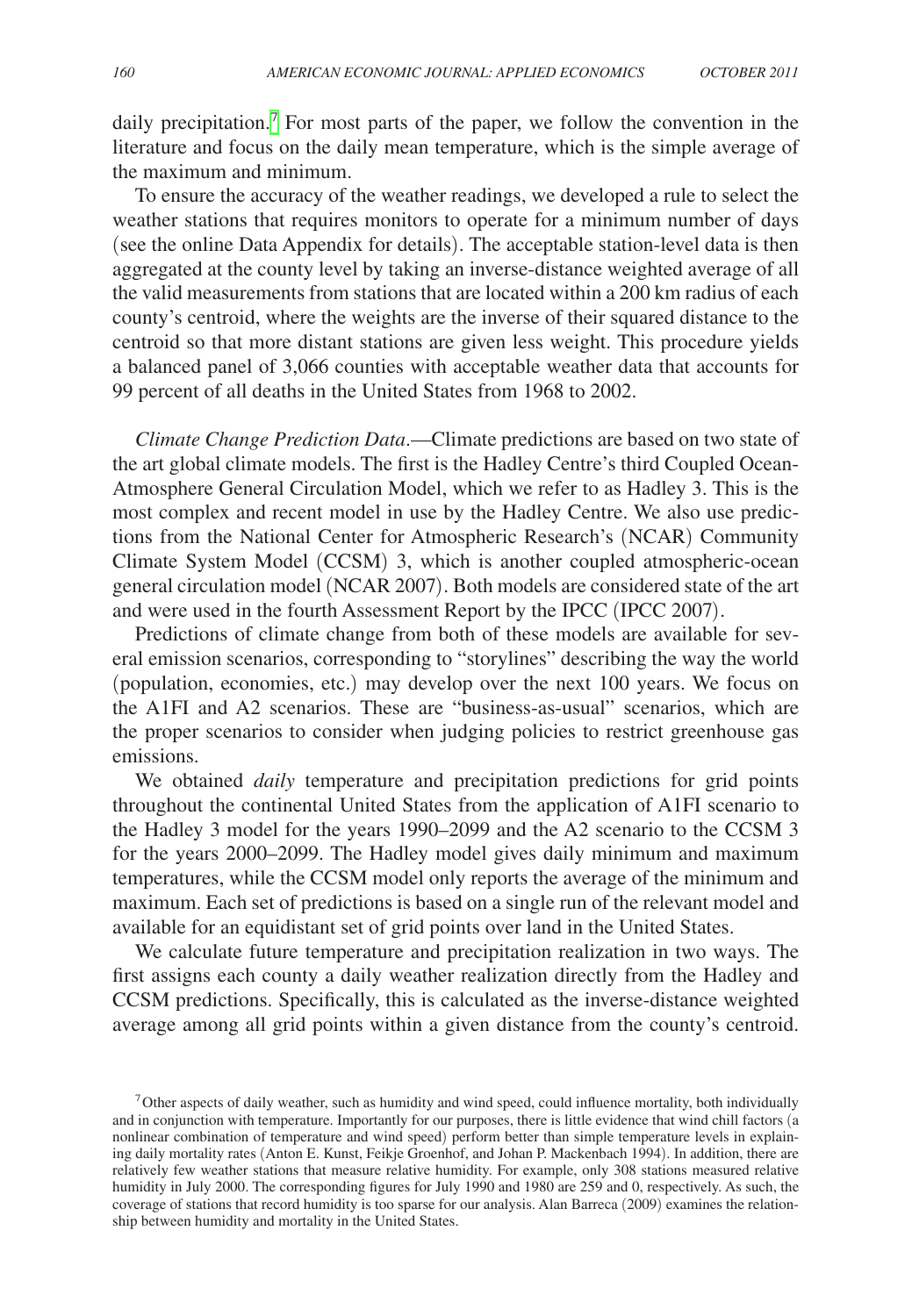<span id="page-9-0"></span>The limitation of this approach is that there may be systematic model error that causes the predictions to be too high or too low.

The second method adjusts the Hadley 3 A1FI weather predictions for model error by comparing the model's predictions for the 1990–2002 period with the actual realizations from the weather station data. For example, in the case of temperature, we calculate Hadley 3 model errors for each of the 365 days in a year separately for each county as the average difference between county by day of year specific average temperature from the weather station data and the Hadley 3 A1FI predictions during the 1990–2002 period. This county by day of year-specific error is then added to the Hadley 3 A1FI predictions to obtain an error-corrected climate change prediction. The main limitations of this approach are that the historical Hadley predictions are only available for some years (i.e., 1990–2002) that were hot by historical standards and thirteen years is a relatively short period to validate the model.

In the subsequent analysis, we focus on the Hadley 3 A1FI error-corrected predictions. However, we will also report estimates based on the Hadley 3 A1FI and CCSM 3 A2 predictions that are not corrected for model error in some of the tables. Again, it is impossible to derive error-corrected CCSM 3 A2, because historical predictions are unavailable.

# B. *Summary Statistics*

*Weather and Climate Change Statistics*.—The analysis uses the rich daily historical weather and daily climate change predictions data to develop county-level measures of past and future weather. [Table 1](#page-10-0) reports on national and regional measures of observed temperature from 1968 to 2002 (reported in panel A) and predicted changes, based on the difference between the 2070–2099 prediction and the 1968–2002 baseline (reported in panel B). For the historical temperature, this is calculated across all county-by-year observations and weighted by the total county population in the year. The predicted temperature under climate change is based on the average of 2070–2099 predictions, where the weight is the average total county population over the years 1968–2002. Since these calculations of actual and predicted temperatures depend on the geographic distribution of the population in the United States, systematic migration (e.g., from South to North) would change them without any change in the underlying climate.

In each panel, the first row reports averages for all counties, while the following nine columns are for the nine US census divisions. The average daily mean temperature in column 1 is 56.4°F. This reflects the variation across all years and counties, as well as the within-year variation. The entries for the nine census divisions reveal the geographical variation in this average ranges from 48.5°F (New England) to 65.7°F (West South Central). Nationally, the average difference between the minimum and maximum is 21°F.

The pale bars i[n Figure 1](#page-11-0) depict the average annual distribution of daily mean temperatures across ten temperature categories or bins, again, during the 1968–2002 period. These categories represent daily mean temperature less than 10°F, greater than 90°F, and the eight 10°F wide bins in between. The height of each light-colored bar corresponds to the mean number of days that the average person experiences in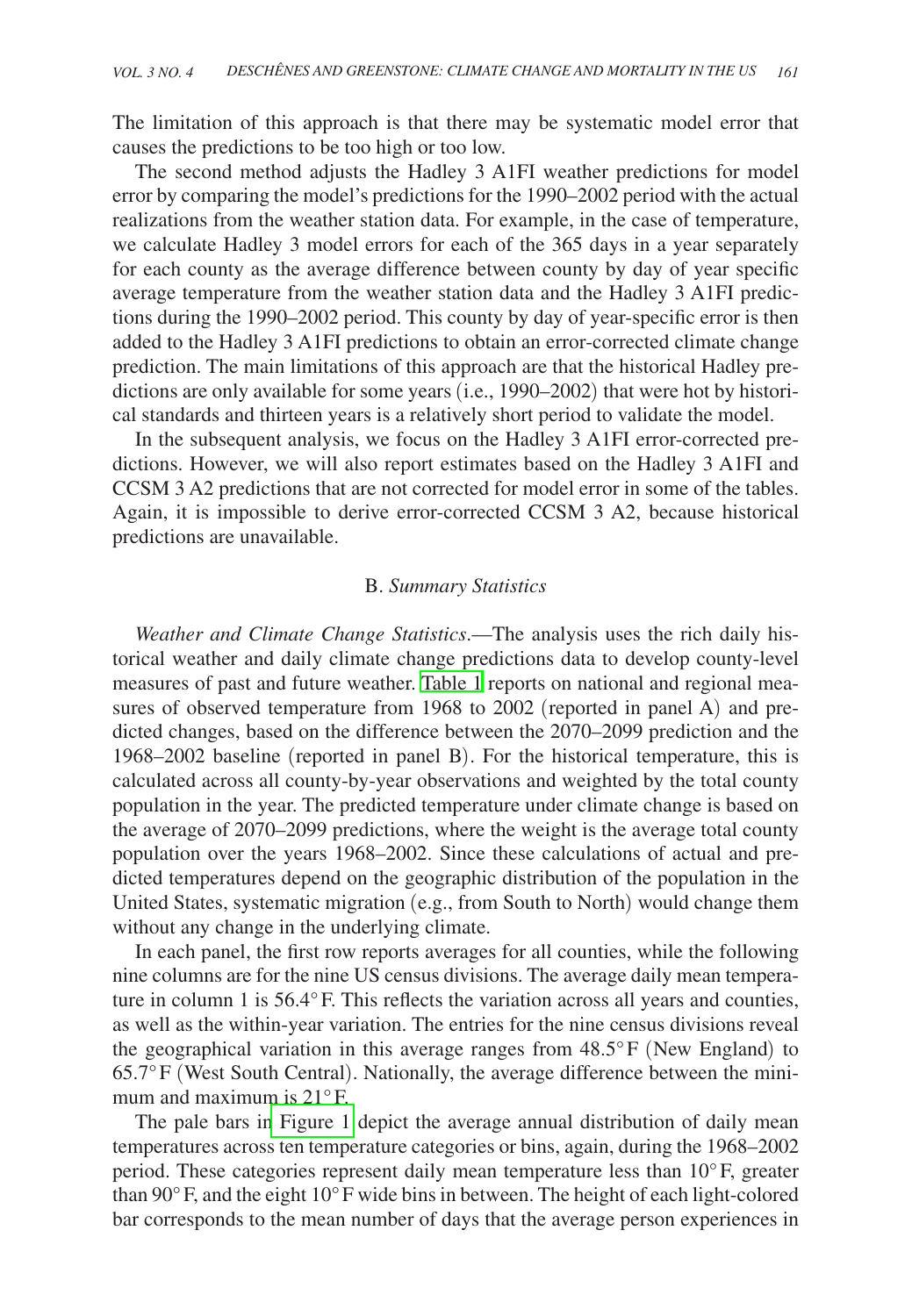<span id="page-10-0"></span>

|                                                                                                                                                                                                                     | Average daily<br>temperature                                         |                                                                      |                                                                      | Days with<br>mean $> 90^\circ$ F                                  | Days with<br>mean $< 10$ °F                                     |                                                                     |                                                             |
|---------------------------------------------------------------------------------------------------------------------------------------------------------------------------------------------------------------------|----------------------------------------------------------------------|----------------------------------------------------------------------|----------------------------------------------------------------------|-------------------------------------------------------------------|-----------------------------------------------------------------|---------------------------------------------------------------------|-------------------------------------------------------------|
|                                                                                                                                                                                                                     | Mean<br>(1)                                                          | (2)                                                                  | Minimum Maximum<br>(3)                                               | Number of<br>days<br>per year<br>(4)                              | Average<br>daily<br>temperature<br>(5)                          | Number of<br>days<br>per year<br>(6)                                | Average<br>daily<br>temperature<br>(7)                      |
| Panel A. Historical temperature data (1968–2002)                                                                                                                                                                    |                                                                      |                                                                      |                                                                      |                                                                   |                                                                 |                                                                     |                                                             |
| All counties                                                                                                                                                                                                        | 56.4                                                                 | 45.9                                                                 | 66.9                                                                 | 1.39                                                              | 2.7                                                             | 3.9                                                                 | 3.2                                                         |
| By US census division<br>1. New England<br>2. Middle Atlantic<br>3. East North Central<br>4. West North Central<br>5. South Atlantic<br>6. East South Central<br>7. West South Central<br>8. Mountain<br>9. Pacific | 48.5<br>51.8<br>49.8<br>50.2<br>62.8<br>59.9<br>65.7<br>56.1<br>59.9 | 38.5<br>42.4<br>40.1<br>39.4<br>52.3<br>48.8<br>54.8<br>42.2<br>48.9 | 58.6<br>61.3<br>59.6<br>61.0<br>73.3<br>71.0<br>76.7<br>70.0<br>70.8 | 0.0<br>0.1<br>0.09<br>0.59<br>0.1<br>0.19<br>2.69<br>13.7<br>1.19 | 90.8<br>91.0<br>0.9<br>1.5<br>91.1<br>1.0<br>1.4<br>93.1<br>2.3 | 6.1<br>3.0<br>8.6<br>16.1<br>0.3<br>0.7<br>0.2<br>3.6<br>0.2        | 5.0<br>5.3<br>3.9<br>1.1<br>6.0<br>5.1<br>6.6<br>2.3<br>4.1 |
| Panel B. Predicted change, error-corrected Hadley 3 A1FI, (2070-2099)                                                                                                                                               |                                                                      |                                                                      |                                                                      |                                                                   |                                                                 |                                                                     |                                                             |
| All counties                                                                                                                                                                                                        | 11.2                                                                 | 10.7                                                                 | 11.9                                                                 | 42.3                                                              | 3.1                                                             | $-3.4$                                                              | 1.4                                                         |
| By US census division<br>1. New England<br>2. Middle Atlantic<br>3. East North Central<br>4. West North Central<br>5. South Atlantic<br>6. East South Central<br>7. West South Central                              | 11.6<br>12.1<br>11.7<br>12.3<br>10.1<br>10.1<br>10.3                 | 11.4<br>11.9<br>11.2<br>11.8<br>9.9<br>9.8<br>10.2                   | 11.8<br>12.3<br>12.1<br>12.8<br>10.4<br>10.5<br>10.4                 | 21.4<br>34.9<br>33.8<br>47.0<br>43.8<br>55.5<br>95.9              | 4.4<br>5.3<br>5.3<br>4.9<br>4.1<br>4.4<br>4.4                   | $-5.8$<br>$-3.0$<br>$-7.5$<br>$-13.2$<br>$-0.3$<br>$-0.7$<br>$-0.2$ | 1.6<br>2.0<br>0.8<br>3.0<br>2.5<br>1.7<br>0.7               |
| 8. Mountain<br>9. Pacific                                                                                                                                                                                           | 10.5<br>9.0                                                          | 10.1<br>7.9                                                          | 11.0<br>10.1                                                         | 28.6<br>23.9                                                      | 4.0<br>2.1                                                      | $-3.2$<br>$-0.1$                                                    | 2.1<br>0.4                                                  |

Table 1—Historical Averages of Daily Weather Across Counties, and Predicted Changes in Error-Corrected Hadley 3 A1FI

*Notes:* Averages are calculated for samples size 39,168,150 (panel A) and 33,572,700 (panel B). These represent the 365 annual observations for the 3,066 counties in the sample, over a 35 year period (panel A) or a 30 year period (panel B). Averages are weighted by total county population in a given year (panel A) or the average total county population during 1968–2002 (panel B). Predicted change defined as difference between 2070–2099 average and 1968–2002 average. Census division defined as follows: New England (CT, ME, MA, NH, RI, VT), Middle Atlantic (NJ, NY, PA), East North Central (IN, IL, MI, OH, WI), West North Central (IA, KS, MN, MO, NE, ND, SD), South Atlantic (DE, DC, FL, GA, MD, NC, SC, VA, WV), East South Central (AL, KY, MS, TN), West South Central (AR, LA, OK, TX), Mountain (AZ, CO, ID, NM, MT, UT, NV, WY), and Pacific (CA, OR, WA). See the text for more details.

each bin. This is calculated as the weighted average across county-by-year real-izations, where the county-by-year's total population is the weight.<sup>[8](#page-10-1)</sup> The average number of days in the modal bin of 60°–70°F is 74.6. The mean number of days at the endpoints is 3.9 for the less than  $10^{\circ}$ F bin and 1.3 for the greater than  $90^{\circ}$ F bin. These ten bins form the basis for our semi-parametric modeling of temperature in equations for mortality rates and energy consumption throughout the remainder of the paper. This binning of the data preserves the daily variation in temperatures,

<span id="page-10-1"></span><sup>8</sup>For a given county-by-year, the number of days in each bin is calculated as the inverse-distance weighted average of the number of days in each bin at all weather stations within a 200 kilometer radius of the county centroid. This preserves the variation in temperatures, relative to assigning days to bins after averaging across mean temperatures from weather stations.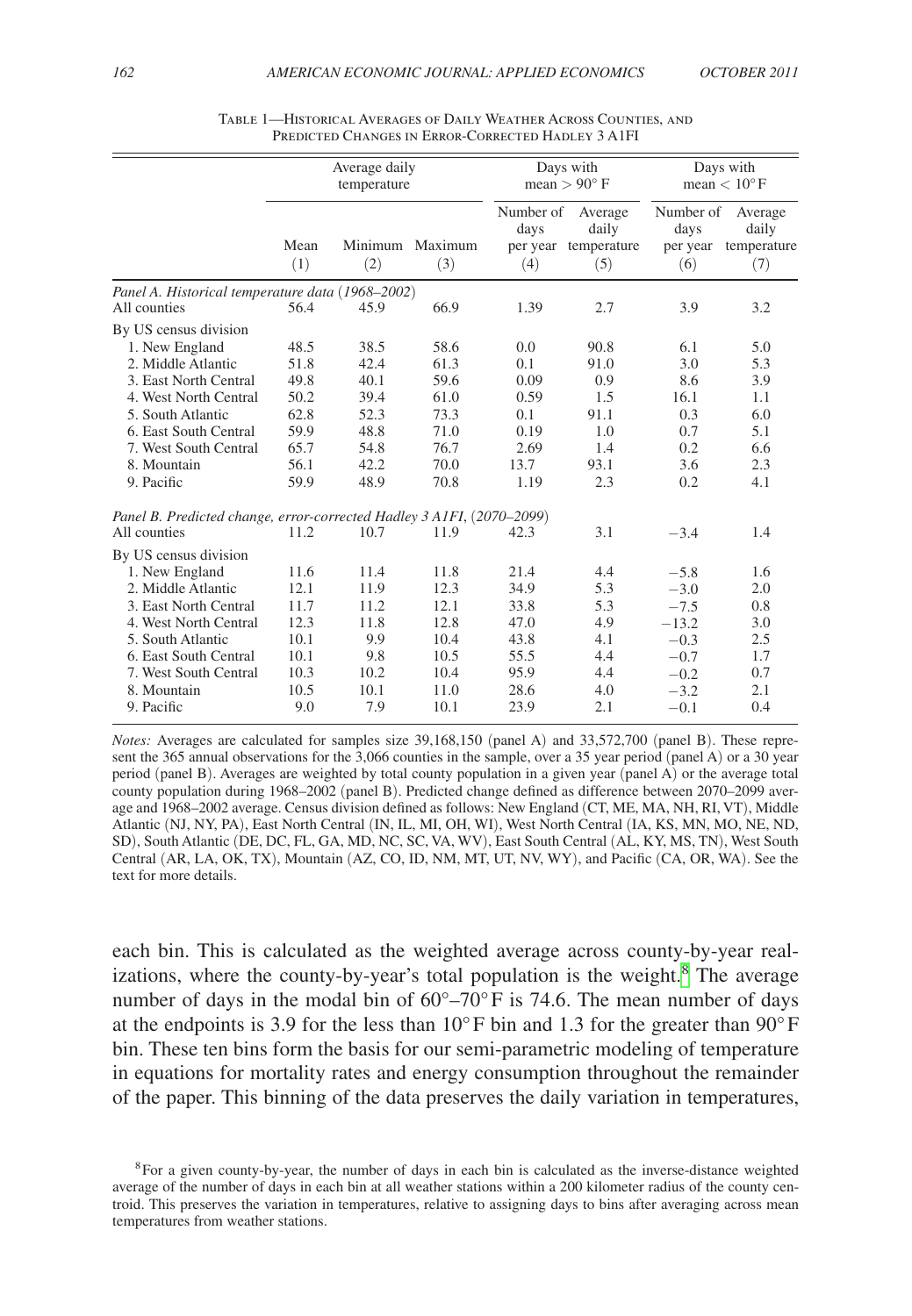<span id="page-11-0"></span>

Figure 1. Distribution of Annual Daily Mean Temperatures (F), 1968–2002, and Predicted Changes in Distribution According to Error-Corrected Hadley 3 A1FI

*Notes:* Figure 1 shows the historical average and the predicted change in the distribution of daily mean temperatures across ten temperature-day bins. The "1968–2002 average" bars represent the average number of days per year in each temperature category for the 107,590 county-year observations in the sample, weighted by the total population in a county-year. The "predicted change, error-corrected Hadley 3A1FI" bars represent the change in the average number of days per year in each temperature category. Changes are defined as the difference between the 1968– 2002 average in each category and the 2070–2099 predicted average number of days in each category. Predicted changes are weighted by the average total population over 1968–2002 in a county. See the text for more details.

which is an improvement over much of the previous research that obscures much of the variation in temperature.<sup>[9](#page-11-1)</sup> This is important because of the potential for substantial nonlinearities in the daily temperature-mortality and daily temperature-energy consumption relationships.

<span id="page-11-1"></span>Returning to Table 1, columns 4–7 in panel A report average temperatures for days when the mean exceeds 90°F or is less than 10°F. These correspond to the two extremes of the temperature distribution, where the mortality impacts are likely to be more pronounced. Exposure to extreme hot temperatures is infrequent as the national average is 1.3 days per year, and this highlights that identifying the effect of exposure to extreme heat on mortality is empirically challenging. Moreover there are significant geographical differences in exposure, which ranges from 0.01 days per year to 13.7 days per year in the New England and mountain divisions, respectively. As such, most of the identification of this effect will come from southern and western states. Columns 6 and 7 report statistics on the frequency of extreme cold days, where the mean temperature is 10°F or less. Across all counties the average is 3.9 days per year, and there is a great degree of variation across census divisions. Again, the regional variation is notable and most of the identification of the effect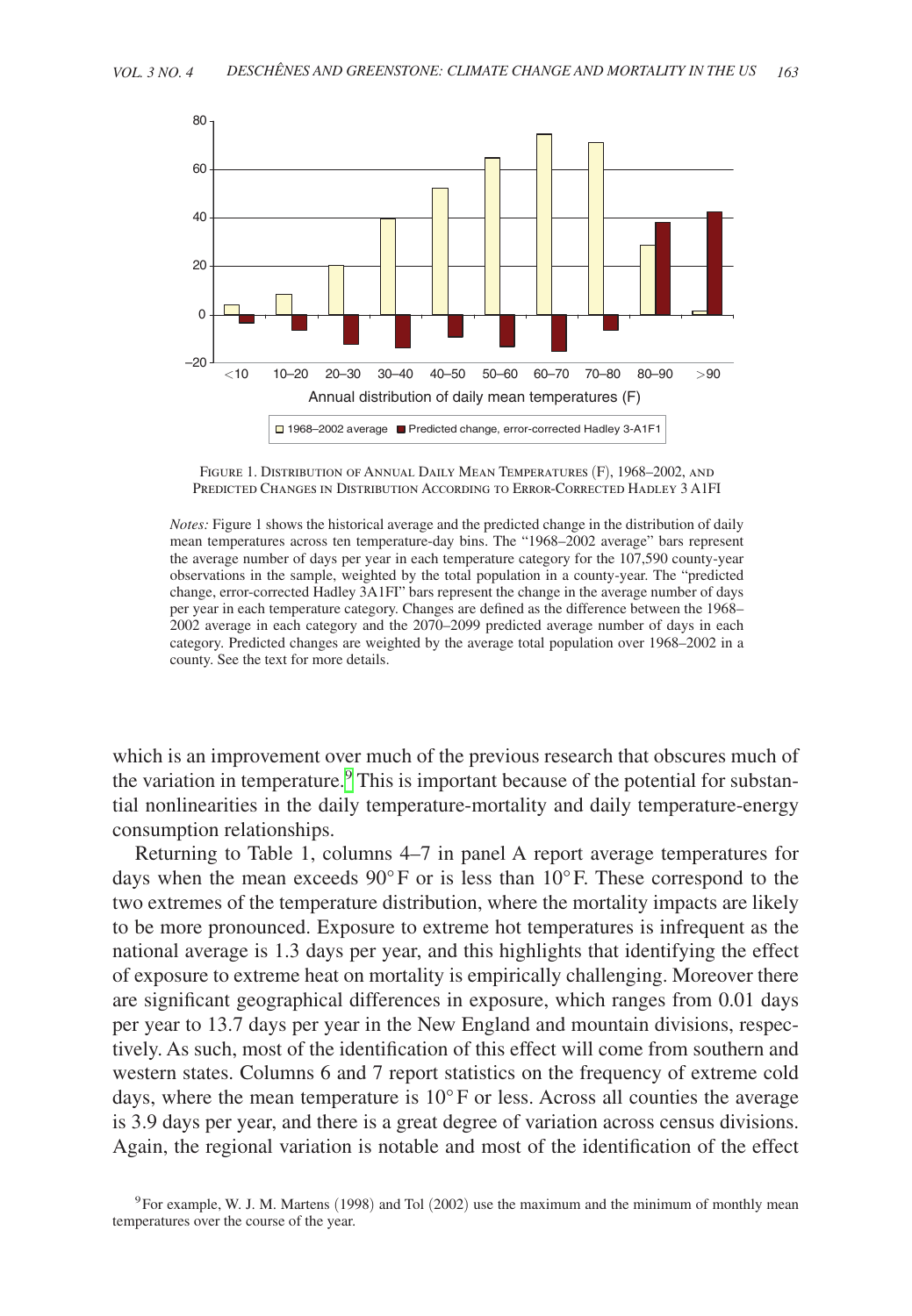<span id="page-12-0"></span>of cold exposure on mortality will come from northern states (New England, East North Central, and West North Central).

Figure 1 also provides an opportunity to understand how the full distributions of daily mean temperatures are expected to change. The dark bars report the change in the number of days in each temperature category that the average person is expected to experience. The most important changes in the distribution are in the last two bins. The error-corrected Hadley 3 A1FI predictions indicate that the typical person will experience 38.0 *additional* days per year where the mean daily temperature is between 80°F and 90°F. Equally important is that the mean daily temperature is predicted to exceed 90°F for 42.3 *additional* days per year.<sup>10</sup> To put this in perspective, the average person currently experiences 28.7 days in the  $80^{\circ}$ –90°F range and just 1.3 days per year where the mean exceeds  $90^{\circ}$  F.<sup>[11](#page-12-2)</sup> An examination of the remainder of the figure highlights that the reduction in extreme cold days is much smaller than the increase in extreme hot days. The subsequent analysis demonstrates that this has a profound effect on the estimated impacts of climate change on mortality and energy consumption.

Panel B in Table 1 reports the predicted change in each of the temperatures. The predicted change is based on the departure of the 2070–2099 average from the 1968–2002 baseline.[12](#page-12-3) The error-corrected Hadley 3 A1FI predictions indicate a change in mean temperature of 11.2° F. The remaining rows of panel B document the extent of geographical heterogeneity in the most extreme daily temperature days (less than  $10^{\circ}$  F and more than  $90^{\circ}$  F).

#### **IV. Econometric Strategy**

This section describes the econometric models for annual mortality rates and residential energy consumption.

*Mortality Rates*.—We fit the following equation:

(5) 
$$
Y_{cta} = \sum_{j} \theta_{aj}^{TMEAN} \text{TMEAN}_{ctj} + \sum_{l} \delta_{al}^{PREC} \text{PREC}_{ctl} + \alpha_{ca} + \gamma_{sta} + \varepsilon_{cta},
$$

where  $Y_{cta}$  is the mortality rate for age group *a* in county *c* in year *t*. In the subsequent analysis, this equation is estimated separately for four separate age groups (ages  $0-1$ ,  $1-44$ ,  $45-64$ , and  $65+$ ), so that all parameters are allowed to vary across these age groups. The last term in equation (5) is the stochastic error term,  $\varepsilon_{cta}$ .

The variables of interest are the measures of temperature and precipitation. They are constructed to capture the full distribution of annual fluctuations in weather.

<span id="page-12-1"></span><sup>&</sup>lt;sup>10</sup>We emphasize that a mean daily temperature of 90 $\degree$  F is very hot. For example, a day with a high of 100 $\degree$  F would need a minimum temperature greater than 80 $\degree$  F to qualify.

<span id="page-12-2"></span> $11$  The paper's primary econometric model for mortality assumes that the impact of all days in the greater than 90° F bin have an equal impact. As Table 1 shows, the predicted increase in mean temperatures among days in this bin is relatively modest, with predicted increases of 3.1° F from the error-corrected Hadley 3 A1FI. Consequently, historical data are likely to be informative about the impacts of the additional days with temperatures exceeding 90° F.<br><sup>12</sup>For comparability, we follow much of the previous literature on climate change and focus on the temperatures

<span id="page-12-3"></span>predicted to prevail at the end of the century.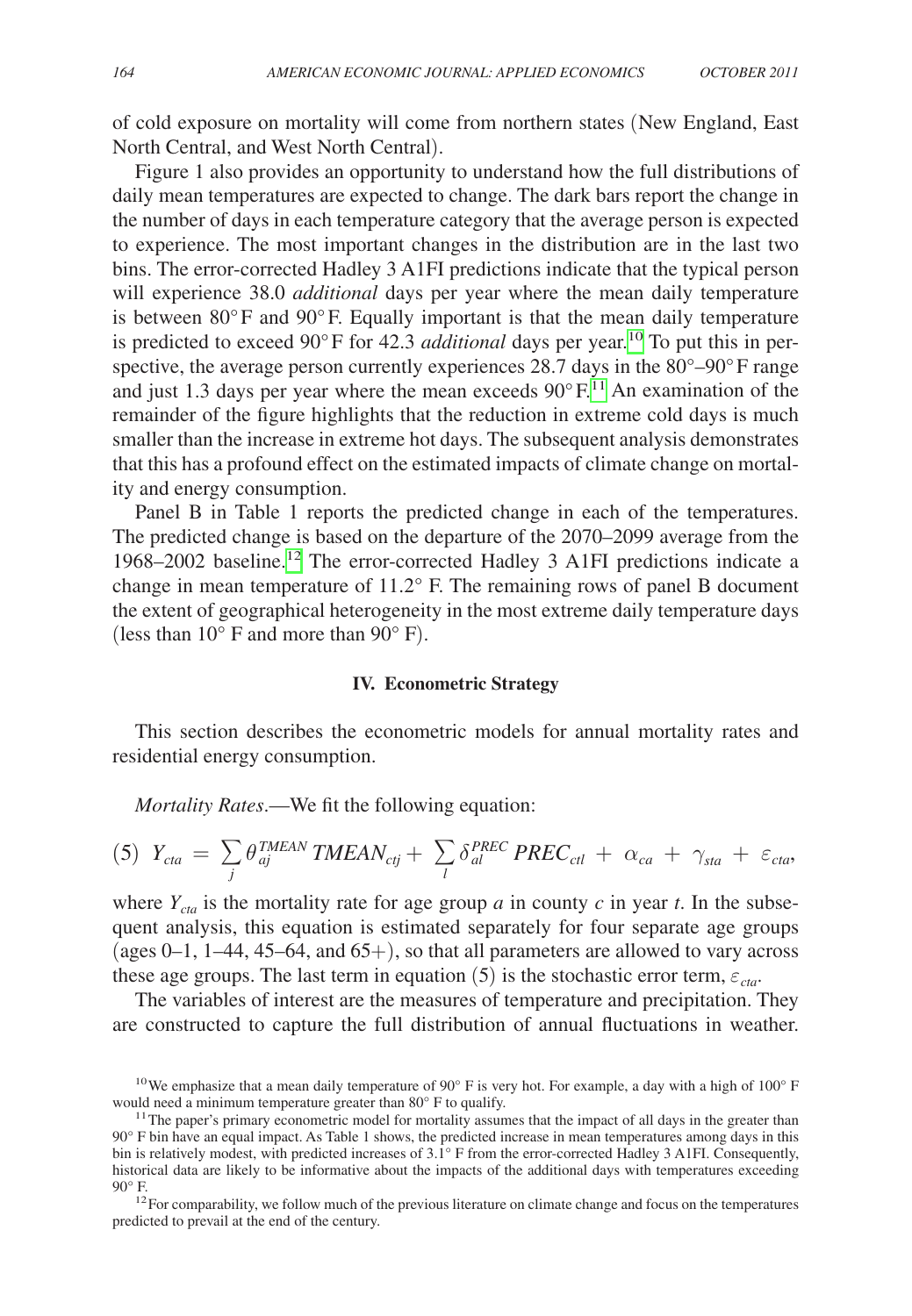The variables  $TMEAN<sub>cri</sub>$  denote the number of days in county  $c$  and year  $t$  where the daily mean temperature is in the *j*th of the ten bins used in Figure 1. Thus, the only functional form restriction is that the impact of the daily mean temperature on the annual mortality rate is constant within 10°F intervals. The choice of ten temperature bins represents an effort to allow the data, rather than parametric assumptions, to determine the mortality-temperature relationship, while also obtaining estimates that are precise enough that they have empirical content. This degree of flexibility and freedom from parametric assumptions is only feasible because we are using 35 years of data from the entire United States. The variables *PREC<sub>ctl</sub>* are simple indicator variables based on annual rainfall in county *c* in year *t*. Each indicator corresponds to a 5-inch bin and there are 11 of them, ranging from less than 10 inches to more than 60 inches.

The equation includes a full set of county-by-age group fixed effects,  $\alpha_{ca}$ , which absorb all unobserved county-specific time invariant determinants of the mortality rate for each age group. So, for example, differences in permanent hospital quality or the overall healthiness of the local age-specific population will not confound the weather variables. The equation also includes state-by-year effects,  $\gamma_{sta}$ , that are allowed to vary across the age groups. These fixed effects control for time-varying differences in the dependent variable that are common across counties within age groups in a state (e.g., changes in state Medicare policies).

The validity of this paper's empirical exercise rests crucially on the assumption that the estimation of equation (5) will produce unbiased estimates of the  $\theta_{ij}^{TMEAN}$ and  $\delta_{al}^{PREC}$  vectors. By conditioning on the county and state-by-year fixed effects, these vectors are identified from county-specific deviations in weather about the county averages after controlling for shocks common to all counties in a state. Due to the unpredictability of weather fluctuations, it seems reasonable to presume that this variation is orthogonal to unobserved determinants of mortality rates. For example, in the case of the *j*th temperature variable, we believe the identifying assumption  $E[*TIMEAN*<sub>ctj</sub> \varepsilon<sub>cta</sub> | *TIMEAN*<sub>ct-j</sub>, *PREC*<sub>ctl</sub>, \alpha<sub>ca</sub>, \gamma<sub>sta</sub>] = 0$  is valid.

There are three further issues about the econometric approach that bear noting. First, it is likely that the error terms are correlated within county-by-age groups over time. Consequently, the paper reports standard errors that allow for heteroskedasticity of an unspecified form and that are clustered at the county-by-age group level. Second, we fit weighted versions of equation (5), where the weight is the square root of the age group's population in the county (i.e., the denominator) for two complementary reasons. The estimates of mortality rates from large population counties are more precise, so it corrects for heteroskedasticity associated with these differences in precision. Further, the results reveal the impact on the average person, rather than on the average county, which we believe is more meaningful.

Third, in many places, the paper reports age-adjusted estimates of the impact of temperature on mortality. These are calculated as the weighted averages of the regression coefficients (i.e.,  $\hat{\theta}_{aj}^{TMEAN}$ ) from the estimation of the four age group-specific regressions. The national weights are 0.015 for ages 0–1, 0.667 for ages 1–44, 0.200 for 45–64, and 0.117 for ages 65 and older, which represent these age categories' population shares during the sample period, 1968–2002.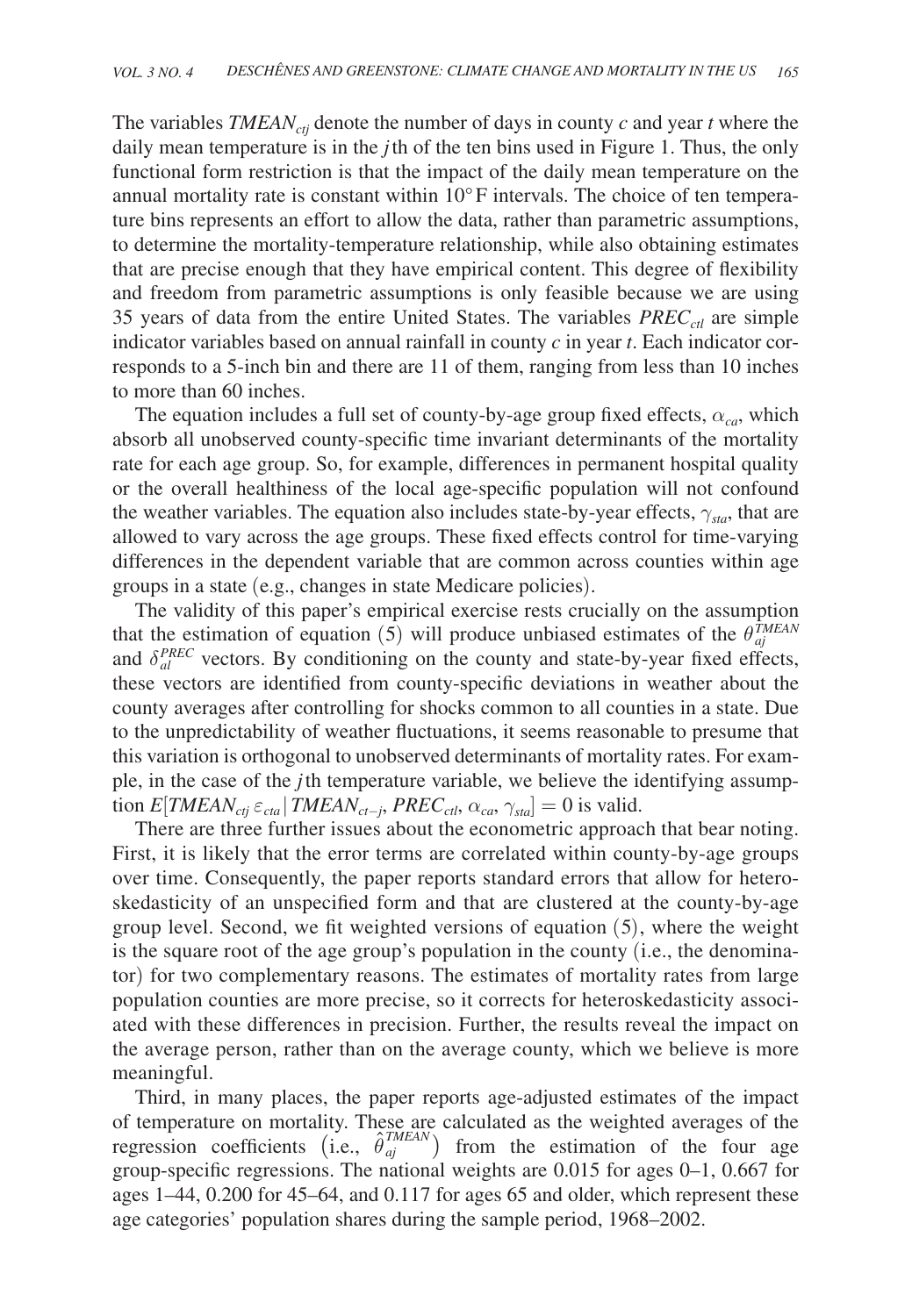<span id="page-14-0"></span>*Residential Energy Consumption*.—We fit the following equation for state-level residential energy consumption:

(6) 
$$
\ln(C_{st}) = \sum_j \theta_j^{TMEAN} \text{TMEAN}_{stj} + \sum_l \delta_l^{PREC} \text{PREC}_{stl} + \mathbf{X}_{st} \beta + \alpha_s + \gamma_{dt} + \varepsilon_{st}.
$$

 $C_{st}$  is residential energy consumption in state  $s$  in year  $t$ , and  $d$  indexes US census divisions. The modeling of temperature and precipitation is identical to the approach in equation (5). The only difference is that these variables are measured at the stateby-year level. They are calculated as the weighted average of the county-level versions of the variables, where the weight is the county's population in the relevant year. The equation also includes state fixed effects  $(\alpha_s)$ , census division-by-year fixed effects ( $\gamma_{dt}$ ), and a stochastic error term,  $\varepsilon_{st}$ .

The vector  $\mathbf{X}_{st}$  includes the state-level ln of population and gross domestic product (GDP) and their squares. The former variable accounts for differences in population growth within a census division that might confound the consistent estimation of the  $\theta_i$ s.<sup>13</sup> The latter is included because energy consumption is a function of income.

Finally, we will also report the results from versions of equation (6) that model temperature with heating and cooling degree days. We follow the conventional approach and use a base of 65°F to calculate both variables. To implement this alternative method for modeling a year's temperature, we sum the number of heating and cooling degree days separately over the year and control for these variables in equation  $(6)$  instead of the *TMEAN<sub>sti</sub>* variables.

#### **V. Results**

This section is divided into four subsections. The first provides estimates of the relationship between daily temperatures, and the second explores the source of the relationship between extreme temperatures and annual mortality rates. The third section reports estimates of the effect of temperature on residential energy consumption. Finally, the last subsection uses these estimated relationships to predict the impacts of climate change on annual mortality and residential energy consumption.

### A. *Estimates of the Impact of Temperature on Mortality Based on Annual Data*

[Figure 2](#page-15-0) presents the preferred estimates of the impact of exposure to temperature on annual mortality from the estimation of equation (5). Specifically, it plots the ageadjusted regression coefficients (i.e.,  $\hat{\theta}_j^{TMEAN}$ ). In each of the underlying age-specific regressions, the *TMEAN<sub>i</sub>* variable associated with the  $50^{\circ}$ –60°F bin was dropped, so each  $\hat{\theta}^{TMEAN}_{j}$  measures the estimated impact of an additional day in bin *j* on the mortality rate (i.e., deaths per 100,000), relative to the impact of a day in the 50°–60° F range. The figure also plots the estimated  $\hat{\theta}_{j}^{TMEAN}$  plus and minus two standard errors, so their precision is apparent.

<span id="page-14-1"></span><sup>&</sup>lt;sup>13</sup>For example, Arizona's population has increased by 223 percent between 1968 and 2002 compared to just 124 percent for the other states in its census division.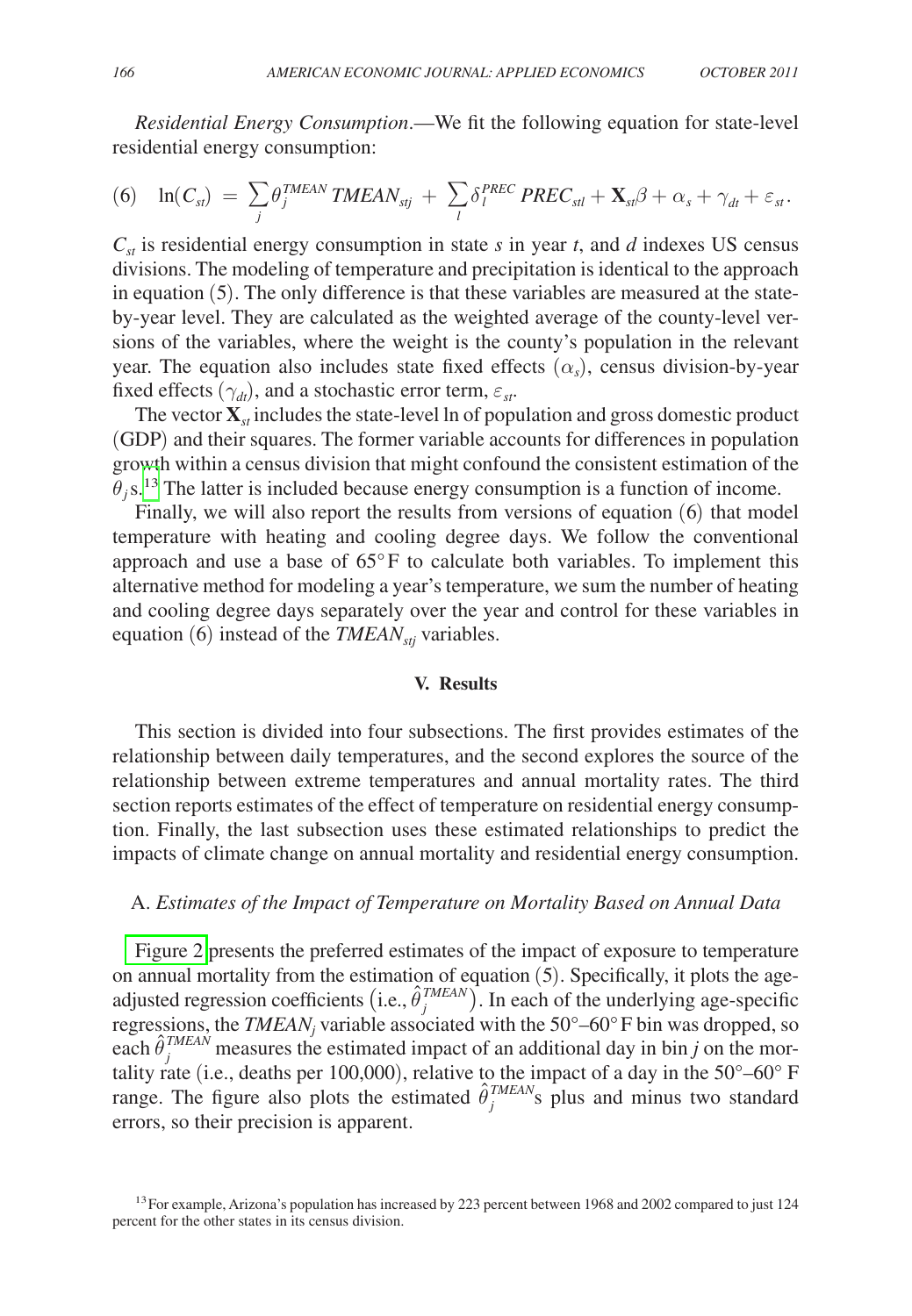<span id="page-15-0"></span>

rate, relative to a day in the 50°–60° F bin

Figure 2. Estimated Relationship Between Annual Age-Adjusted Mortality Rate Per 100,000 and Average Daily Temperature

*Notes:* Figure 2 plots the aggregate response function between annual mortality rate (per 100,000) and average daily temperatures. This is obtained by fitting equation (5) for the annual mortality rate in each age group. The age group-specific estimates are then combined into a single age-adjusted estimate by taking a weighted average of the age-specific estimates, where the weight is the age group's share of the total population. The response function is normalized with the 50°–60°F category set equal to 0 so each  $\theta_j$  corresponds to the estimated impact of an additional day in bin *j* on the annual age-adjusted mortality rate (i.e., deaths per 100,000) relative to the mortality rate associated with a day where the temperature is between 50°–60°F. The figure also plots the  $\hat{\theta}_j^{TMEMS}$  plus and minus two standard error of the estimates. The numbers above the response function correspond to the point estimates associated with each temperature bin. See the text for more details.

It is evident that mortality risk is highest at the coldest and hottest temperatures. Indeed, the response function between mortality and temperature has a flattened U-shape. For example, the mean of the coefficients associated with the three lowest temperature categories is 0.62, so exchanging a single day in this range for one in the 50°–60° F range would lead to 0.62 fewer annual deaths per 100,000. The largest coefficient is the one associated with the  $> 90^{\circ}$  F temperature bin and it is 0.94. It is noteworthy that the null of equality with the base category can be rejected at conventional significance levels for these hot and cold extreme temperatures, even though there are relatively few days to identify the coefficients (recall Table 1). Finally, the coefficients associated with the temperatures in the middle range are all smaller in magnitude, and it is frequently impossible to reject the null of equality with the base category.

[Table 2 r](#page-16-0)eports the point estimates associated with the temperature variables from the fitting of several versions of equation (5) to better characterize the results and evaluate their robustness across alternative samples and subpopulations. For compactness, only the point estimates corresponding to the lowest two (coldest) and highest two (hottest) exposure bins are reported, although all models include the full set of nine temperature bin variables. Panel A reports the baseline estimates separately by age as well as the age-adjusted estimates that were used to create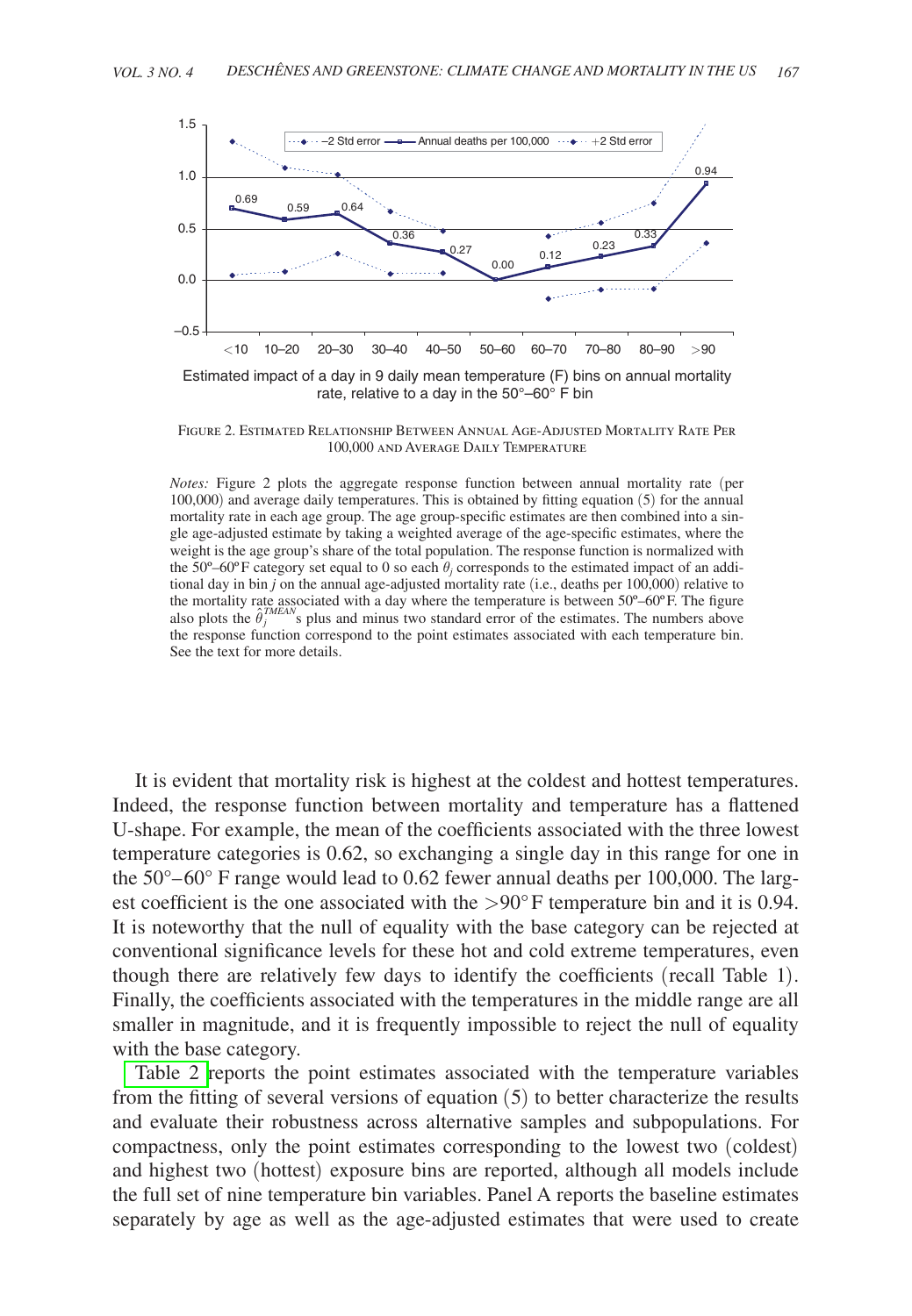<span id="page-16-0"></span>

|                                                  | Impact on annual mortality rate per 100,000 |                                |                              |                       |  |  |
|--------------------------------------------------|---------------------------------------------|--------------------------------|------------------------------|-----------------------|--|--|
|                                                  | Days $< 10$ °F                              | Days $10^{\circ}-20^{\circ}$ F | Days $80^\circ - 90^\circ$ F | Days $> 90^{\circ}$ F |  |  |
|                                                  | (1a)                                        | (1b)                           | (1c)                         | (1d)                  |  |  |
| Panel A. Baseline estimates, all cause-mortality |                                             |                                |                              |                       |  |  |
| 1. Infant $(0-1)$                                | $-0.637$                                    | $-0.348$                       | 0.736                        | 2.056                 |  |  |
|                                                  | (1.036)                                     | (0.798)                        | (0.414)                      | (1.091)               |  |  |
| 2. Age 1-44                                      | 0.178                                       | $0.278*$                       | $0.193*$                     | $0.224*$              |  |  |
|                                                  | (0.111)                                     | (0.097)                        | (0.086)                      | (0.091)               |  |  |
| 3. Age 45-64                                     | $0.900*$                                    | $0.623*$                       | 0.296                        | $0.720*$              |  |  |
|                                                  | (0.358)                                     | (0.226)                        | (0.176)                      | (0.229)               |  |  |
| 4. Age $65+$                                     | 3.438*                                      | 2.408*                         | 1.116                        | 5.219*                |  |  |
|                                                  | (1.378)                                     | (1.101)                        | (0.920)                      | (1.416)               |  |  |
| 5. Age-adjusted (population                      | $0.692*$                                    | $0.587*$                       | 0.330                        | $0.936*$              |  |  |
| weighted average)                                | (0.323)                                     | (0.251)                        | (0.207)                      | (0.289)               |  |  |
| Panel B. Alternative specifications              |                                             |                                |                              |                       |  |  |
| 1. Separate model for males                      | 0.863                                       | $0.711*$                       | 0.406                        | $0.968*$              |  |  |
|                                                  | (0.446)                                     | (0.340)                        | (0.284)                      | (0.339)               |  |  |
| 2. Separate model for females                    | 0.461                                       | 0.459                          | 0.250                        | 0.887*                |  |  |
|                                                  | (0.309)                                     | (0.238)                        | (0.191)                      | (0.301)               |  |  |
| 3. With interactions of temperature              | 0.683                                       | 0.637                          | 0.386                        | 1.283*                |  |  |
| and precipitation                                | (0.354)                                     | (0.258)                        | (0.208)                      | (0.373)               |  |  |
| 4. Models for log mortality rate                 | $0.865*$                                    | $0.663*$                       | 0.276                        | 0.879*                |  |  |
|                                                  | (0.331)                                     | (0.254)                        | (0.208)                      | (0.312)               |  |  |
| 5. Including current and lagged                  | 0.859                                       | 1.152*                         | 0.558                        | $1.255*$              |  |  |
| weather variables                                | (0.493)                                     | (0.448)                        | (0.315)                      | (0.446)               |  |  |
| 6. Data for $1980 +$ only                        | 0.103                                       | 0.292                          | 0.401                        | $0.852*$              |  |  |
|                                                  | (0.356)                                     | (0.260)                        | (0.228)                      | (0.285)               |  |  |
| 7. Counties with above median annual             | 1.385*                                      | 0.793                          | 0.390                        | $0.892*$              |  |  |
| days $>=90^{\circ} F$                            | (0.587)                                     | (0.581)                        | (0.210)                      | (0.289)               |  |  |
| 8. Counties with below median annual             | $0.901*$                                    | 0.472                          | 0.235                        | 1.020                 |  |  |
| days $\langle =90^{\circ}$ F                     | (0.360)                                     | (0.297)                        | (0.291)                      | (7.138)               |  |  |
| 9. Missing weather data imputed                  | 0.547                                       | 0.386                          | $0.514*$                     | $0.885*$              |  |  |
| by multiple imputation                           | (0.336)                                     | (0.232)                        | (0.215)                      | (0.420)               |  |  |

Table 2—Estimates of the Impact of Extreme Temperatures on Annual Mortality Rate, By Age Group and Across Alternative Specifications

*Notes:* The estimates are from fixed-effect regressions by age group weighted by the population count in the relevant age group in a county-year (see equation  $(5)$ ). With the exception of rows 1–4, the age group-specific estimates are combined into an "age-adjusted" estimate by taking a weighted average of the age-specific estimates, where the weight is the average population in each age group. For each group there are 107,310 county-year observations over the 1968–2002 period. The dependent variable is the annual mortality rate in the relevant age group in a countyyear. Temperature exposure is modeled with nine temperature-day bins defined as the number of days in a given temperature category in a county-year. The estimates on the lowest two (coldest) and highest two (hottest) bins are reported. Other control variables include a set of 11 indicator variables capturing the full distribution of annual precipitations. Standard errors are clustered at the county-by-age group level. Starred entries are statistically significant at the 5 percent level. See the text for further details.

Figure 2. We do not report the estimated parameters associated with the precipitation variables, because they are insignficant generally.<sup>14</sup>

There are several important observations to be made from panel A. First, the effect of extreme weather on mortality generally grows with age after infancy. Second,

<span id="page-16-1"></span><sup>14</sup>In addition, the climate change calculations reported below show that the inclusion of the precipitation variables is largely inconsequential.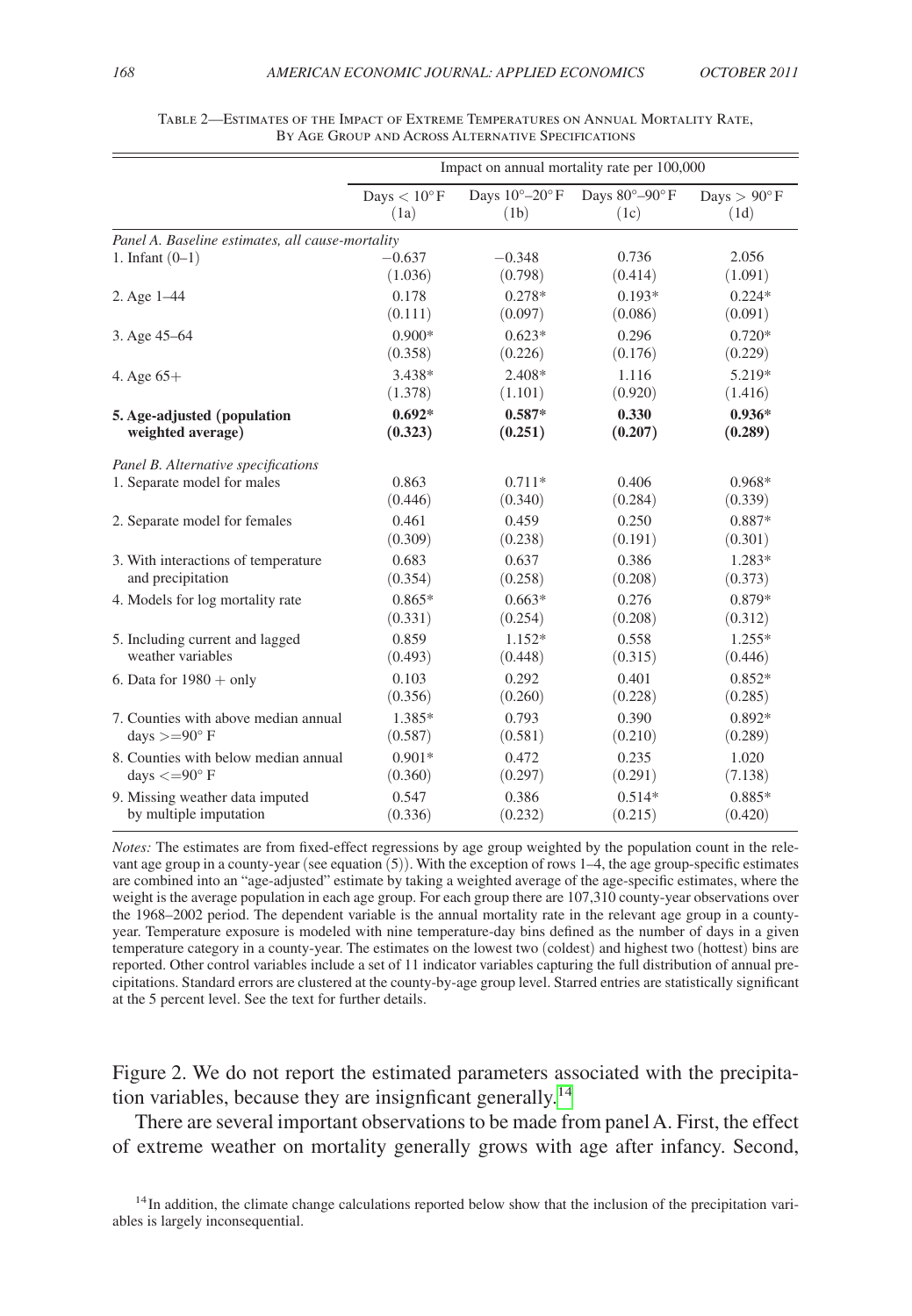exposure to extreme temperature significantly increases mortality in all age groups, especially exposure to days with temperature above  $90^{\circ}$  F.<sup>15</sup> It is also notable that for the largest age group in terms of population (age 1– 44), exposure to days with temperature 80–90° F is also significantly associated with excess mortality.

Panel B reports on the robustness of the baseline age-adjusted estimates reported in row 5 of panel A. In rows 1 and 2, the models are estimated separately for men and women, and suggest that the mortality effect of extreme temperature is larger for men than women. The row 3 specification adds interactions between the 9 temperature variables and the 11 precipitation variables and reports the marginal effects evaluated at the sample means. Row 4 considers a model for log mortality rate instead of its level, which means that across the four age groups a total of 19,308 observations are dropped since the log of zero is not defined. The estimates reported here are converted to units of deaths per 100,000 for comparability and are qualitatively similar to the baseline estimates. Row 5 uses separate sets of the nine temperature bins for the current and previous years' daily mean temperatures to allow for the possibility that equation (5) inadequately accounts for the dynamics of the mortality-temperature relationship. The entries report the sum of the current and previous year's temperature coefficients, which indicate modestly larger total impacts.<sup>[16](#page-17-1)</sup>

Rows 6–8 consider specifications that probe the extent to which "adaptation" is able to mitigate the mortality response to extreme temperatures. Specifically, the row 6 estimates are based on a response function that is obtained by fitting equation (5) with post-1980 data. For example in these years, medical technologies are more advanced, air conditioning is more pervasive, and incomes are higher. In row 7, the response function is estimated with data from the counties where the average number of days per year with a mean temperature above 90°F exceeds the national median (0.06 day per year). The idea is that individuals that are more frequently exposed to extremes are likely to have undertaken a series of adaptations to protect themselves against high temperatures in these counties, and these adaptations may resemble the ones that climate change will induce. In this respect, the resulting response functions may better approximate the long-run impacts of climate change on mortality. The entries in both rows reflect the application of the relevant response function to the full sample. The row 6 entries reveal that the impact of cold days is muted in the more recent data, but there is little change in the consequences of exposure to additional hot days. The row 8 entries fail to find much evidence that these counties are better equipped to handle hot days, although the impact of cold days is modestly larger if one ignores issues of precision.

Finally, row 9 considers a different method for imputing missing weather measurements in the station-level data. Rather than only considering stations without

<span id="page-17-0"></span><sup>&</sup>lt;sup>15</sup>For the 90 $\degree$  F category, the standard error for the all-age estimate that accounts for spatial correlation (bandwidth of 400KM) and serial correlation (up to 3 periods) is 0.416, making the estimated effect marginally significant. We thank Salomon Hsiang (Columbia University) for providing the code.

<span id="page-17-1"></span> $<sup>16</sup>$  There is some evidence that individuals acclimate to higher temperatures over time, so consecutive days with</sup> high temperatures (i.e., heat waves) may have a different impact on annual mortality than an equal number of hot days that do not occur consecutively. We also estimated models that added a variable for the number of instances of 5 consecutive days of mean daily temperature above 90° F. The resulting estimates were nearly identical to the baseline estimates reported in row 5 of panel A.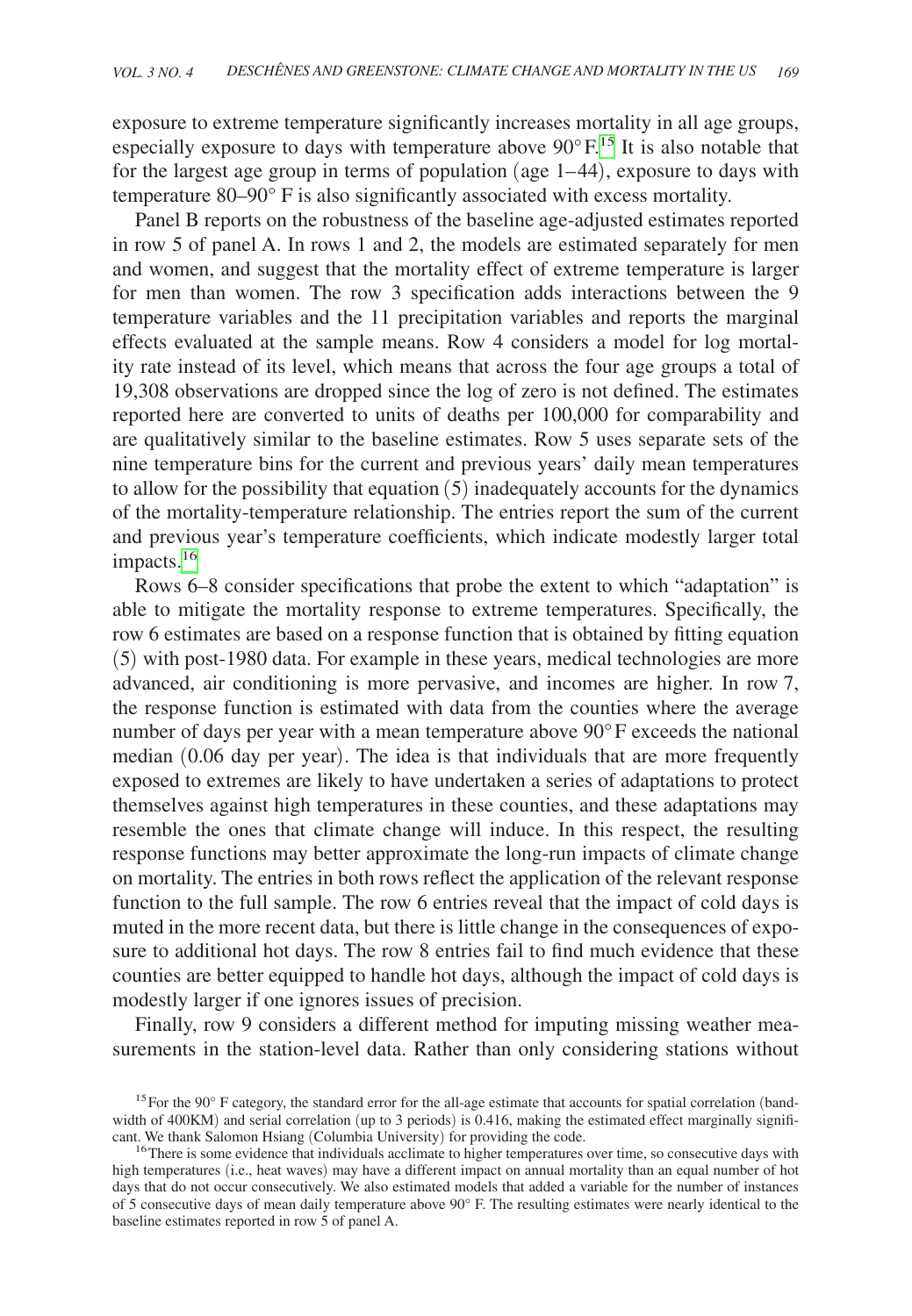<span id="page-18-0"></span>missing records, the approach here uses multiple imputation (Donald B. Rubin 1987) to impute the missing daily level measurements for a fixed set of stations between 1968 and 2002.[17,](#page-18-1)[18](#page-18-2)

Taken together the evidence in Table 2 strongly supports the notion that exposure to extreme temperatures impacts mortality. Across the various specifications, almost all of the point estimates associated with extreme high temperatures (i.e., more than 90°F) are statistically significant at conventional levels. Further, it is apparent that these alterations to the baseline specification fail to lead to a meaningful change in the estimates of the effect of extreme temperatures on mortality. Some of them modestly increase the point estimate, while others decrease it, but, in light of the standard errors, none of the alternative estimates appear different than the corre-sponding baseline estimates.<sup>[19](#page-18-3)</sup>

# B. *Exploring the Sources of the Relationship between Extreme Temperatures and Mortality Rates*

This subsection explores two potential sources of the relationship between extreme temperatures and mortality rates. First, Table 1 documented that much of the variation in extreme temperatures is concentrated in specific parts of the country. This is especially true for hot temperatures. These areas of the country may have already adapted or undertaken the investments that mitigate the impact of extreme temperatures on mortality, and we explore this possibility. Second, a central feature of our argument is that annual mortality data combined with daily temperature data provides a valid approach to measure the impacts of temperature on mortality even in the presence of an unknown and complicated dynamic relationship between temperature and mortality that is comprised of delayed impacts and forward displacement.

*Geographical Heterogeneity*.[—Table 3 p](#page-19-0)robes the extent of geographical difference in the response functions linking annual mortality and temperature exposure by reporting age-adjusted estimates specific to each of the nine US census divisions. In addition, column 1 reports the average population in each census division between 1968 and 2002, so that its relative importance in the pooled estimates is apparent.

There is substantial heterogeneity in the estimated effects of extreme temperatures on mortality. For example, the annual mortality impact of exposure to one

<span id="page-18-2"></span> $18$ In order to assess the influence of outliers in the mortality rate distribution, we also estimated the same models on a "trimmed" sample that excluded mortality rates below and above the first and ninety-ninth percentiles. The results are very similar to those in Table 2.<br><sup>19</sup>We also estimated separate equations for cause-specific mortality rates. The estimates are reported in online

<span id="page-18-3"></span>Appendix Table 2. The main result suggests that extreme temperatures significantly increase mortality due to cardiovascular diseases and have no effect on neoplasms.

<span id="page-18-1"></span><sup>&</sup>lt;sup>17</sup> Following a referee's suggestion, we also estimated models without weighting the regressions by county population. This means that all counties are treated equally irrespective of differences in population. Our view is that this estimation method is inferior to the weighted regressions used in the rest of the paper since population exposure to extreme temperatures will vary across county due to differences in population. Nevertheless, the point estimates from the unweighted specification are: 0.896 (0.352), 0.286 (0.300), 0.064 (0.172), and 0.566 (0.490) corresponding to columns 1a–1d, respectively. It is also notable that the population-weighted models produce smaller standard errors (20 percent smaller on average) and have higher adjusted R-squares (twice as large on average) than the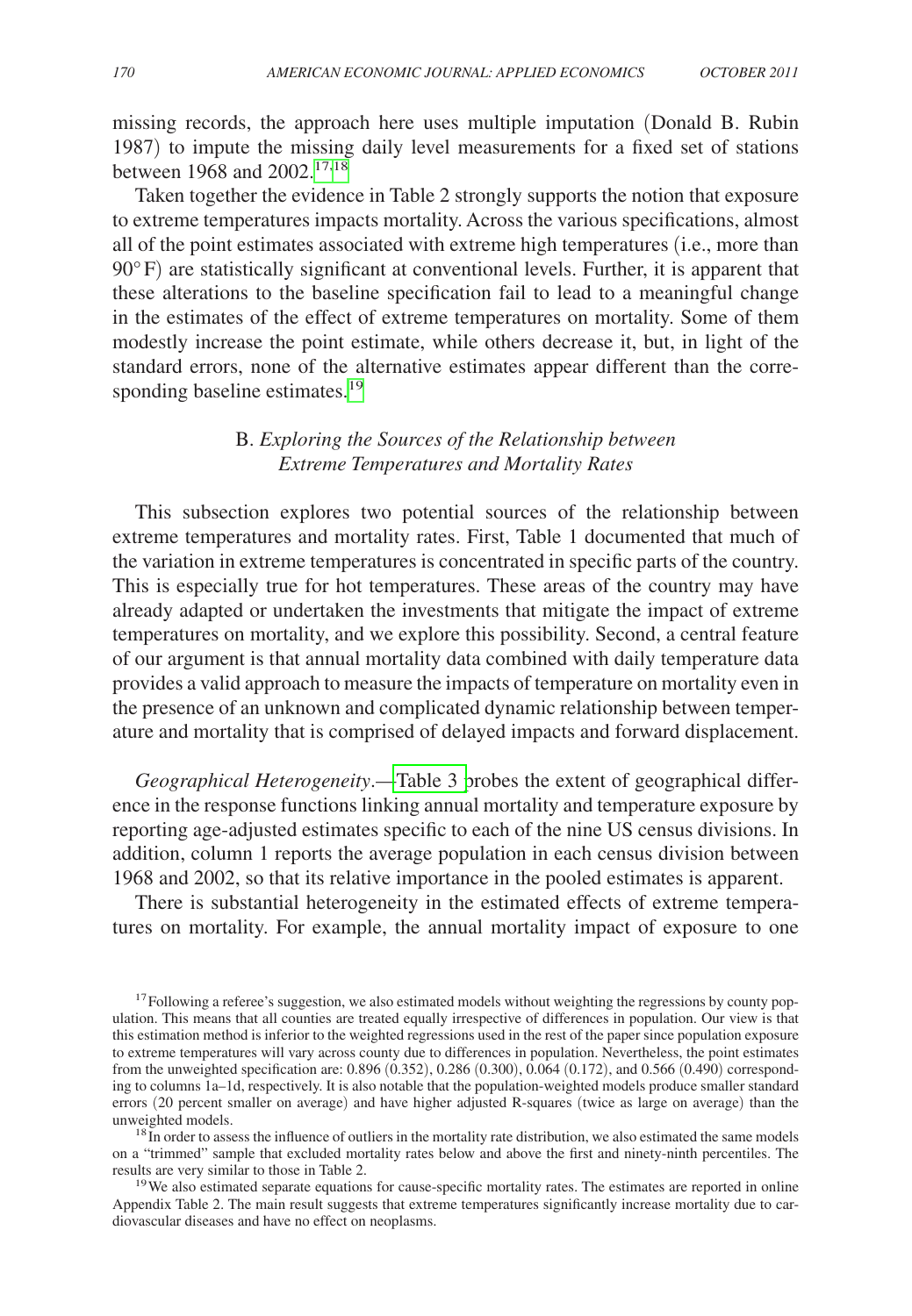|                                      |              |                      | Impact on annual mortality rate per 100,000 |                         |                     |  |
|--------------------------------------|--------------|----------------------|---------------------------------------------|-------------------------|---------------------|--|
|                                      | Avg.         | Days                 | Days                                        | Days                    | Days                |  |
|                                      | population   | $< 10^{\circ}$ F     | $10^{\circ}-20^{\circ}$ F                   | $80^\circ - 90^\circ$ F | $>90^{\circ}$ F     |  |
|                                      | (1)          | (2a)                 | (2b)                                        | (2c)                    | (2d)                |  |
| Census division                      |              |                      |                                             |                         |                     |  |
| 1. New England                       | 12,829,830   | $-0.969$             | $-0.087$                                    | $-1.084$                | 23.202              |  |
| (CT, ME, MA, NH, RI, VT)             |              | (1.206)              | (0.756)                                     | (1.193)                 | (19.650)            |  |
| 2. Middle Atlantic                   | 37,833,310   | 0.567                | 1.505*                                      | 1.607                   | $-6.251$            |  |
| (NJ, NY, PA)                         |              | (0.883)              | (0.752)                                     | (1.127)                 | (9.291)             |  |
| 3. East North Central                | 42, 161, 530 | $1.061*$             | 0.257                                       | $-0.032$                | 1.122               |  |
| (IN, IL, MI, OH, WI)                 |              | (0.432)              | (0.368)                                     | (0.313)                 | (3.604)             |  |
| 4. West North Central                | 17,605,500   | 1.375*               | 0.528                                       | 0.508                   | 2.056               |  |
| (IA, KS, MN, MO, NE, ND, SD)         |              | (0.481)              | (0.484)                                     | (0.375)                 | (1.196)             |  |
| 5. South Atlantic                    | 40,143,610   | 4.800*               | 3.676*                                      | 0.453                   | 5.791*              |  |
| (DE, DC, FL, GA, MD, NC, SC, VA, WV) |              | (1.990)              | (1.558)                                     | (0.503)                 | (2.269)             |  |
| 6. East South Central                | 14,979,270   | 0.197                | 0.575                                       | 0.016                   | 3.938*              |  |
| (AL, KY, MS, TN)                     |              | (2.252)              | (0.937)                                     | (0.346)                 | (1.482)             |  |
| 7. West South Central                | 25,526,750   | $-3.077$             | $-0.852$                                    | $-0.205$                | $-0.014$            |  |
| (AR, LA, OK, TX)                     |              | (2.020)              | (0.959)                                     | (0.268)                 | (0.349)             |  |
| 8. Mountain                          | 12,924,740   | 0.866                | 0.400                                       | 0.447                   | 1.234*              |  |
| (AZ, CO, ID, NM, MT, UT, NV, WY)     |              | (0.549)              | (0.463)                                     | (0.380)                 | (0.530)             |  |
| 9. Pacific                           | 34,095,370   | $-0.270$             | 0.567                                       | 0.643                   | 0.688               |  |
| (CA, OR, WA)                         |              | (1.423)              | (0.682)                                     | (0.429)                 | (0.745)             |  |
| 10. Population weighted average of   |              | $-0.792$             | 1.004                                       | 0.399                   | 1.932               |  |
| division-specific estimates          |              | (1.234)              | (0.799)                                     | (0.534)                 | (3.868)             |  |
| 11. Baseline estimate (from Table 2) |              | $-0.692*$<br>(0.323) | $0.587*$<br>(0.251)                         | 0.330<br>(0.207)        | $0.936*$<br>(0.289) |  |

<span id="page-19-0"></span>Table 3—Estimates of the Impact of Extreme Temperatures on Age-Adjusted Annual Mortality Rate, by US Census Division

*Notes:* The estimates are from fixed-effect regressions estimated separately by age group and US census division. The age group-specific estimates are then combined into an "age-adjusted" estimate by taking a weighted average of the age-specific estimates, where the weight is each age group's share of the total population. The dependent variable is the annual mortality rate in the relevant age group in a county-year. Temperature exposure is modeled with nine temperature-day bins defined as the number of days in a given temperature category in a county-year. The estimates on the lowest two (coldest) and highest two (hottest) bins are reported. Standard errors are clustered at the county-by-age group level. Starred entries are statistically significant at the 5 percent level. See the text for further details.

day where the mean temperature exceeds  $90^{\circ}$  F ranges from  $-6.3$  to 23.2 additional deaths per 100,000, although these two point estimates have large standard errors. It is also notable that the estimated mortality impact of extreme high temperature is positive in seven out of nine divisions and statistically significant in three out of nine divisions (South Atlantic, East South Central, and Mountain). Likewise, the estimated mortality impact of extreme low temperature is statistically significant in three out of nine divisions (East North Central, West North Central, and South Atlantic). [20](#page-19-1)

<span id="page-19-1"></span><sup>20</sup>The last two rows of Table 3 report aggregate (i.e., national) estimates. Row 10 aggregates the divisionspecific estimate by taking a weighted average where the weights correspond to the share of total population in each division. Row 11 reproduces the baseline estimates from Table 2. It is evident that the national estimates obtained from the division-specific ones are larger in magnitude than the ones from the pooled model that restricts the effect of temperature (and of all the other model variables) to be the same across all counties. However their standard errors are also larger, so the results in row 10 should be interpreted cautiously.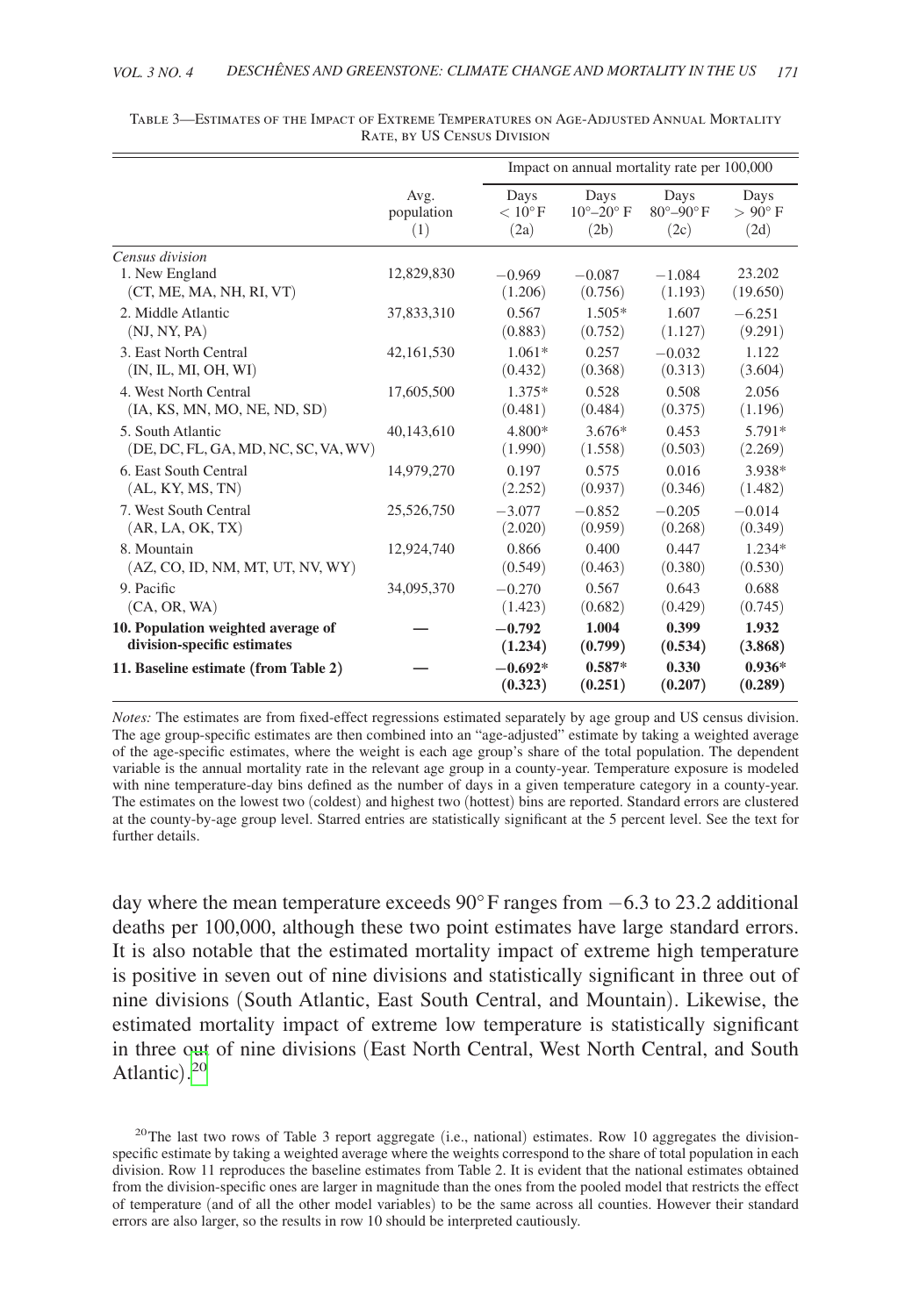Finally, the null that the parameters associated with the 4 temperature variables reported in this table are equivalent for the 4 age groups across the 9 divisions is rejected at conventional levels 9 out of 16 times. It is noteworthy that this hypothesis is rejected for all four age groups for the  $> 90^{\circ}$  F temperature variable.<sup>[21](#page-20-0)</sup>

A frequent explanation for the differences in response functions across divisions is that hotter places (e.g., Houston) are better adapted to respond to extremely hot temperatures, likewise colder places (e.g., Minneapolis) are more likely to have made the investments necessary to protect themselves against extremely cold temperatures (see, e.g., Basu and Samet 2002). We investigated the former by regressing the division-specific parameter estimate on the variable for the number of days with a mean temperature exceeding 90°F against the division-specific mean of this variable. The revealed relationship between these two variables is weak and statistically insignificant, regardless of whether the regression is weighted by the inverse of the standard error of the parameter estimate. We also found evidence of a weak relationship between the division-specific parameter estimates on the variable for the number of days with a mean temperature below 10°F against the division-specific mean of this variable.

Overall, these two tests, each based on just nine data points, fail to produce empirical support for the view that differential adaptation to hot and cold weather explains the heterogeneity across divisions. So although there appears to be variation in the response functions across the divisions, these data fail to find that it is related to climate or baseline temperatures. This may simply reflect that cooling and heating systems were already pervasive throughout the United States in this period.

*Annual Data versus Daily Data*.—A striking result in Table 2 is the small magnitude of the estimated impact of extreme temperature on mortality, relative to conventional wisdom about high temperatures. Our baseline estimates imply that one additional day with mean temperature above 90°F, leads to about 1 extra *annual* death per 100,000 population. These are small in comparison with the estimates derived from recent heat waves. For example, the Cook County coroner estimated that there were 465 heat-related deaths in the 1995 Chicago heat wave during the week of July 14–20, and S. Whitman et al. (1997) concluded that the heat wave lead to 739 "excess deaths." If correct, these impacts are enormous in a location with a population of about 5 million. Indeed, the conventional wisdom on the effect of exposure to high temperatures on mortality is largely based on event studies of heat waves such as the ones described above.

Unfortunately, these studies and their results are difficult to compare to ours for several reasons. First, they are typically based on data from a single city or just a handful of cities. Second, they are usually based on a limited number of years. Third, they typically do not model the effect of temperature on mortality explicitly. Rather, they frequently compare observed mortality in a location during a heat

<span id="page-20-0"></span> $21$  We tested the equality of the temperature effects across the nine US census divisions for each temperatureday category and each age group. For temperature-days below 10°F (column 2a), the *p*-values from these tests are 0.316, 0.255, 0.003, and 0.002 (corresponding, respectively, to infants, age 1–44, age 45–64, and age 65+). For the remaining 3 columns of Table 3, the *p*-values are 0.044, 0.002, 0.030, 0.210 (column 2b); 0.115, 0.308, 0.193, 0.055 (column 2c); and 0.001, 0.001, 0.001, 0.002 (column 2d).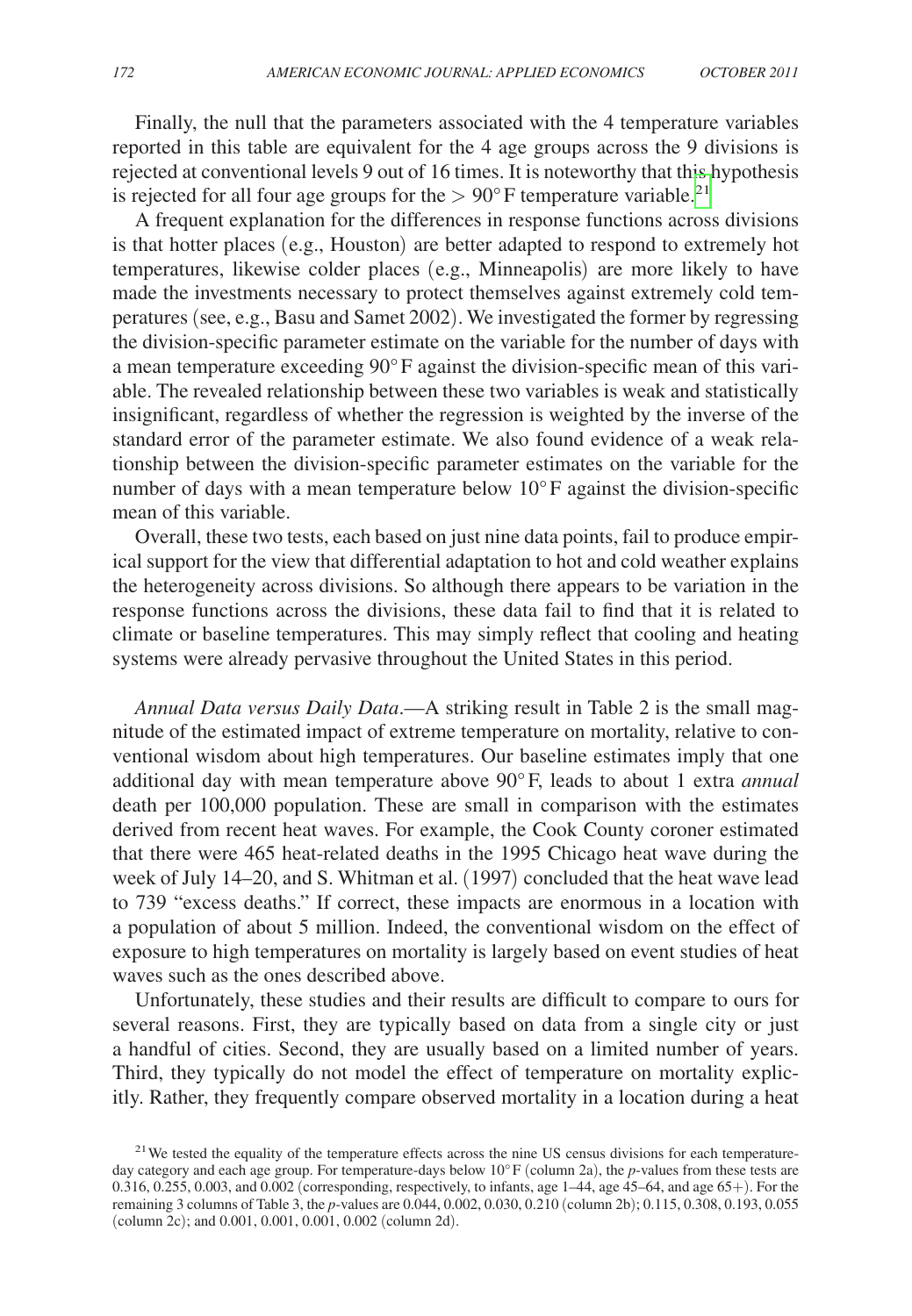wave or a period of extreme temperature with the baseline mortality, defined as the observed mortality in the same period and location in the several years prior to the event. Thus, the idea of a response function like the one that is estimated here is largely foreign in this literature.

The study that is closest to ours is Deschênes and Moretti (2009). Their study finds that there is a complicated dynamic relationship between daily temperatures and mortality rates. For example, they find that the number of deaths immediately caused by a period of very high temperatures is at least partially compensated for by a reduction in the number of deaths in the period immediately subsequent to the hot day or days. This pattern is called forward displacement or "harvesting," and it appears to occur because heat affects individuals who were already very sick and would have died in the near term. Additionally in the case of cold days, the effect is the opposite, as the total effect of a cold day grows over time and this is referred to as "delayed impacts."

Our study uses annual mortality data, rather than the daily mortality data that Deschênes and Moretti (2009) utilize, for several interrelated reasons. First, Deschênes and Moretti (2009) show that the full impact of a given day's temperature will take at least 30 days to manifest itself fully, so it is necessary to include many lags of the temperature variables in equations for daily mortality. Second, the temperature-mortality relationship is highly nonlinear and requires the inclusion of several temperature variables. Due to Deschênes and Moretti's (2009) result, it would be necessary to include at least 30 lags for each of these variables in daily mortality equations. Third, the MCOD county-level daily mortality is only available for the entire United States from 1972–1988, compared to 1968–2002 for the annual CMF data, which poses a challenge for the estimation of some of the very high and very low temperature categories (recall Table 1). [22](#page-21-0) Since most deaths in a calendar year will be functions of the temperature realization in the same year, the combination of annual mortality data and aggregated daily temperature data should be sufficient to flexibly capture the full dynamic relationship between temperature and mortality (recall the results in Table 2, panel B, row 5 that include the current and lagged year's temperature variables are qualitatively similar to the baseline results).

It should be noted that the estimates of the response function in this paper are not directly comparable with those in Deschênes and Moretti (2009). For one, the main objectives of both papers differ. Deschênes and Moretti (2009) is mostly concerned with the determination and estimation of the appropriate adjustment window in which temperature shocks affects daily mortality. The specification of the models also greatly differs in Deschênes and Moretti (2009) and in this paper. The models in Deschênes and Moretti (2009) rely on a single temperature category (e.g., days colder than 30°F and warmer than 80°F) as opposed to models with several temperature-day categories as in this paper. Finally, the main specification in Deschênes and Moretti (2009) included a full set of county-by-year-by-month effects from

<span id="page-21-0"></span> $22$  Furthermore, the MCOD data with the date of death appear much noisier. For example, the estimation of equation (5) with the MCOD for the years 1972–1988 produces standard errors that are about 1.8 times larger than the standard errors on the same variables from the estimation of the same equation in the same years with the CMF data.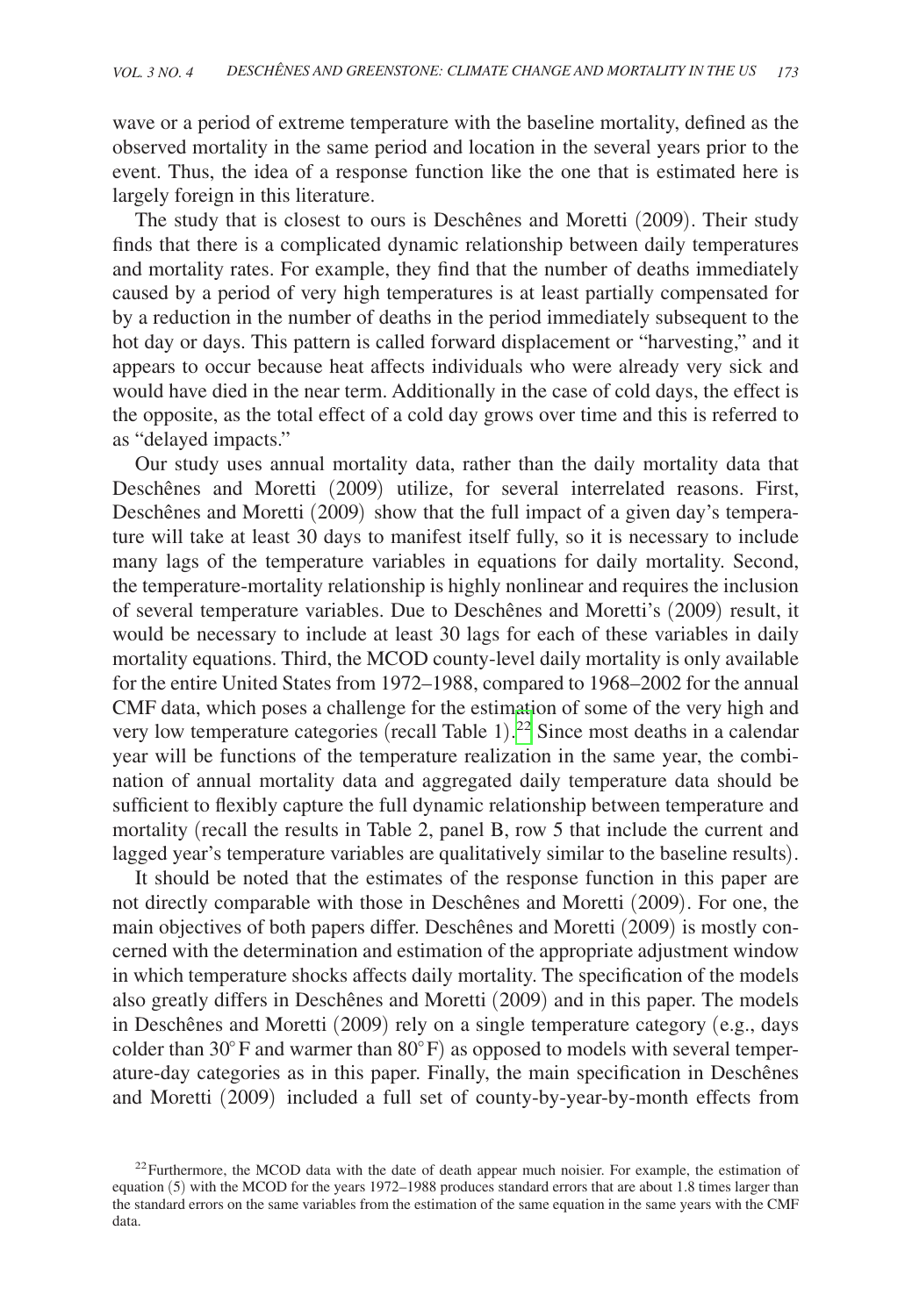<span id="page-22-0"></span>

Estimated impact of a day in 9 daily mean temperature (F) bins on log annual residential energy consumption, relative to a day in the 50°–60° F Bin

Figure 3. Estimated Relationship Between Log Residential Energy Consumption and Average Daily Temperature

*Notes:* Figure 3 plots the estimated response function between log annual residential energy consumption and daily mean temperatures. This is obtained by fitting equation (6) on our sample of 1,715 state-year observations. The response function is normalized with the 50º–60ºF category set equal to 0 so each  $\theta_j$  corresponds to the estimated impact of an additional day in bin *j* on residential QBTU relative to the log residential energy QBTU associated with a day where the temperature is between 50º–60ºF. The figure also plots the θ*<sup>j</sup>* s plus and minus one standard error of the estimates. The numbers above the response function correspond to the point estimates associated with each temperature bin.

which it is difficult to draw comparisons to the models used in this paper, which are based on annual data. Nevertheless, the 95 percent confidence intervals of the estimates of the effect of high temperature days (i.e.,  $80-90^{\circ}$ F and  $>90^{\circ}$ F) from daily mortality models (with 30 lags) overlaps with the 95 percent confidence intervals of the estimates from annual mortality data derived from the 1972–1988 MCOD.

## C. *Estimates of the Impact of Temperature on Residential Energy Consumption*

We now turn to an analysis of the effect of inter-annual variation in temperature on log residential energy consumption. Specifically, this subsection reports on the fitting of versions of equation (6) to the state-by-year data on residential energy consumption from the EIA. Figure 3 plots the estimated response function linking log residential energy consumption, and the ten daily temperature bin variables, after adjustment for the equation (6) covariates. The coefficients report the estimated impact of an additional day in bin *j* on annual energy consumption, relative to energy consumption on a day where the temperature is in the  $50^{\circ} - 60^{\circ}$  F range. The figure also plots the coefficients plus and minus two standard errors, so their precision is evident.

Overall, the response function has a U-shape, so that the hottest and coldest days are the highest energy consumption ones. Temperature-days in the highest two categories (80–90 $\degree$ F and >90 $\degree$ F) and the lowest four categories (30–40 $\degree$ F and the three categories below) are associated with statistically significant increases in residential energy consumption. In terms of magnitude, the estimated impacts are similar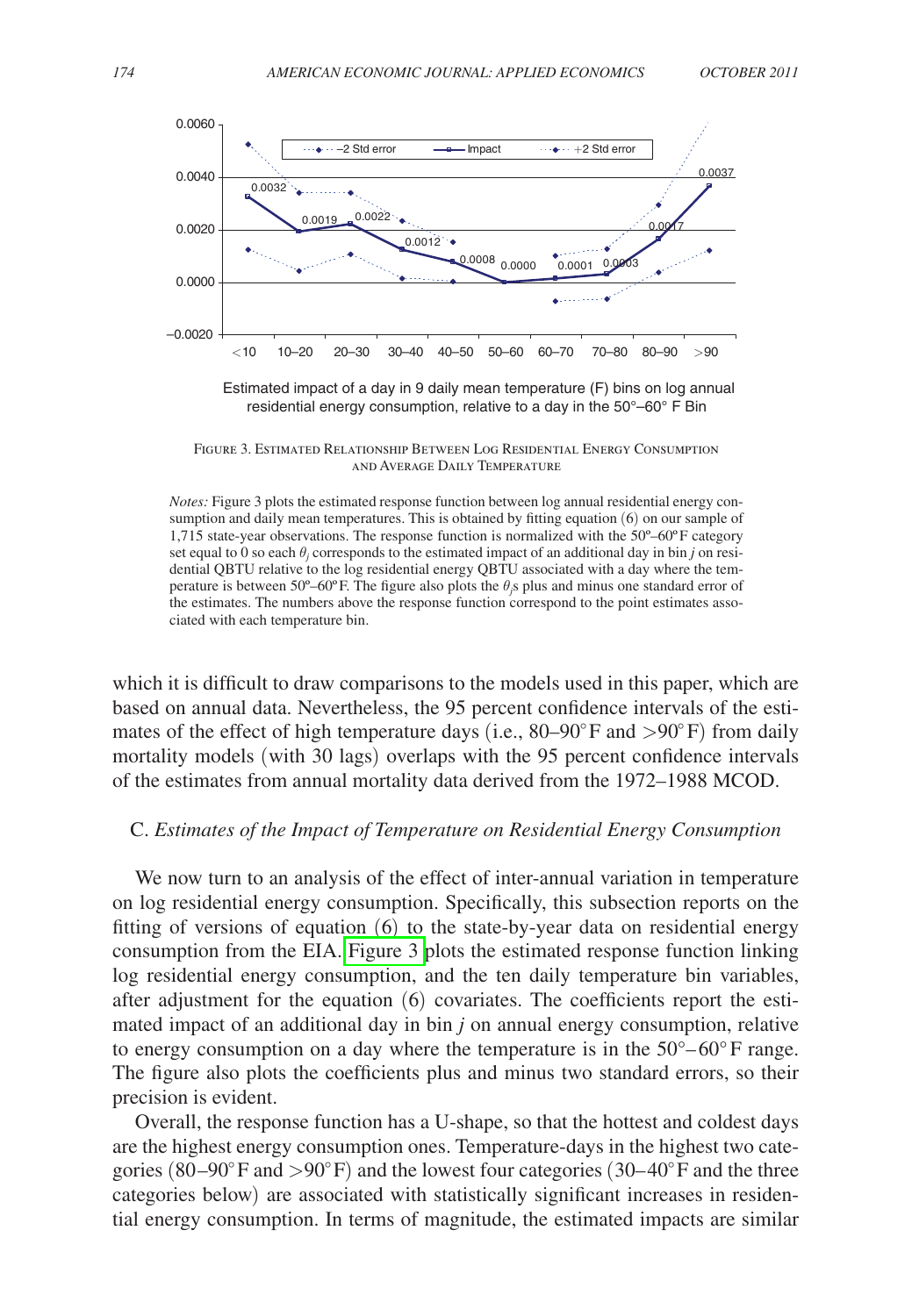|                                                                           | Average<br>aggregate annual | Impact on log annual residential energy consumption (OBTU) |                           |                         |                       |                       |                       |
|---------------------------------------------------------------------------|-----------------------------|------------------------------------------------------------|---------------------------|-------------------------|-----------------------|-----------------------|-----------------------|
|                                                                           | residential energy          | Days                                                       | Days                      | Days                    | Days                  | <b>HDD 65</b>         | CDD 65                |
|                                                                           | consumption                 | $< 10^{\circ}$ F                                           | $10^{\circ}-20^{\circ}$ F | $80^\circ - 90^\circ$ F | $>90^{\circ}$ F       | (hnd.)                | (hnd.)                |
|                                                                           | (OBTU)                      | (1a)                                                       | (1b)                      | (1c)                    | (1d)                  | (2a)                  | (2b)                  |
| Panel A. Pooled estimates:                                                | 16.62                       | $0.0032*$<br>(0.0010)                                      | $0.0019*$<br>(0.0007)     | $0.0017*$<br>(0.0006)   | $0.0037*$<br>(0.0012) | $0.0053*$<br>(0.0017) | $0.0105*$<br>(0.0025) |
| Panel B. Census-division specific estimates:                              |                             |                                                            |                           |                         |                       |                       |                       |
| 1. New England                                                            | 0.95                        | 0.0024                                                     | 0.0039                    | 0.0014                  | 0.1012                | 0.0047                | 0.0014                |
| (CT, ME, MA, NH, RI, VT)                                                  |                             | (0.0027)                                                   | (0.0021)                  | (0.0040)                | (0.1323)              | (0.0044)              | (0.0163)              |
| 2. Middle Atlantic                                                        | 2.48                        | $0.0096*$                                                  | $0.0084*$                 | $-0.0044$               | 0.0285                | $0.0228*$             | 0.0057                |
| (NJ, NY, PA)                                                              |                             | (0.0046)                                                   | (0.0033)                  | (0.0023)                | (0.0257)              | (0.0071)              | (0.0080)              |
| 3. East North Central                                                     | 3.38                        | 0.0014                                                     | $-0.0004$                 | 0.0003                  | $-0.0016$             | 0.0024                | 0.0075                |
| (IN, IL, MI, OH, WI)                                                      |                             | (0.0015)                                                   | (0.0011)                  | (0.0014)                | (0.0109)              | (0.0020)              | (0.0045)              |
| 4. West North Central                                                     | 1.38                        | $0.0030*$                                                  | 0.0017                    | 0.0005                  | $-0.0022$             | $0.0050*$             | 0.0040                |
| (IA, KS, MN, MO, NE, ND, SD)                                              |                             | (0.0010)                                                   | (0.0011)                  | (0.0011)                | (0.0022)              | (0.0015)              | (0.0036)              |
| 5. South Atlantic (DE, DC,                                                | 2.80                        | $0.0108*$                                                  | 0.0027                    | 0.0000                  | 0.0070                | $0.0116*$             | $0.0066*$             |
| FL, GA, MD, NC, SC, VA, WV)                                               |                             | (0.0053)                                                   | (0.0019)                  | (0.0007)                | (0.0061)              | (0.0017)              | (0.0022)              |
| 6. East South Central                                                     | 1.14                        | $0.0130*$                                                  | $0.0073*$                 | 0.0024                  | $0.0207*$             | $0.0128*$             | $0.0145*$             |
| (AL, KY, MS, TN)                                                          |                             | (0.0050)                                                   | (0.0025)                  | (0.0015)                | (0.0093)              | (0.0049)              | (0.0055)              |
| 7. West South Central                                                     | 1.78                        | $0.0166*$                                                  | 0.0014                    | 0.0018                  | 0.0010                | $0.0069*$             | $0.0139*$             |
| (AR, LA, OK, TX)                                                          |                             | (0.0068)                                                   | (0.0041)                  | (0.0011)                | (0.0018)              | (0.0034)              | (0.0044)              |
| 8. Mountain (AZ, CO,                                                      | 0.84                        | $0.0056*$                                                  | 0.0022                    | 0.0003                  | $0.0026*$             | $0.0073*$             | $0.0066*$             |
| ID, NM, MT, UT, NV, WY)                                                   |                             | (0.0018)                                                   | (0.0023)                  | (0.0010)                | (0.0013)              | (0.0015)              | (0.0033)              |
| 9. Pacific                                                                | 1.87                        | $-0.0103$                                                  | $0.0185*$                 | $-0.0029$               | $0.0343*$             | $0.0046*$             | $-0.0056$             |
| (CA, OR, WA)                                                              |                             | (0.0130)                                                   | (0.0060)                  | (0.0023)                | (0.0163)              | (0.0023)              | (0.0051)              |
| 10. $p$ -value from $F$ -tests of equality-<br>Across US census divisions |                             | 0.001                                                      | 0.001                     | 0.001                   | 0.088                 | 0.003                 | 0.001                 |

Table 4—Estimates of the Impact of Extreme Temperatures on Aggregate Annual Residential Energy Consumption

*Notes:* The estimates are from fixed-effect regressions based on a sample of 1,715 state-year observations (see equation 6). Each model includes state fixed-effects and census division-by-year fixed-effects. The dependent variable is the log of the total residential energy consumption in a state-year (in QBTU). Control variables include quadratics in population, state GDP, and their interactions, as well as a set of 11 indicator variables capturing the full distribution of annual precipitation. In columns 1a-1d, temperature exposure is modeled with nine temperature-day "bins" defined as the number of days in a given temperature category in a state-year. The estimates on the lowest two (coldest) and highest two (hottest) bins are reported. The entries in columns 2a and 2b are from a separate regression where temperature is modeled in hundreds of heating degree days (HDD) and cooling degree days (CDD), both of which are calculated with a base of 65° F. Standard errors are clustered at the state level. Starred entries are statistically significant at the 5 percent level. See the text for further details.

at the upper and lower tail of the daily temperature distribution; temperature-days below 10°F and above 90°F are associated with 0.3 percent–0.4 percent increases in annual residential energy consumption. The results are summarized in Table 4, and its layout is similar to Tables 2 and 3. Panel A reports pooled estimates, while panel B reports estimates specific for each US census division. The first column reports the average aggregate annual residential energy consumption, which is 16.6 quadrillion BTUs, QBTU over the 1968–2002 period.

The remaining columns report the results from two separate versions of equation (6), where the dependent variable is log of the total residential energy consumption measured at the state by year level. Again, only the point estimates corresponding to the lowest two (coldest) and highest two (hottest) exposure bins are reported in columns 1a–1d, although all models include the nine temperature bins described earlier.

In addition, we also report estimates based on cooling and heating degree days (both use a base of  $65^{\circ}$ F) since it is the dominant approach in the literature (e.g.,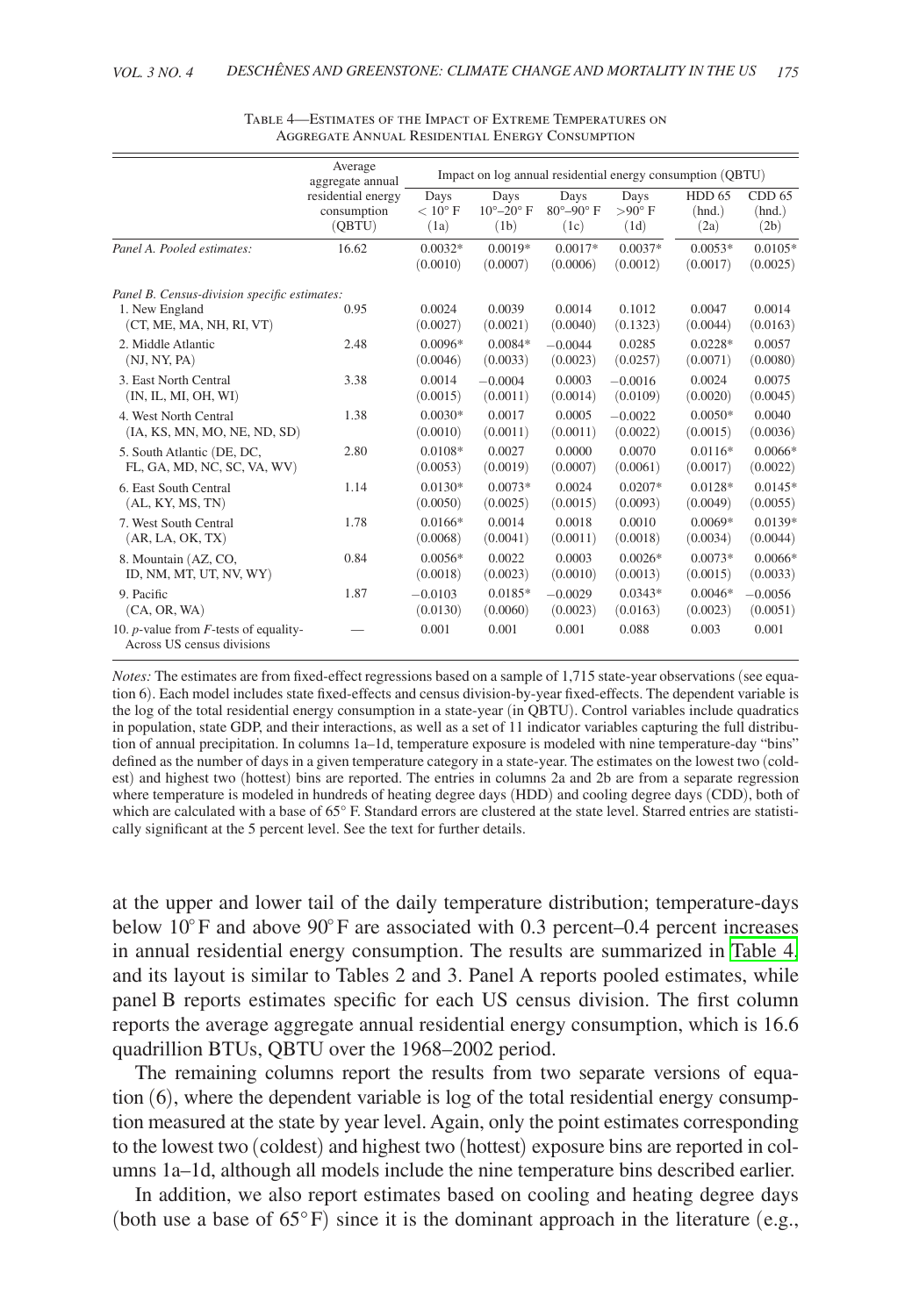Robert F. Engle et al. 1986). For ease of interpretation, the point estimates reported in columns 2a and 2b are scaled in hundreds of cooling and heating degree days. An additional hundred cooling degree-days (roughly one-tenth of the annual national average) increases energy consumption by 1.1 percent or 0.182 QBTU, while an additional hundred heating degree-days (roughly one-fiftieth of the annual national

average) increases consumption by 0.5 percent or 0.087 QBTU.

Panel B reveals tremendous heterogeneity in the response function for residential energy consumption, although statistical precision is an issue.<sup>23</sup> This is observed in both the degree-days and the "bins" specification. Focusing on the estimates in columns 1a–1d, the impact of days in the highest temperature bin on residential energy consumption is statistically significant in only three of nine divisions (East South Central, Mountain, and Pacific). The three divisions where the response to high temperature days is the largest are New England, Middle Atlantic, and Pacific, with impacts ranging from 3 to 10 percent, although none of these is statistically significant at the 5 percent level. The estimated effect of cooling degree-days is statistically significant at the 5 percent level for the South Atlantic, East South Central, West South Central, and Mountain divisions.

The differential impact of days in the lowest temperature category on residential energy consumption across division is better determined in the data, reflecting the greater frequency of these days. The point estimates associated with the lowest temperature category (column 1a) are statistically significant in 6 of 9 divisions (Middle Atlantic, South Atlantic, West North Central, East South Central, West South Central, and Mountain) and correspond to impacts of 0.3 percent to 1.7 percent. In the heating degree-days specification, the impacts are significant in seven out of nine divisions.

An important question about the generalizability of these results to the future is the degree to which there are currently differences in adaptation across the United States that might change in responses to climate change. For example, higher temperatures could increase the rate of penetration of air conditioning in areas that currently have few extremely hot days. We assessed this possibility in two ways. The cruder approach is a test of whether the division-specific estimates are equal. The bottom row of Table 4 reveals that this null is rejected at conventional levels for the parameters associated with the temperature variables, except for the >90°F variable that has a *p*-value of 0.088.

The second approach is based on the idea that hot days should cause greater increases in energy consumption in parts of the country where high temperatures are relatively frequent. We tested this idea by regressing the division-specific >90° F parameters on the division-specific mean number of days in that category annually. This nine data point regression fails to find evidence that the frequency of hot days is related to the energy consumption responsiveness of hot days. Indeed, the parameter estimate has a counter-intuitive negative sign and is very poorly determined (*t*-statistic less than 1), regardless of whether it is weighted by the inverse of the parameter estimate's standard error. This finding is consistent with the possibility

<span id="page-24-0"></span> $23$ Anin Aroonruengsawat and Maximilian Auffhammer (2011) also report important geographical differences in the effect of extreme temperatures on residential consumption using zip code level data for the state of California.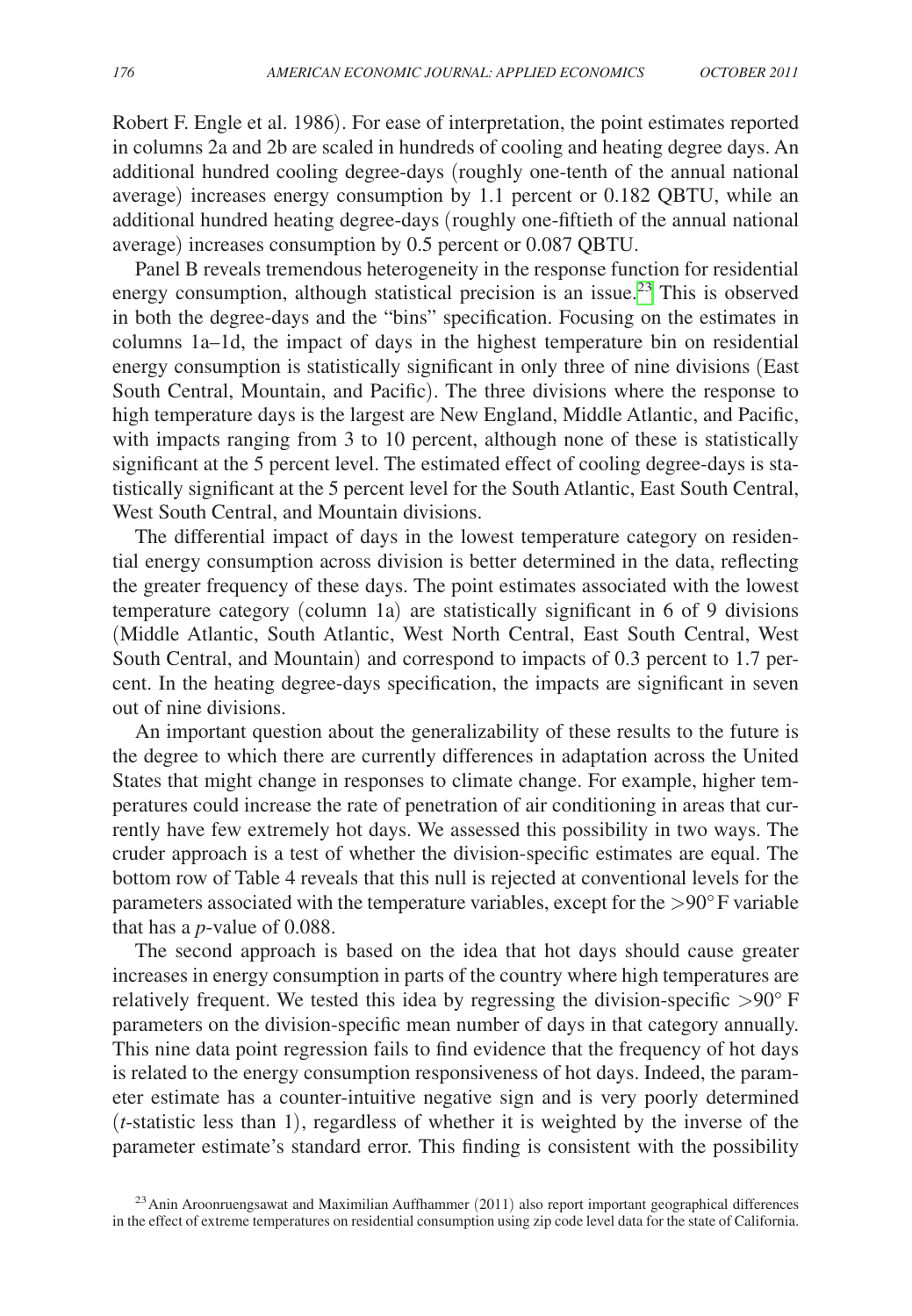<span id="page-25-0"></span>that air conditioning or other cooling technologies are already pervasive in the United States and/or that households in warmer areas have undertaken other investments that mitigate the need for greater energy consumption on hot days.<sup>24</sup>

We believe that this analysis of the relationship between temperature and energy consumption has made at least two advances on previous research. First, it reveals that the standard approach of modeling energy consumption with heating and cooling degree-days obscures the nonlinear increase in energy consumption at extremely high temperatures. Second, these estimates are relevant to the entire country. In contrast, much of the previous literature is based on data from a specific city or state, which leaves questions of external validity unanswered (e.g., Guido Franco and Alan H. Sanstad 2006).

# D. *Predicting the Impact of Climate Change on Mortality Rates and Residential Energy Consumption*

The relationships between temperature and mortality and energy consumption that this paper has documented can be combined with predictions about climate change to develop measures of some of the costs of climate change. As Figure 1 demonstrated, the state-of-the-art climate models predict dramatic increases in the number of extremely hot days, especially in the  $80-90^{\circ}$  F and  $>90^{\circ}$  F bins, when mortality and energy consumption are relatively high. Importantly, these increases are largely predicted to be offset by decreases in the number of days in the middle of the temperature distribution, where mortality rates and energy consumption are the lowest. Thus, it seems that climate change will cause the United States to exchange relatively low cost days for ones with higher social costs.

We now turn to a more precise calculation of the predicted mortality impacts of climate change. [Table 5](#page-26-0) summarizes the results from the estimation of separate versions of equation (5) for the four age groups using the error-corrected Hadley 3 A1FI predictions. Here and throughout the rest of the analysis (except Table 7), the climate change predictions are for the end of the century and this is defined as the average of the predictions for the years 2070–2099. The final row sums the estimated impacts to provide all age estimates. The empirical estimates underlying the calculations in Table 5 are based on the regression results reported in panel A of Table 2.

The entries are based on calculations of the estimated impact of a climate change scenario on annual US mortality for each age group. For example, the estimated impact of predicted temperature changes on a given county and age group is calculated as follows: d on c<br>| mort<br>|<br>|Mean d on c<br>S mor<br>mperat<br>*Mean* 

| (7) | \n $M_{ca} = MeanPopulation_{ca} \times \sum_{j} \left( \hat{\theta}_{aj}^{TMEAN} \bullet \Delta TMEAN_{cj} \right).$ \n |
|-----|--------------------------------------------------------------------------------------------------------------------------|
|-----|--------------------------------------------------------------------------------------------------------------------------|

<span id="page-25-1"></span><sup>24</sup>We conducted the analogous exercise with the division-specific parameters on the variable for the number of days where the temperature is less than 10° F. This regression also produced a "perversely" signed relationship that has a *t*-statistic of roughly 1.55 when the regression is weighted by the inverse of the parameter estimate's standard error.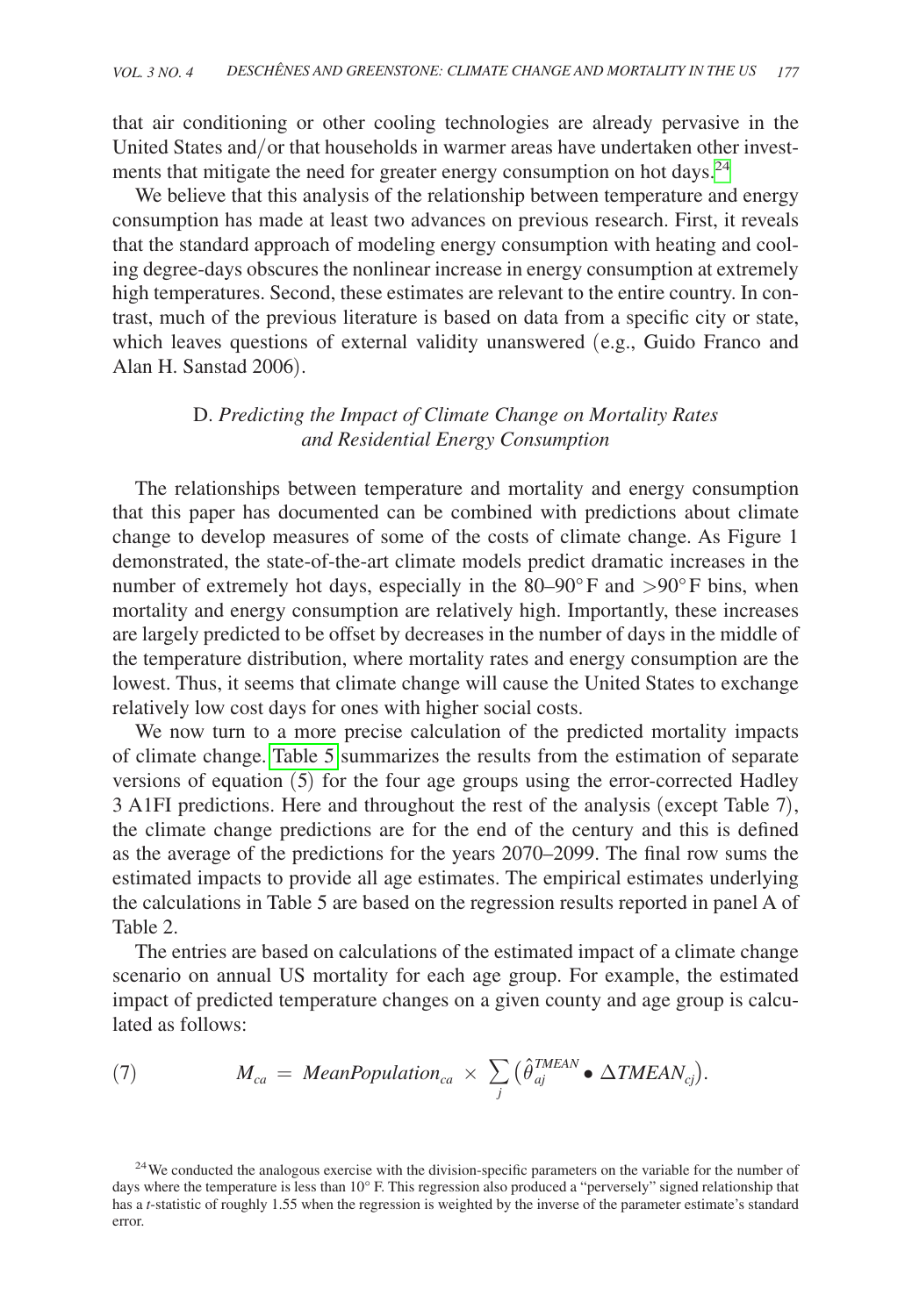|                |                           | Impact of change in days<br>with temperature |                          |                              | Temperature<br>and precipita- | % Change in<br>annual | Annual<br>change     |
|----------------|---------------------------|----------------------------------------------|--------------------------|------------------------------|-------------------------------|-----------------------|----------------------|
| Age group:     | ${<}20^{\circ}$ F<br>(1a) | $20^{\circ}-80^{\circ}$ F<br>(1b)            | $> 80^{\circ}$ F<br>(1c) | temperature<br>impact<br>(2) | tion impact<br>(3)            | mortality<br>(4)      | in life-years<br>(5) |
| <b>Infants</b> | 156<br>(254)              | $-1.097$<br>(626)                            | $4.293*$<br>(1,992)      | 3.352<br>(1,761)             | 3.318<br>(1,767)              | 7.8<br>(4.1)          | $-245,134$           |
| $1 - 44$       | 3.784*<br>(1, 445)        | $-14.055$<br>(6,635)                         | $*26.745$<br>(9,997)     | *8.906<br>(7,060)            | 8.461<br>(7,099)              | 4.7<br>(3.9)          | $-453,510$           |
| $45 - 64$      | $-3.362*$<br>(1,112)      | $-9.114*$<br>(2,908)                         | 19.738*<br>(6, 455)      | 7.262<br>(5,150)             | 6.985<br>(5, 197)             | 1.7<br>(1.3)          | $-172,180$           |
| $65+$          | $-7.704*$<br>(3,041)      | $-20.440*$<br>(6,937)                        | 71.986*<br>(22, 286)     | 43.843*<br>(17, 429)         | 44.266*<br>(17,504)           | $3.0*$<br>(1.2)       | $-418.183$           |
| All ages       | $-14,693*$<br>(5, 851)    | $-44.706*$<br>(17,107)                       | 122,763*<br>(40, 731)    | 63.363*<br>(31, 400)         | 63,030*<br>(31, 567)          | $3.0*$<br>(1.5)       | $-1,289,006$         |

<span id="page-26-0"></span>Table 5—Estimates of the Impact of Climate Change on Annual Mortality, By Age Group and by Segment of the Temperature Distribution, Based on Error-Corrected Hadley 3 A1FI Model

*Notes:* The estimates are from fixed-effect regressions by age group, for ten temperature-day bins and the other control variables as reported in rows 1–5 in Table 2. Standard errors (in parentheses) are clustered at the county-by-age group level and take climate change predictions as constants. Starred entries are statistically significant at the 5 percent level. Years of life lost based on 1980 life table estimates. See the text for further details.

That is, the predicted change in the number of days in each temperature cell  $(\Delta T M EAN_{ci})$  is multiplied by the corresponding age group-specific impact on mortality  $(\hat{\theta}_{aj}^{TMEAN})$ , and then these products are summed. This sum is then multiplied by the average population for that age group in that county (*MeanPopulationca*) over the sample period. The impacts for a given age group are then summed over all counties. This sum is the national age group-specific estimate of the change in annual mortality. It is straightforward to calculate the standard error (reported below the estimate in parentheses), since the estimated mortality change is a linear function of the parameters.

Columns 1a–1c report this calculation for the bottom two temperature categories  $(i.e., < 10^{\circ}$  F and  $10^{\circ}$ -20°F), the middle five temperature categories, and top two temperature categories (i.e.,  $80^{\circ}$ -90°F and >90°F). The entries are the change in annual fatalities, based on the assumption that the size and geographical distribution of the population remain constant. Column 2 reports the total temperature impact and column 3 adds in the impact of the relatively inconsequential change in precipitation (which is calculated analogously to the method outlined in equation (7)). Column 4 reports the estimated percentage change in the annual mortality rate (and its standard error), which is calculated as the ratio of the change in the age group's annual mortality rate due to predicted climate change to its overall annual mortality rate.

Column 5 reports the change in life-years due to predicted climate change for each age category (again assuming a constant population and geographical distribution). This entry is the product of the predicted change in annual fatalities and the residual life estimate for each age group, which is evaluated in the middle of the age range and taken from the 1980 Vital Statistics;<sup>25</sup> the negative values correspond to

<span id="page-26-1"></span><sup>&</sup>lt;sup>25</sup>The residual life estimates for the four age categories are 73.9 (infants), 53.6 (1–44), 24.7 (45–64), and 9.4  $(>65)$ .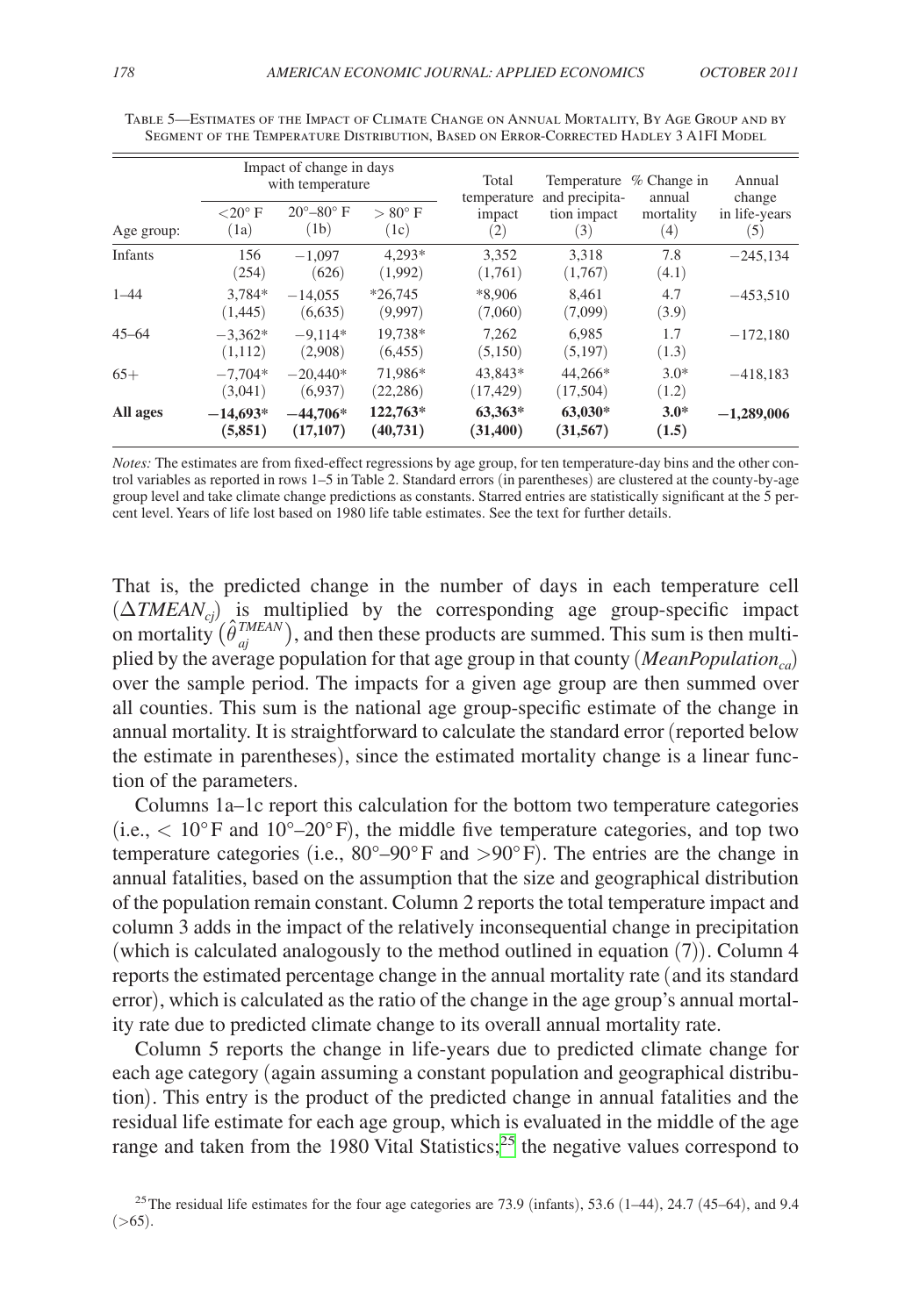losses of life-years. This calculation may overstate the change in life-years, because affected individuals are likely to have shorter life expectancies than the average person. Nevertheless, these entries provide a way to capture that fatalities at young ages may have greater losses of life expectancy than those at older ages.

The error-corrected Hadley 3 A1FI results suggest that climate change would lead to approximately 63,000 additional deaths annually in the United States (as reported in the bottom row of column 3), which is equivalent to a 3 percent increase in the annual mortality rate. It is apparent that the overall effect is driven by statistically significant increases in mortality due to the predicted increased incidence of very hot days (122,763 extra deaths in column 1c) and predicted decreases in mortality due to fewer moderate days (44,706 fewer deaths in column 1b) and very cold days (14,693 fewer deaths in column 1a). [26](#page-27-0) As a result, the overall effect of 63,030 extra annual deaths is comprised of statistically significant increases and decreases in annual mortality and is itself marginally statistically significant at the conventional significance levels. The life-years calculation implies an annual loss of roughly 1.3 million life-years.

Two other findings bear highlighting. First, the predicted increase in the annual mortality rate is greatest for infants; the estimates suggest a 7.8 percent increase in the infant mortality rate or 3,318 additional infant deaths per year. This result is not surprising, because infants' thermoregulatory systems are not yet fully functional (Robin Knobel and Diane Holditch-Davis 2007). Second, the percent impacts on the other age categories are smaller and only the increase among the 65 and older category would be judged statistically significant at conventional levels.

[Table 6 r](#page-28-0)eports predicted impacts of climate change on annual mortality and aggregate residential energy consumption by US census division. For reasons of precision, we use the national estimates of the mortality and residential energy responses to temperature, rather than the division-specific ones. However, the predicted changes in the temperature and precipitation distributions are specific to each division. The estimates are reported for the changes occurring in the lowest and highest temperature bins (columns 1 and 2, and 4 and 5, respectively) as well as the overall impact that accounts for the full changes in the temperature and precipitation distributions (columns 3 and 6).

The first row shows the pooled estimates, which in the case of annual mortality have already appeared in Table 5. In terms of aggregate residential energy consumption, the pooled estimates indicate that climate change will lead to a net increase of 1.9 QBTU, with a standard error of 1.2.

The remaining rows of Table 6 report the predicted impacts of climate change on annual mortality and aggregate residential energy consumption by US census division. The overall mortality impacts are reported in column 3. For the first four divisions (New England—West North Central), which are all relatively cold-weather locations, the predicted net effect of climate change is a relatively small and statistically insignificant increase in annual mortality. The predicted change in mortality is positive for the remaining five divisions and is statistically significant in four of

<span id="page-27-0"></span><sup>&</sup>lt;sup>26</sup>As shown in Figure 2, all the point estimates associated with temperatures below  $50^{\circ}$  F are statistically significant.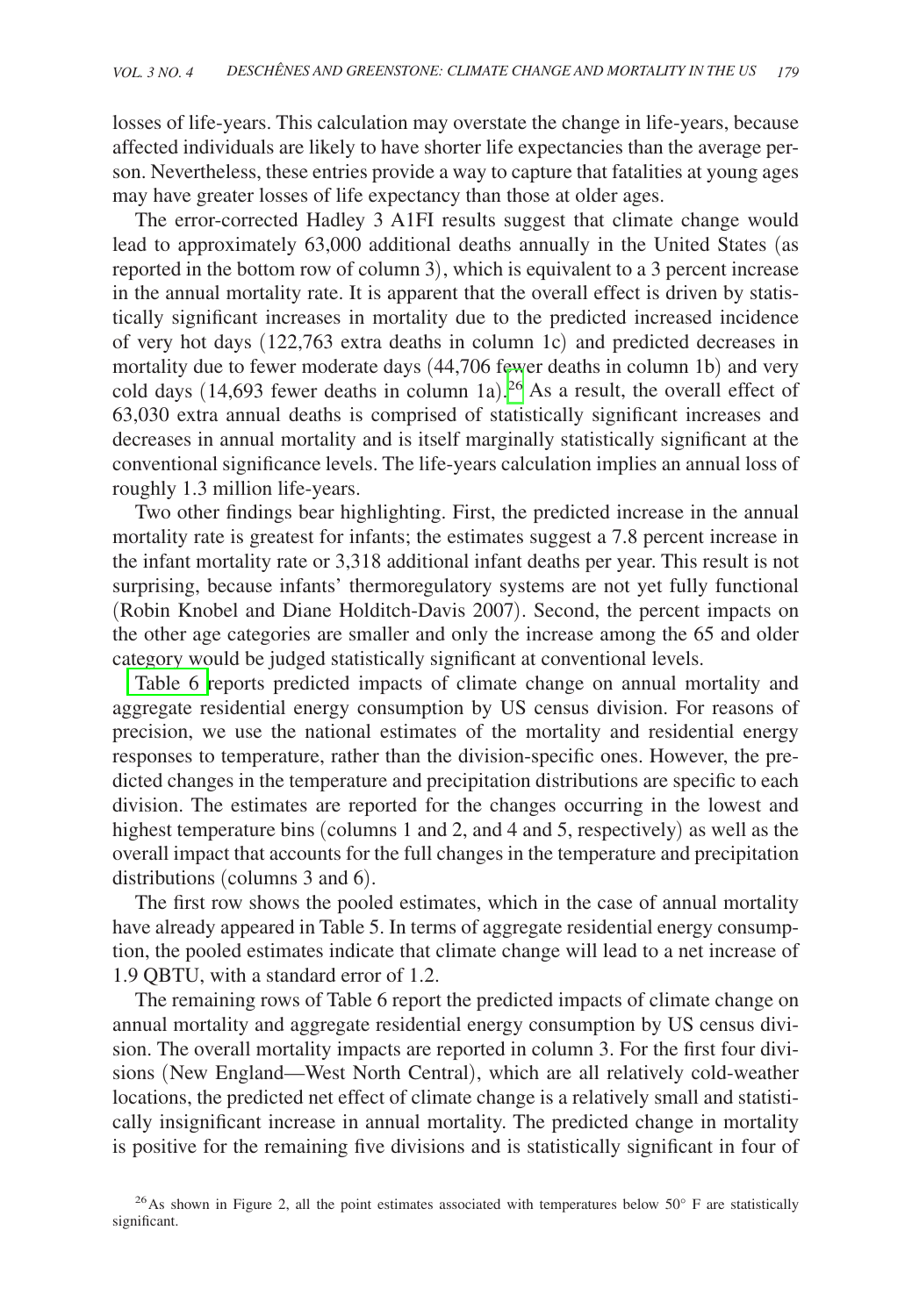|                                                                                    | Impact on<br>annual mortality |                     |                 |                      | Impact on<br>annual residential energy consumption |                  |  |
|------------------------------------------------------------------------------------|-------------------------------|---------------------|-----------------|----------------------|----------------------------------------------------|------------------|--|
|                                                                                    | Days                          | Days                | Overall         | Days                 | Days                                               | Overall          |  |
|                                                                                    | $< 20^{\circ}$ F              | $> 80^{\circ}$ F    | impact          | $< 20^{\circ}$ F     | $> 80^{\circ}$ F                                   | impact           |  |
|                                                                                    | (1)                           | (2)                 | (3)             | (4)                  | (5)                                                | (6)              |  |
| Pooled estimates:                                                                  | $-14,693*$                    | 122,763*            | 63,030*         | $-0.537*$            | 3.392*                                             | 1.877            |  |
|                                                                                    | (5, 851)                      | (40, 731)           | (31, 567)       | (0.162)              | (1.058)                                            | (1.180)          |  |
| <i>Estimates by census division:</i><br>1. New England<br>(CT, ME, MA, NH, RI, VT) | $-1.601*$<br>(636)            | $4,604*$<br>(1,731) | 538<br>(1, 543) | $-0.120*$<br>(0.037) | $0.277*$<br>(0.087)                                | 0.035<br>(0.136) |  |
| 2. Middle Atlantic                                                                 | $-3.032*$                     | 18.734*             | 6,201           | $-0.026*$            | $0.208*$                                           | 0.092            |  |
| (NJ, NY, PA)                                                                       | (1,211)                       | (6, 432)            | (5,089)         | (0.009)              | (0.065)                                            | (0.078)          |  |
| 3. East North Central                                                              | $-5.383*$                     | 18,583*             | 5,084           | $-0.088*$            | $0.316*$                                           | 0.116            |  |
| (IN, IL, MI, OH, WI)                                                               | (2, 148)                      | (6,326)             | (5,221)         | (0.027)              | (0.098)                                            | (0.120)          |  |
| 4. West North Central (IA, KS,                                                     | $-2,927*$                     | $10.021*$           | 3,759           | $-0.179*$            | $0.499*$                                           | 0.202            |  |
| MN, MO, NE, ND, SD)                                                                | (1, 185)                      | (3,167)             | (2,692)         | (0.053)              | (0.157)                                            | (0.183)          |  |
| 5. South Atlantic (DE, DC, FL,                                                     | $-483*$                       | 23,508*             | 14,673*         | $-0.022*$            | $0.751*$                                           | $0.557*$         |  |
| GA, MD, NC, SC, VA, WV)                                                            | (196)                         | (8,254)             | (5,855)         | (0.008)              | (0.234)                                            | (0.230)          |  |
| 6. East South Central                                                              | $-331*$                       | 9.546*              | 5,721*          | $-0.010*$            | $0.361*$                                           | $0.274*$         |  |
| (AL, KY, MS, TN)                                                                   | (134)                         | (3,057)             | (2,372)         | (0.003)              | (0.114)                                            | (0.107)          |  |
| 7. West South Central                                                              | $-180*$                       | 20,550*             | 15.514*         | $-0.006*$            | $0.437*$                                           | $0.358*$         |  |
| (AR, LA, OK, TX)                                                                   | (74)                          | (6, 475)            | (5,909)         | (0.002)              | (0.146)                                            | (0.137)          |  |
| 8. Mountain (AZ, CO, ID,                                                           | $-642*$                       | 4.528*              | 1,948           | $-0.081*$            | $0.405*$                                           | 0.154            |  |
| NM, MT, UT, NV, WY)                                                                | (259)                         | (1,505)             | (1,222)         | (0.025)              | (0.126)                                            | (0.161)          |  |
| 9. Pacific                                                                         | $-115*$                       | 12.687*             | 9.592*          | $-0.003*$            | $0.138*$                                           | 0.089            |  |
| (CA, OR, WA)                                                                       | (46)                          | (4, 837)            | (4,198)         | (0.001)              | (0.043)                                            | (0.059)          |  |

<span id="page-28-0"></span>Table 6—Estimates of the Impact of Climate Change on Annual Mortality and Residential Energy Consumption, By Census Division and Segment of Temperature Distribution

*Notes:* Columns 1–3 report the predicted age-adjusted change in annual mortality due to climate change, based on the results from fitting equation (5) in panel A of Table 2, and include the effect of predicted changes in temperature and precipitation distributions (precipitation effects in column 3 only). Columns 4–6 present the predicted change in annual residential energy consumption due to climate change, based on the results from fitting equation (6) which is reported in row A of Table 5, and include the effect of predicted changes in temperature and precipitation distributions (precipitation effects in column 6 only). Standard errors are clustered at the county-by-age group level (annual mortality estimates) or state level (annual residential energy consumption estimates) and take the error-corrected Hadley 3 A1FI climate change predictions as constants. Starred entries are statistically significant at the 5 percent level. See the text for further details.

them (South Atlantic, East South Central, West South Central, and Pacific). Indeed, these four divisions account for nearly 70 percent of the total increase in mortality.

The results for residential energy consumption by division generally exhibit the same patterns as those for annual mortality. The overall impacts (column 6) suggest that residential energy demands will increase in most divisions due to climate change. Just as with mortality, some of the largest increases are projected to occur in the South Atlantic, East South Central, and West South Central divisions. This finding of larger impacts in the South is due to the regional differences in projected changes in climate (since the national response function is used for all regions).

## **VI. Interpretation**

Optimal decisions about climate change policies require estimates of individuals' willingness to pay to avoid climate change over the long run. Previous research has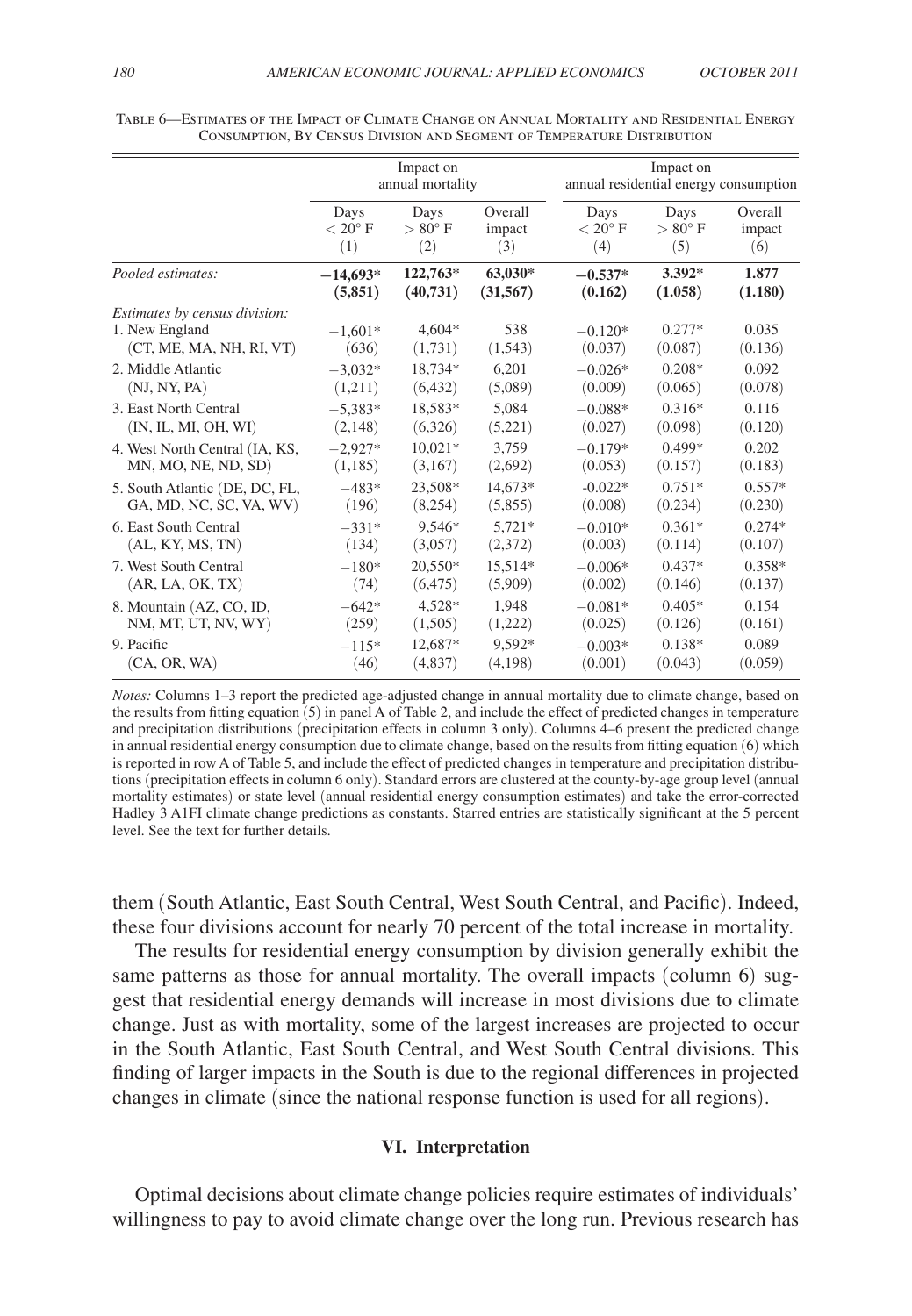suggested that human health is likely to be a big part of these costs. This section assesses the magnitude of the estimated impacts in the United States and discusses some caveats to this exercise.

The central tendency of the baseline mortality estimates is that by the end of the twenty-first century, the overall mortality rate will increase by about 3 percent with the error-corrected Hadley 3 A1FI predictions. To put this estimate in some context, the US age adjusted death rate for both genders has decreased from 1,304.5 to 832.7 per 100,000 between 1968 and 2002, which is a decline of approximately 1 percent per year. Thus, even if the point estimates are taken literally, the climate change induced increase in mortality is roughly equivalent to losing just three years of typical improvement in longevity over this century.

As an alternative[, Table 7](#page-30-0) presents the present discounted value of the expected welfare loss associated with predicted changes in climate during the twentyfirst century. Columns 1a and 1b present the predicted changes in life-years and energy consumption (measured in quads) over the periods 2010–2039, 2040–2069, 2070–2099, and 2010–2099. The standard errors are reported in parentheses below the estimated impacts.

The total loss in life-years is about 68 million life years between 2010 and the end of the century. The increase in energy consumption is roughly 90 QBTU. The changes in life-years and energy consumption are largest in the 2070–2099 period, because the predicted temperature changes are largest during these years.

Columns 2a and 2b monetize these changes with two different sets of assumptions. In column 2a, we assume the value of a life year is \$100,000 and the cost of a quad of energy consumption is \$10 billion (2010\$). [27](#page-29-0) The calculations in column 2b are based on the assumptions that real per capita income grows by 2 percent per year and the elasticity of the value of a life-year with respect to income is 1.6, which is consistent with Dora L. Costa and Matthew E. Kahn (2004). Further, we assume that real energy prices increase by 5 percent annually. Thus, the current valuations of \$100,000 per life-year and \$10 billion per quad increase such that the respective valuations are approximately \$1,032,000 per life-year and \$863.3 billion per quad in 2099. In both columns, we assume a discount rate of 3 percent.

Column 2a indicates that the present discounted values of these climate change induced losses over the remainder of the twenty-first century are about \$1.5 trillion. It is also noteworthy that this estimate has an associated *t*-statistic of roughly 1.5, so in this case the null of zero damages is not rejected at conventional significance levels. The losses with the non-error-corrected Hadley 3 A1FI and CCSM 3 A2 predictions are larger. They are \$4.0 trillion and \$2.1 trillion, respectively, and the null hypothesis of a zero effect is rejected in both cases.<sup>[28](#page-29-1)</sup>

The entries in column 2b are necessarily larger, which highlights that these calculations are sensitive to the assumptions about the evolution of the value of a statistical life-year and energy prices (as well as the discount rate). A judgment about the magnitude of these larger estimates requires decisions on the present value of future

<span id="page-29-0"></span> $27$ This valuation of a life-year is roughly consistent with Ashenfelter and Greenstone's (2004) estimate of the value of a statistical life. The average cost of a quad in 2010 dollars between 1990 and 2000 is \$10 billion. <sup>28</sup> All standard errors in Table 7 treat the climate change predictions as nonstochastic.

<span id="page-29-1"></span>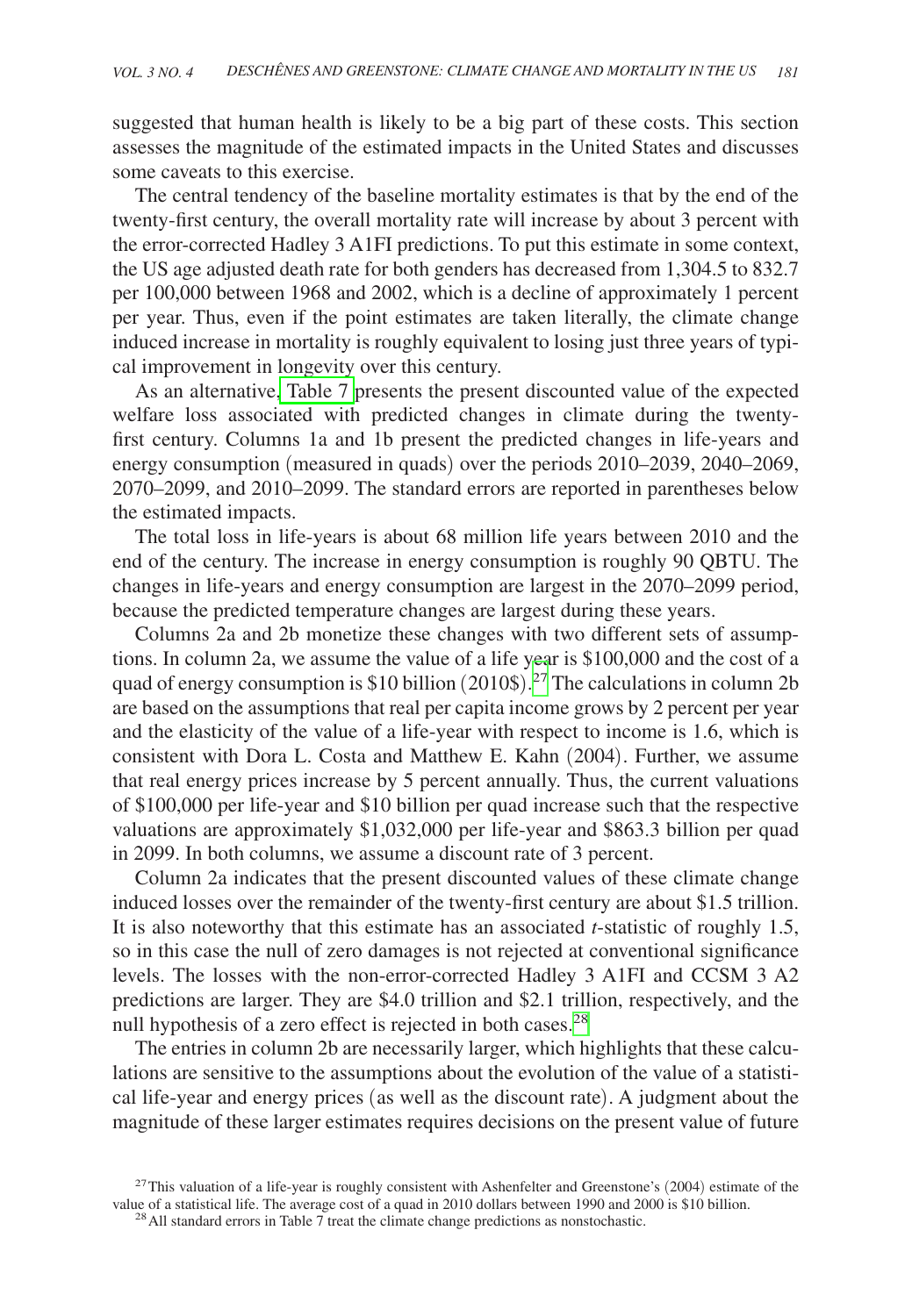|                                |                                 | Change in                               | Present discounted value of welfare loss<br>(\$2010 billion)                        |                                                                                                |  |
|--------------------------------|---------------------------------|-----------------------------------------|-------------------------------------------------------------------------------------|------------------------------------------------------------------------------------------------|--|
|                                | Life-years<br>(million)<br>(1a) | Energy<br>consumption<br>(OBTU)<br>(1b) | Assume constant<br>energy prices and<br>value of a statistical<br>life year<br>(2b) | Assume annual<br>increases in energy<br>prices and value of<br>a statistical life year<br>(2b) |  |
| Hadley 3 A1FI, error-corrected |                                 |                                         |                                                                                     |                                                                                                |  |
| 2010-2039                      | $-5.95$                         | 5.43                                    | \$403.6                                                                             | \$664.1                                                                                        |  |
|                                | (3.39)                          | (5.38)                                  | (242.9)                                                                             | (409.6)                                                                                        |  |
| 2040-2069                      | $-21.37$                        | 28.63                                   | \$631.0                                                                             | \$2,555.9                                                                                      |  |
|                                | (12.70)                         | (18.88)                                 | (374.9)                                                                             | (1, 564.3)                                                                                     |  |
| 2070-2099                      | $-40.56$                        | 56.90                                   | \$495.4                                                                             | \$5,345.7                                                                                      |  |
|                                | (23.98)                         | (35.32)                                 | (298.5)                                                                             | (3,218.6)                                                                                      |  |
| Total                          | $-67.88$                        | 90.96                                   | \$1,530.0                                                                           | \$8,565.7                                                                                      |  |
|                                | (39.71)                         | (59.25)                                 | (903.2)                                                                             | (5,155.5)                                                                                      |  |
| Hadley 3 A1FI, uncorrected     |                                 |                                         |                                                                                     |                                                                                                |  |
| Total                          | $-122.13*$                      | 184.64*                                 | \$4,037.3*                                                                          | $$15,659.2*$                                                                                   |  |
|                                | (52.68)                         | (50.98)                                 | (1,455.8)                                                                           | (6,044.8)                                                                                      |  |
| CCSM 3 A2                      |                                 |                                         |                                                                                     |                                                                                                |  |
| Total                          | $-63.07$                        | 81.39                                   | $$2,133.1*$                                                                         | \$7,670.1                                                                                      |  |
|                                | (31.69)                         | (41.00)                                 | (948.6)                                                                             | (3,901.9)                                                                                      |  |

<span id="page-30-0"></span>Table 7—Estimates of the Present Discounted Value of the Health Related Welfare Costs of Climate Change by 30 Year Periods

*Notes:* Column 1a reports the predicted change in life-years over different periods. The total rows refer to the years 2010–2099. Column 1b reports the predicted change in energy consumption in quads. The column 2a calculations assume that the value of a statistical life year is \$100,000 and that the cost of a quad of energy is \$10 billion (\$2010). The column 2b calculations assume that energy prices increase by 5 percent real annually. Additionally, they assume that real per capita income grows by 2 percent per year and following Costa and Kahn (2004) that the elasticity of the value of a statistical life year with respect to income is 1.6. All present value calculations use a 3 percent discount rate. Standard errors are reported in parentheses. Starred entries are statistically significant at the 5 percent level. See the text for further details.

income growth. For this reason, we emphasize the column 2a estimates. In addition, the estimates in column 2a generally have tighter confidence intervals.

There are a number of caveats to these calculations, and to the analysis more generally, that bear noting. First, the effort to project outcomes at the end of the century requires a number of strong assumptions, including that the climate change predictions are correct, relative prices (e.g., for energy and medical services) will remain constant, the same energy and medical technologies will prevail, and the demographics of the US population (e.g., age structure) and their geographic distribution will remain unchanged. These assumptions are strong, but their benefit is that they allow for a transparent analysis based on the available data.

Second, there is considerable uncertainty about climate predictions, and this paper's estimates are unable to account for this uncertainty. The state of climate modeling has advanced dramatically over the last several years, but there is still much to learn, especially about the role of greenhouse gases on climate (Thomas R. Karl and Kevin E. Trenberth 2003). Thus, the Hadley 3 A1FI and CCSM 3 A2 predictions should be conceived of as two realizations from a superpopulation of models and scenarios. The sources and magnitude of uncertainty in these models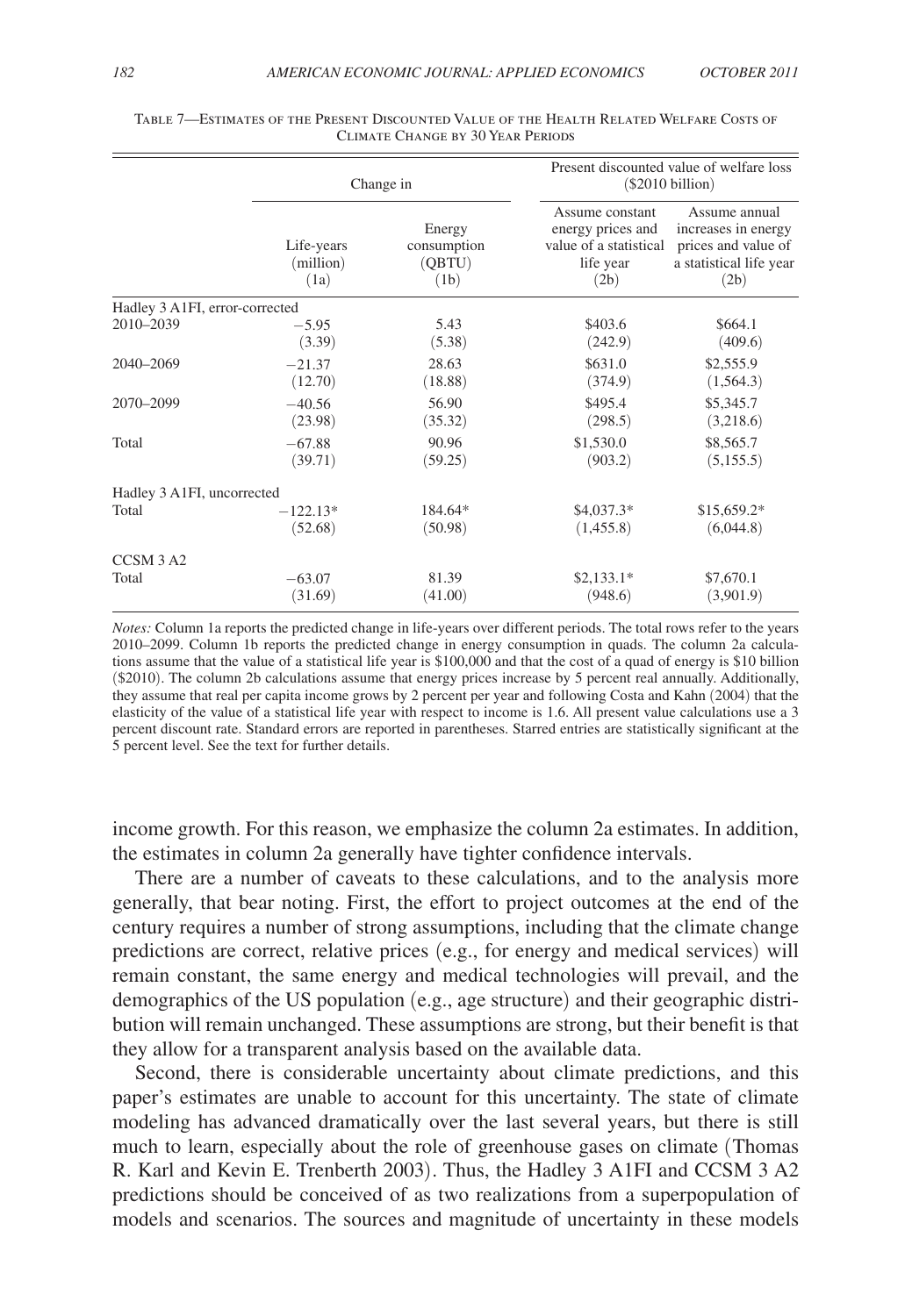<span id="page-31-0"></span>and scenarios are unclear, so they cannot readily be incorporated into the estimates of the impacts of climate change. Nevertheless, the use of two sets of daily business as usual climate change predictions provides some sense of the variation[.29](#page-31-1)

Third, the life-years calculation assumes that the individuals whose lives are affected by the temperature changes had a life expectancy of 78.6 for women and 71.2 for men. It seems plausible and perhaps even likely that the individuals that die due to higher temperatures had below average life expectancies, in which case the estimated loss of life-years is too high. Fourth, the predicted impacts on mortality totals (i.e., not rates) implicitly assume that the total population remains constant. Those could be adjusted when combined with predictions about future population levels.

Fifth, these calculations are unlikely to capture the full impact of climate change on health. In particular, there may be increases in the incidence of morbidities due to the temperature increases. Additionally, there are a series of indirect channels through which climate change could affect human health, including greater incidence of vector borne infectious diseases (e.g., malaria and dengue fever). Further, it is possible that the incidence of extreme events would increase, and these could affect human health (Kerry Emanuel 2005). However, this study is not equipped to shed light on these issues.

Sixth, and perhaps most importantly, the theoretical section highlighted that our estimates likely overstate the increase in mortality and energy consumption due to climate change. Our identification strategy relies on inter-annual fluctuations in weather, rather than a permanent change, and there are a number of adaptations that cannot be undertaken in response to a single year's weather realization. For example, permanent climate change is likely to lead to institutional adaptations (e.g., improvements in hospitals' ability to treat heat related illnesses) and perhaps even migration. Our approach fails to account for these adaptations. Although some of these adaptations may be costly, individuals will only undertake them if they are less costly than the alternative. For this reason, our approach is likely to overstate the part of the health costs of climate change that we can estimate.

# **VII. Conclusions**

There are several broader implications of this research. First, the age groupspecific mortality and residential energy consumption response functions are not specific to any climate model. They reflect the current level of infrastructure, physiology, medical technology, adaptation technologies, and possibly many other factors. As such, they can be used today to understand the complex relationship between temperature deviations and human well-being that prevails today.

Second, this paper has demonstrated that it is possible to develop harvesting and delayed-impact resistant estimates of the impacts of weather on mortality by combining *annual* mortality data with *daily* weather data. In principle, this approach can be applied to other settings where there is an unknown dynamic relationship

<span id="page-31-1"></span><sup>&</sup>lt;sup>29</sup>We are unaware of a single previous impact study that utilizes *daily* predictions from even a single modelscenario combination.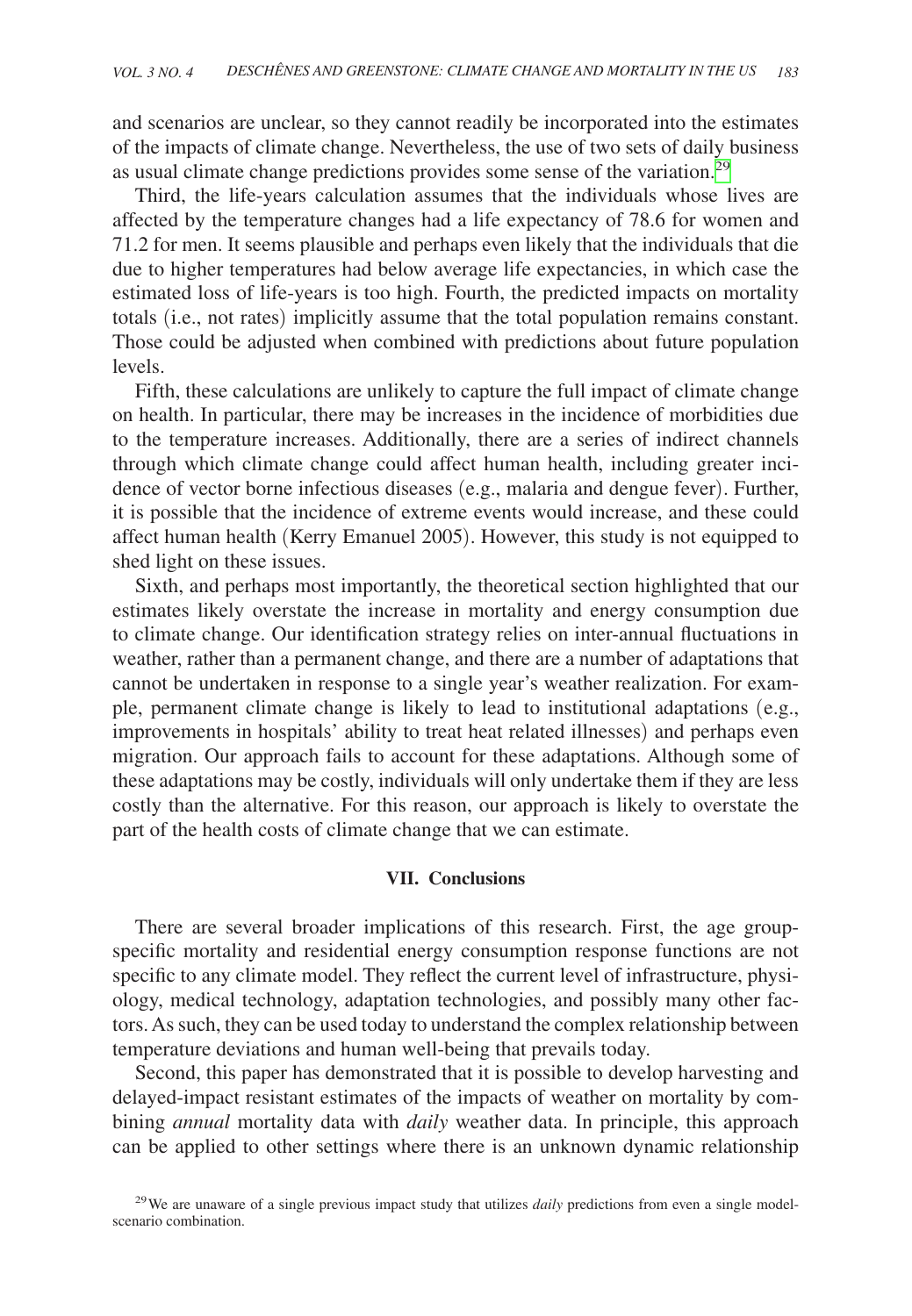<span id="page-32-0"></span>between environmental exposure and human health. For example, a number of commentators have suggested that the documented relationship between daily air pollution concentrations and daily mortality rates may at least partially reflect forward displacement or harvesting.

Finally, the impacts of climate change will be felt throughout the planet. This paper's approach can be applied to data from other countries to develop estimates of the health related welfare costs of climate change elsewhere. It is especially important to develop estimates for countries where current temperatures are higher than in the United States and/or people are poorer and less able to afford life-preserving adaptations like increased energy consumption. Ultimately, the development of rational climate policy requires knowledge of the health and other costs of climate change from around the world (see e.g., Robin Burgess et al. 2011).

# **REFERENCES**

- **Aroonruengsawat, Anin, and Maximilian Auffhammer.** 2011. "Impacts of Climate Change on Residential Electricity Consumption: Evidence From Billing Data." In *The Economics of Climate Change: Adaptations Past and Present*, ed. Gary D. Libecap and Richard H. Steckel, 311–42. Chicago: University of Chicago Press.
- **Ashenfelter, Orley, and Michael Greenstone.** 2004. "Using Mandated Speed Limits to Measure the Value of a Statistical Life." *Journal of Political Economy*, 112(1): S226–67.
- **Barreca, Alan.** 2009. "Climate Change, Humidity, and Mortality in the United States." Tulane University Department of Economics Working Paper 0906.
- **Basu, Rupa, and Jonathan M. Samet.** 2002. "Relation Between Elevated Ambient Temperature and Mortality: A Review of the Epidemiologic Evidence." *Epidemiologic Reviews*, 24(2): 190–202.
- **Bosello, Francesco, Roberto Roson, and Richard S. J. Tol.** 2006. "Economy-Wide Estimates of the Implications of Climate Change: Human Health." *Ecological Economics*, 58(3): 579–91.
	- **British Atmospheric Data Centre.** 2007. "Hadley Climate Model 3." <http://badc.nerc.ac.uk/data/>.
	- **Burgess, Robin, Olivier Deschênes, David Donaldson, and Michael Greenstone.** 2011. "Weather and Death in India: Mechanisms and Implications for Climate Change." Unpublished.
	- **Centers for Disease Control and Prevention.** 1968–2002. "Compressed Mortality Files." [http://www.](http://www.cdc.gov/nchs/data_access/cmf.htm) [cdc.gov/nchs/data\\_access/cmf.htm.](http://www.cdc.gov/nchs/data_access/cmf.htm)
- **Chay, Kenneth Y., and Michael Greenstone.** 2003. "The Impact of Air Pollution on Infant Mortality: Evidence from Geographic Variation in Pollution Shocks Induced by a Recession." *Quarterly Journal of Economics*, 118(3): 1121–67.
- **Costa, Dora L., and Matthew E. Kahn.** 2004. "Changes in the Value of Life, 1940–1980." *Journal of Risk and Uncertainty*, 29(2): 159–80.
	- **Deschênes, Olivier, and Michael Greenstone.** 2008. "Climate Change, Mortality, and Adaptation: Evidence from Annual Fluctuations in Weather in the U.S." MIT Working Paper 07-19.
	- **Deschênes, Olivier, and Michael Greenstone.** 2011. "Climate Change, Mortality, and Adaptation: Evidence from Annual Fluctuations in Weather in the US: Dataset." *American Economic Journal: Applied Economics*. [http://www.aeaweb.org/articles.php?doi](http://www.aeaweb.org/articles.php?doi=10.1257/app.3.4.152)=10.1257/app.3.4.152.
- **Deschênes, Olivier, and Enrico Moretti.** 2009. "Extreme Weather Events, Mortality, and Migration." *Review of Economics and Statistics*, 91(4): 659–81.
- **Emanuel, Kerry.** 2005. "Increasing Destructiveness of Tropical Cyclones over the Past 30 Years." *Nature*, 436(7051): 686–88.
- **Engle, Robert F., C. W. J. Granger, John Rice, and Andrew Weiss.** 1986. "Semiparametric Estimates of the Relation between Weather and Electricity Sales." *Journal of the American Statistical Association*, 81(394): 310–20.
	- **Franco, Guido, and Alan H. Sanstad.** 2006. "Climate Change and Electricity Demand in California." *Climatic Change*, 87(Suppl 1): S139–51.
	- **Grossman, Michael.** 2000. "The Human Capital Model." In *Handbook of Health Economics*, Vol. 1A, ed. Anthony J. Culyer and Joseph P. Newhouse, 347–408. Amsterdam: Elsevier Science, North-Holland.
- **Harrington, Winston, and Paul R. Portney.** 1987. "Valuing the Benefits of Health and Safety Regulation." *Journal of Urban Economics*, 22(1): 101–12.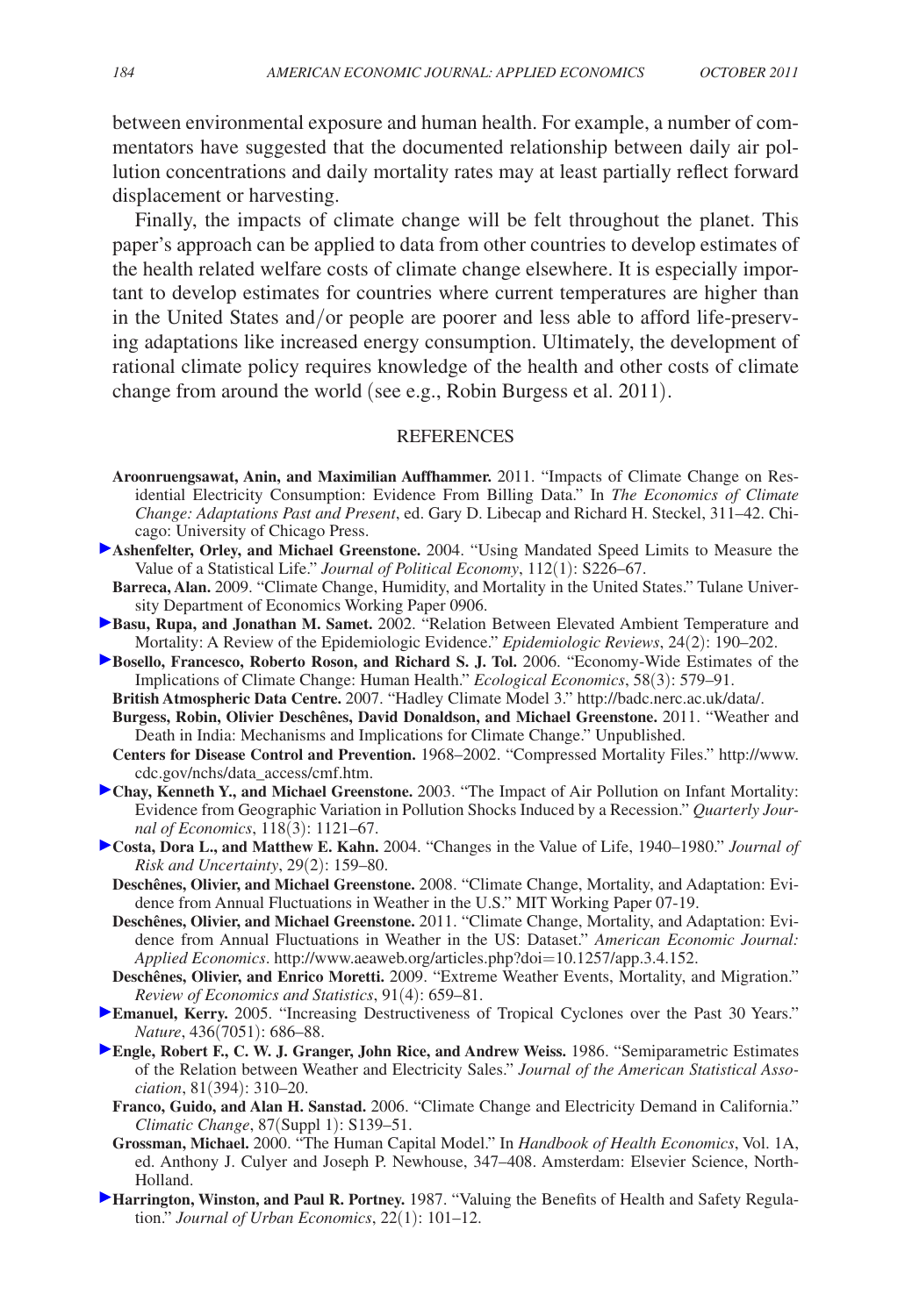- **Hayhoe, Katharine, Daniel Cayan, Christopher B. Field, Peter C. Frumhoff, Edwin P. Maurer, Norman L. Miller, Susanne C. Moser, et al.** 2004. "Emissions Pathways, Climate Change, and Impacts on California." *Proceedings of the National Academy of Sciences*, 101(34): 12422–27.
- **Huynen, Maud M. T. E., Pim Martens, Dieneke Schram, Matty P. Weijenberg, and Anton E. Kunst.**  2001. "The Impact of Heat Waves and Cold Spells on Mortality Rates in the Dutch Population." *Environmental Health Perspectives*, 109 (5): 463–70.
	- **Intergovernmental Panel on Climate Change** (**IPCC**)**.** 2007. "Climate Change 2007: Synthesis Report." [http://www.ipcc.ch/publications\\_and\\_data/publications\\_ipcc\\_fourth\\_assessment\\_report\\_](http://www.ipcc.ch/publications_and_data/publications_ipcc_fourth_assessment_report_synthesis_report.htm) synthesis report.htm. (accessed May 2009).
	- **Karl, Thomas R., and Kevin E. Trenberth.** 2003. "Modern Global Climate Change." *Science*, 302(5651): 1719–23.
	- **Klinenberg, Eric.** 2002. *Heat Wave: A Social Autopsy of Disaster in Chicago*. Chicago: University of Chicago Press.
- **Knobel, Robin, and Diane Holditch-Davis.** 2007. "Thermoregulation and Heat Loss Prevention After Birth and During Neonatal Intensive-Care Unit Stabilization of Extremely Low-Birthweight Infants." *Journal of Obstetric, Gynecologic, & Neonatal Nursing*, 36(3): 280–87.
- **Kunst, Anton E., Feikje Groenhof, and Johan P. Mackenbach.** 1994. "The Association between Two Windchill Indices and Daily Mortality Variation in The Netherlands." *American Journal of Public Health*, 84(11): 1738–42.
	- **Martens, W. J. M.** 1998. "Climate Change, Thermal Stress and Mortality Changes." *Social Science & Medicine*, 46(3): 331–44.
	- **National Center for Atmospheric Research.** 2007. Community Earth System Model. [http://www.cgd.](http://www.cgd.ucar.edu/csm/) [ucar.edu/csm/.](http://www.cgd.ucar.edu/csm/) (accessed May 2007).
	- **National Climatic Data Center.** 1968–2002. "Surface Land Daily Cooperative Summary of the Day." <http://cdo.ncdc.noaa.gov/pls/plcimprod>.
	- **National Institute of Environmental Health Sciences.** 2010. "A Human Health Perspective on Climate Change."
	- **Portier, Christopher J., Kimberly Thigpen Tart, Sarah R. Carter, Caroline H. Dilworth, Anne E. Grambsch, Julia Gohlke, Jeremy Hess, et al.** 2010. "A Human Health Perspective On Climate Change: A Report Outlining the Research Needs on the Human Health Effects of Climate Change." The Interagency Working Group on Climate Change and Health. Research Triangle Park, NC, April. [http://www.niehs.nih.gov/health/docs/climatereport2010.pdf.](http://www.niehs.nih.gov/health/docs/climatereport2010.pdf)
- **Rubin, Donald B.** 1987. *Multiple Imputation for Nonresponse in Surveys*. New York: John Wiley & Sons.
- **Semenza, Jan C., Carol H. Rubin, Kenneth H. Falter, Joel D. Selanikio, W. Dana Flanders, Holly L. Howe, and John L. Wilhelm.** 1996. "Heat-Related Deaths During the July 1995 Heat Wave in Chicago." *New England Journal of Medicine*, 335(2): 84–90.
- **Stern, Nicholas.** 2007. *The Economics of Change: The Stern Review*. Cambridge University Press.
- **Thaler, Richard, and Sherwin Rosen.** 1976. "The Value of Saving a Life: Evidence from the Labor Market." In *Household Production and Consumption*, ed. Nestor E. Terleckyj, 265–98. Cambridge, MA: National Bureau of Economic Research.
- **Tol, Richard S. J.** 2002. "Estimates of the Damage Costs of Climate Change. Part 1: Benchmark Estimates." *Environmental and Resource Economics*, 21(1): 47–73.
	- **U.S. Energy Information Administration.** 2006. "Monthly Electric Sales and Revenue Report with State Distributions Report (Form EIA-826)." United States Department of Energy. [http://www.eia.](http://www.eia.doe.gov/cneaf/electricity/page/eia826.html) [doe.gov/cneaf/electricity/page/eia826.html](http://www.eia.doe.gov/cneaf/electricity/page/eia826.html) (accessed May 2006).
- **Whitman, S., G. Good, E. R. Donoghue, N. Benbow, W. Shou, and S. Mou.** 1997. "Mortality in Chicago Attributed to the July 1995 Heat Wave." *American Journal of Public Health*, 87(9): 1515–18.
- **World Health Organization** (**WHO**)**.** 2003. *Climate Change and Human Health––Risks and Responses. Summary*. Geneva: WHO.<http://www.who.int/globalchange/publications/cchhsummary/en/>.